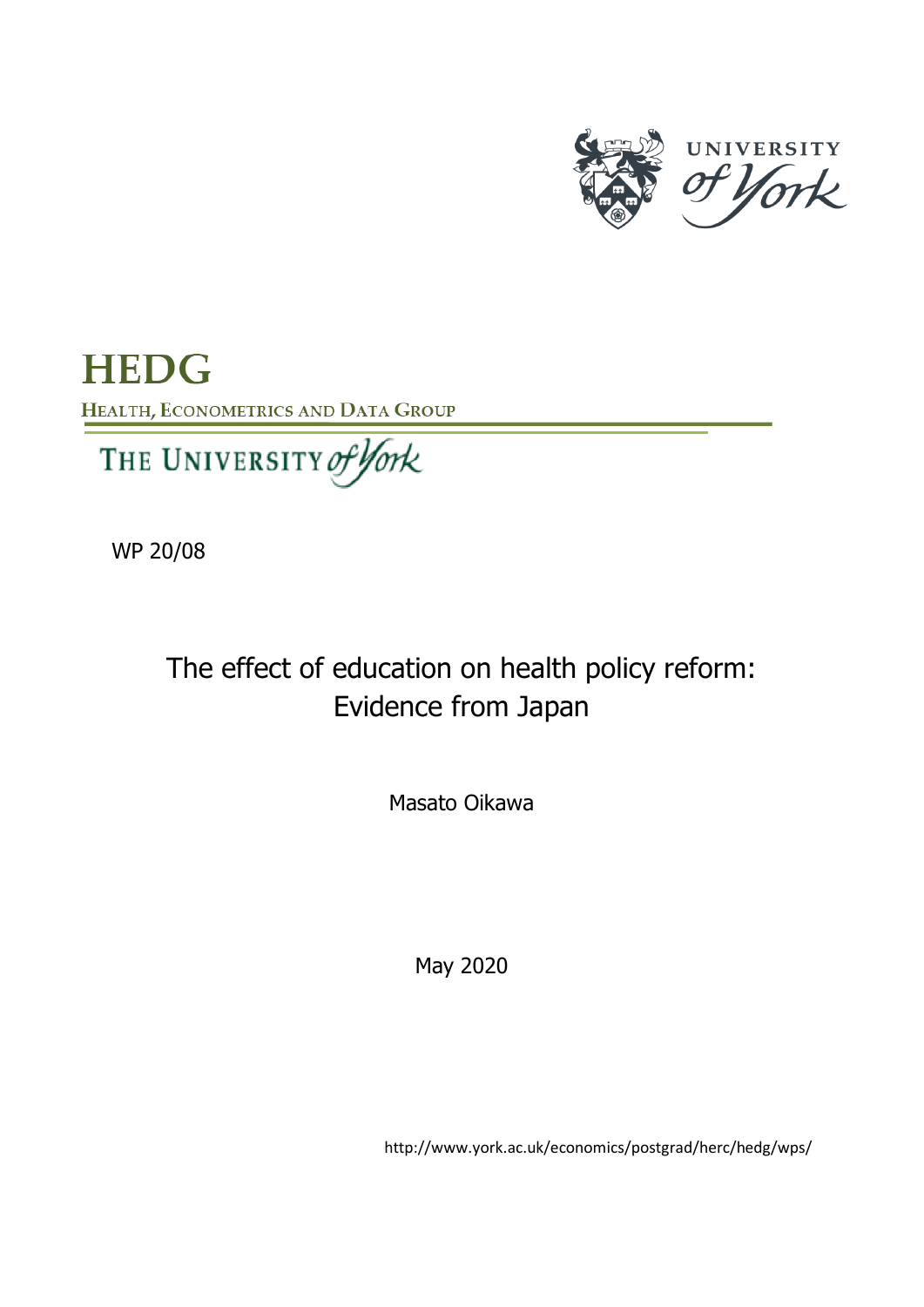# The effect of education on health policy reform: Evidence from Japan

Masato Oikawa †

April 27, 2020

#### **Abstract**

This paper analyzes the effect of education on the outcomes of a reform of the health checkups that occur annually at the workplace in Japan. In April 2008, the annual checkup was redesigned to address new scientific concerns about metabolic syndrome. However, as the checkup is mandatory only for salaried workers, their participation rate is significantly higher than other workers such as the self-employed, and so salaried workers were most affected by the reform. Using this institutional information, a difference-in-difference (DID) estimation was conducted with salaried workers being the treatment group and self-employed workers the control group. We found that the reform caused significant changes in health behaviors and outcomes only among university graduates with a relatively high risk of metabolic syndrome. This more highly educated group increased physical activity, reduced energy intake, and achieved a significant weight loss, reducing BMI to a level that minimizes all-cause mortality among middle-aged Japanese. These results imply that a difference in cognitive functioning or educational success may be a key factor in explaining the heterogeneous response to health policy reforms, suggesting that more clearly articulated recommendations for healthy behaviors are needed in order to improve reform uptake.

JEL Classification Numbers: I12, I18, I20

Keywords: health policy, health checkup, health information, education, obesity, BMI, health investment, difference-in-differences (DID) estimation

<sup>∗</sup> I am indebted to Daiji Kawaguchi for his advice and encouragement, and Hidehiko Ichimura and Haruko Noguchi for their advice and support with data access. I also would like to thank Taiyo Fukai, Takuya Hasebe, Yoko Ibuka, Akira Kawamura, Keisuke Kawata, Shiko Maruyama, Hiroyuki Motegi, Ryo Nakajima, Yoshinori Nishimura, Fumio Ohtake, Ryuichi Tanaka, Takahiro Toriyabe, Masanori Tsuruoka, Shintaro Yamaguchi, Mutlu Yuksel, and seminar participants at the 11th Applied Microeconometrics Conference, the 8th Australasian Workshop on Econometrics and Health Economics, the 4th Conference of the International Association for Applied Econometrics, the 12th Annual Meeting of Japan Health Economics Association, the 2017 Japanese Economic Association Autumn Meeting, the Tokyo Labor Economics Workshop, the Empirical Moral Science Workshop 2019, the 2019 Asian Meeting of the Econometric Society, Yokohama National University, Keio University, and Sophia University for their helpful comments. This work was partially supported by the 2017 IAAE travel grant for graduate students and a JSPS Grant-in-aid for Scientific Research [Grant Number:JP17J07578 and 19J01042]. I am grateful for the editing assistance by Philip C. MacLellan. All remaining errors are my own.

<sup>†</sup>Faculty of Political Science and Economics, Waseda University, Japan, and Japan Society of the Promotion of Science, Japan Email: masato.oikawa1991@gmail.com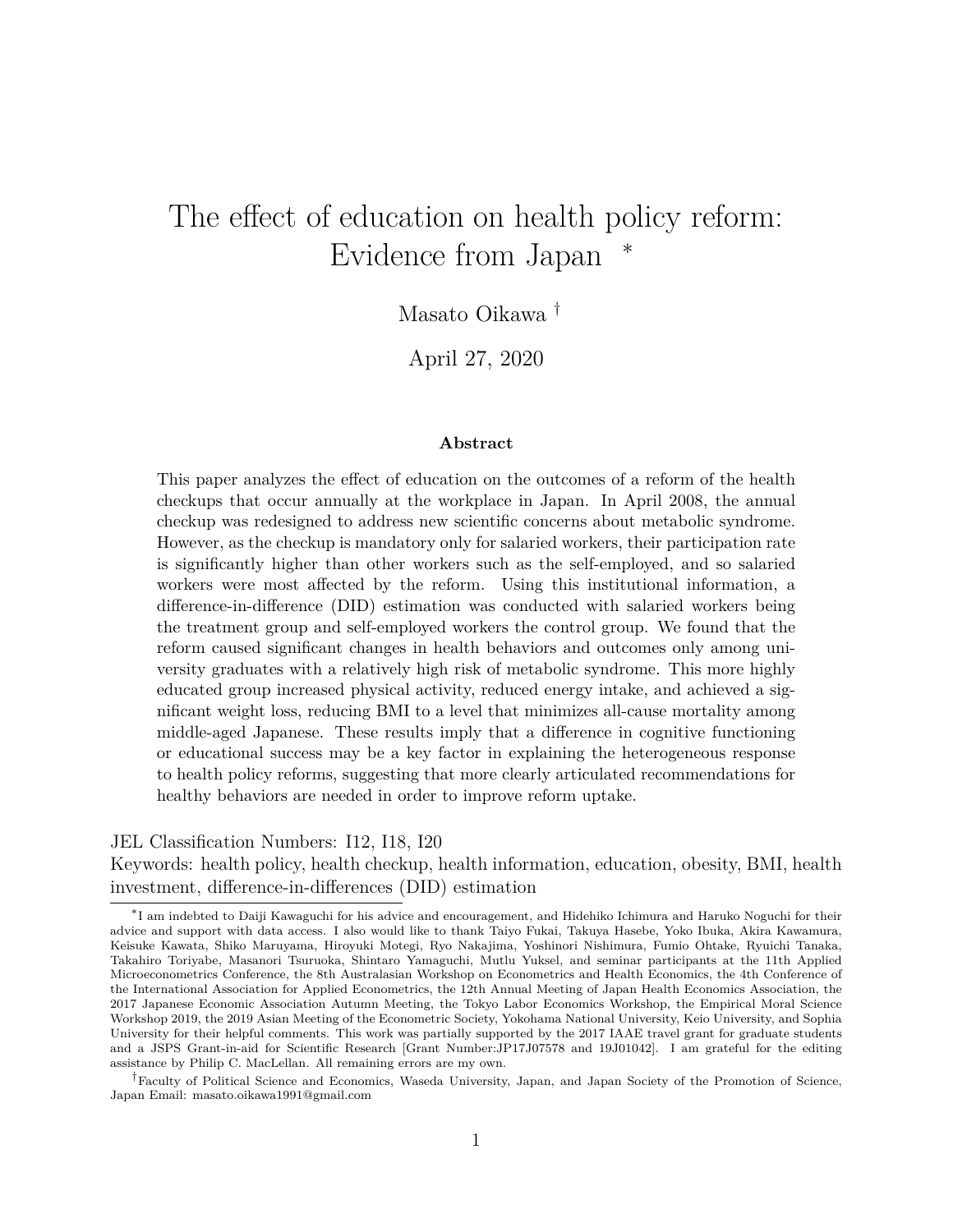# **1 Introduction**

Over the last few decades, economists have become interested in the effect of education on both economic and non-economic outcomes, and one issue attracting much attention is the relationship between education and health. Since [Grossman \(1972\)](#page-48-0), the relationship has been actively investigated both theoretically and empirically, with the literature reviewed by [Grossman \(2006\)](#page-48-1) and updated by [Eide and Showalter \(2011\)](#page-47-0) and [Grossman \(2015\)](#page-48-2). While most empirical studies to date focus on the causal effect of education on health, less attention has been paid to the specific underlying mechanism, which [Grossman \(2015\)](#page-48-2) points out is an area of future work that has important implications for effective health policy implementation.

One possible mechanism is that more highly educated individuals might respond to new information and change their behaviors more quickly. In other words, individuals for whom education has been a successful endeavor may be more "teachable". This possibility has received support from a range of studies on the uptake of newly-approved drugs [\(Lleras-](#page-49-0)[Muney and Lichtenberg, 2002\)](#page-49-0), a national information campaign on the HIV/AIDS epidemic in Uganda [\(de Walque, 2007\)](#page-47-1), and several studies of the growing awareness since the 1950s of the negative effects of smoking, as reported in the medical research literature [\(Price and](#page-49-1) [Simon, 2009\)](#page-49-1), the popular press [\(de Walque, 2010\)](#page-47-2), and the 1964 U.S. Surgeon General's Report on Smoking and Health [\(Aizer and Stroud, 2010;](#page-47-3) [de Walque, 2010\)](#page-47-2).

In all of these studies, however, the interval between the receipt of information and subsequent behavior is long, which makes it difficult to determine the specific mechanism in detail. For example, there are at least two possible paths by which level of education could lead to a heterogeneous response to new health information, each with very different implications for policy. One is that more highly educated individuals might have better access to new health information, but another possibility is that they might respond more quickly or efficiently to new health information even when access is equal. If more highly educated individuals have better access to new health information, then it is important to find ways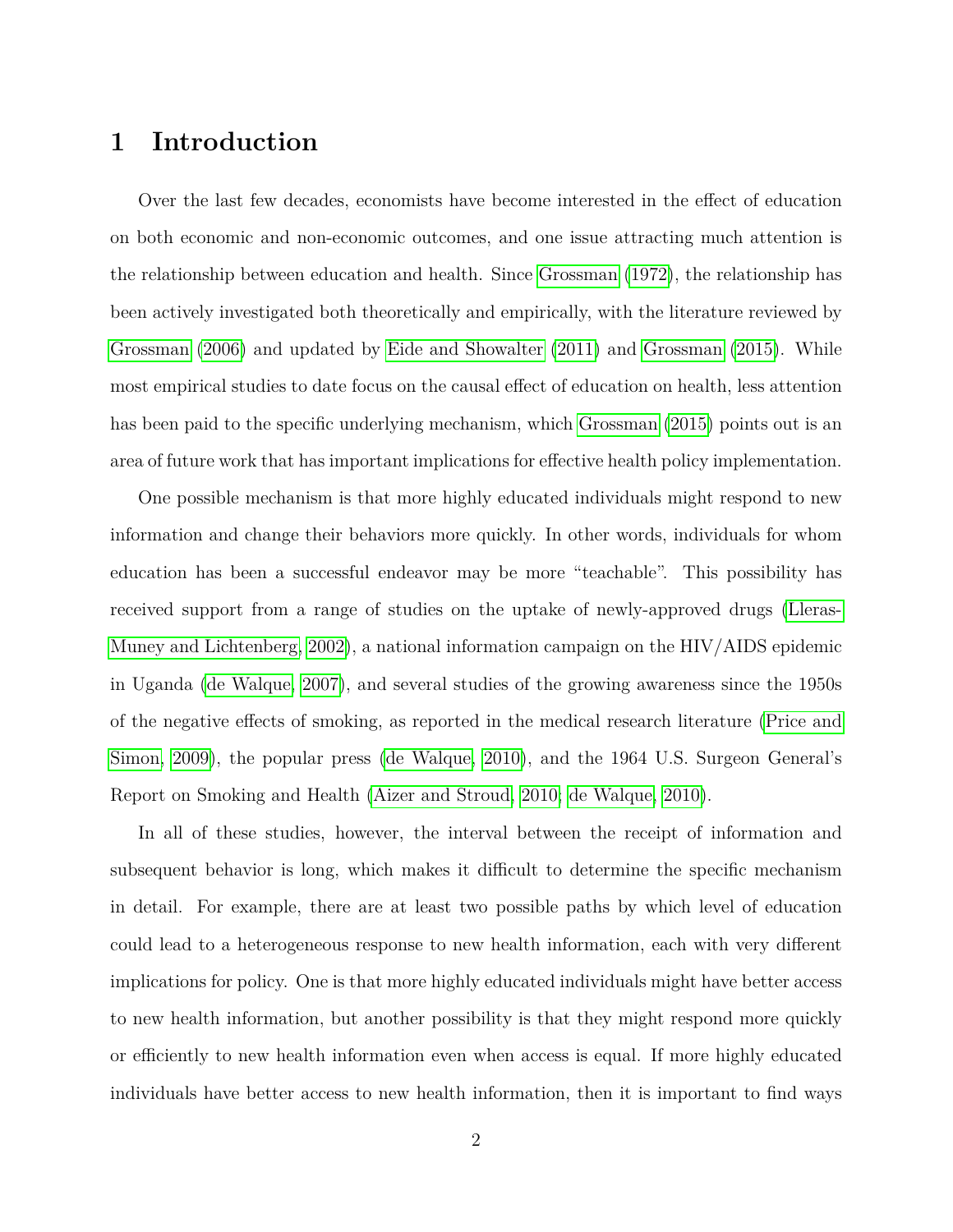to disseminate this information more widely, but if access to information is not the problem, then it is important to devise more effective ways to encourage more widespread behavioral change. This might include, for example, more understandable health care campaigns with practical recommendations, specific implications and concrete examples.

Another limitation of the literature is that most studies are not quasi-experimental in that they compare changes in outcome variables among subjects who are either more or less educated without defining clear treatment and control groups. Therefore, while the heterogenous responses to new information received by these two groups may seem intuitive, the studies cannot cannot claim direct causal effects. By contrast, this paper uses a change in the health checkup system in Japan aimed at reducing obesity as the clear mechanism underlying the causal relationship between education and health. Because all workers were aware of the reform and it did not alter participation in the checkup itself, this study discusses the latter possible path by which differences in education leads to heterogeneous responses to policy reform. Further, we use another institutional setting, worker type, to identify the policy effects by comparing the changes in health outcomes and behaviors between two groups with higher and lower proportions of members affected by the policy reform.

While economists have studied the effects of an exogenous variation in health checkups on health outcomes and behaviors in Austria [\(Hackl et al., 2015\)](#page-48-3), China [\(Zhao et al., 2013\)](#page-50-0), Japan [\(Iizuka et al., 2017;](#page-48-4) [Inui et al., 2017\)](#page-48-5), and Korea [\(Kim et al., 2019\)](#page-48-6), to date there is no unified view of the effects. For example, while [Hackl et al. \(2015\)](#page-48-3) find that the checkup increases medical expenses but does not change health outcomes, [Zhao et al. \(2013\)](#page-50-0) find that Chinese receiving a hypertension diagnosis do reduce their fat intake. Meanwhile, while [Iizuka et al. \(2017\)](#page-48-4) show that Japanese increase their medical expenditures and doctor visits after receiving a diabetes diagnosis but find little or no evidence of any change in smoking, eating, drinking or exercising behaviors or in health outcomes, [Inui et al. \(2017\)](#page-48-5) find that stress and probability of non-smoker is reduced while [Kim et al. \(2019\)](#page-48-6) finds evidence of an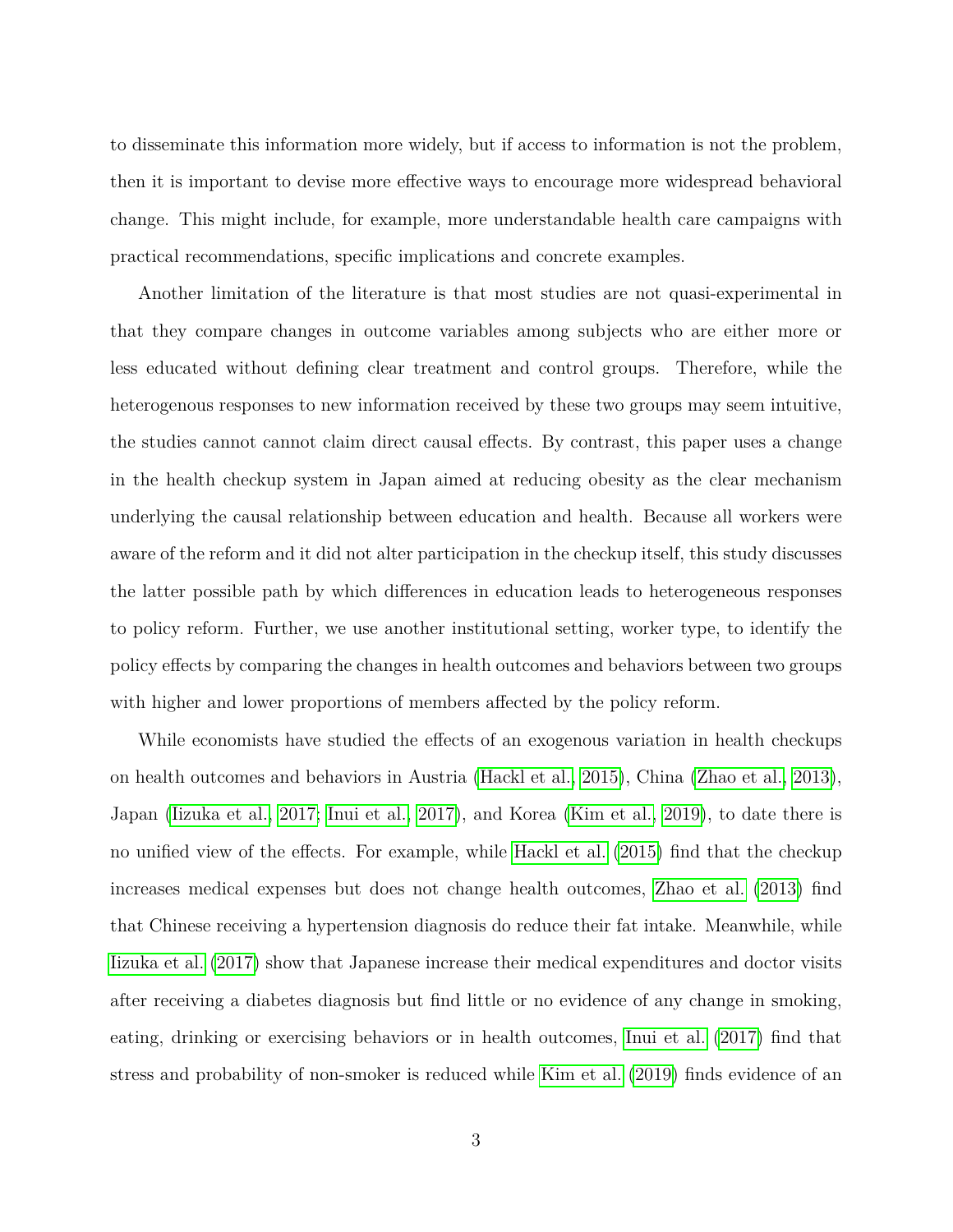increase in medication and weight loss. In sum, evidence of the effect of health checkups is equivocal, as [Inui et al. \(2017\)](#page-48-5) and [Kim et al. \(2019\)](#page-48-6) find positive health effects but [Hackl](#page-48-3) [et al. \(2015\)](#page-48-3) and [Iizuka et al. \(2017\)](#page-48-4) find no such evidence.

One possible reason for the mixed results is the estimation methodology used in previous studies. Most of the literature has applied a regression discontinuity design (RDD) with a biomarker threshold for diagnosing a health condition such as high blood pressure[\(Zhao et al.,](#page-50-0) [2013\)](#page-50-0), diabetes [\(Iizuka et al., 2017;](#page-48-4) [Kim et al., 2019\)](#page-48-6), or obesity [\(Kim et al., 2019\)](#page-48-6). Since biomarkers are affected by various exogenous factors such as timing, measurements just above and below a threshold are likely to be random and so the effect of a diagnosis on subsequent health outcomes and behaviors is estimated around that threshold. Although this strategy has strong identification power, the estimated effects appear to be highly localized. Further, these studies have utilized a variety of thresholds for the identification strategy and moreover, have found heterogenous effects based on numerous factors including level of income[\(Zhao](#page-50-0) [et al., 2013\)](#page-50-0), age [\(Hackl et al., 2015\)](#page-48-3), and level of health risk [\(Iizuka et al., 2017;](#page-48-4) [Kim et al.,](#page-48-6) [2019\)](#page-48-6). Considering this, as it is likely that these studies have investigated different estimands, making the estimated results not necessarily comparable, further investigation of the effects of health checkups is necessary to gain consensus.

Additionally, there are few studies of health diagnoses focusing on heterogeneity by level of education. One study by [Zhao et al. \(2013\)](#page-50-0) utilizes an RDD framework to analyze the heterogeneous effects of a hypertension diagnosis on nutrition intake by both education and income, finding that the effect on fat intake is stronger among those with a lower education and higher income, which is inconsistent with the literature on the relation between education and health. One possible reason is that the more highly educated might know the diagnosis threshold, and so even if their blood pressure rating is just below the threshold, they may change their behavior because they know that they are still high risk. Therefore, this strategy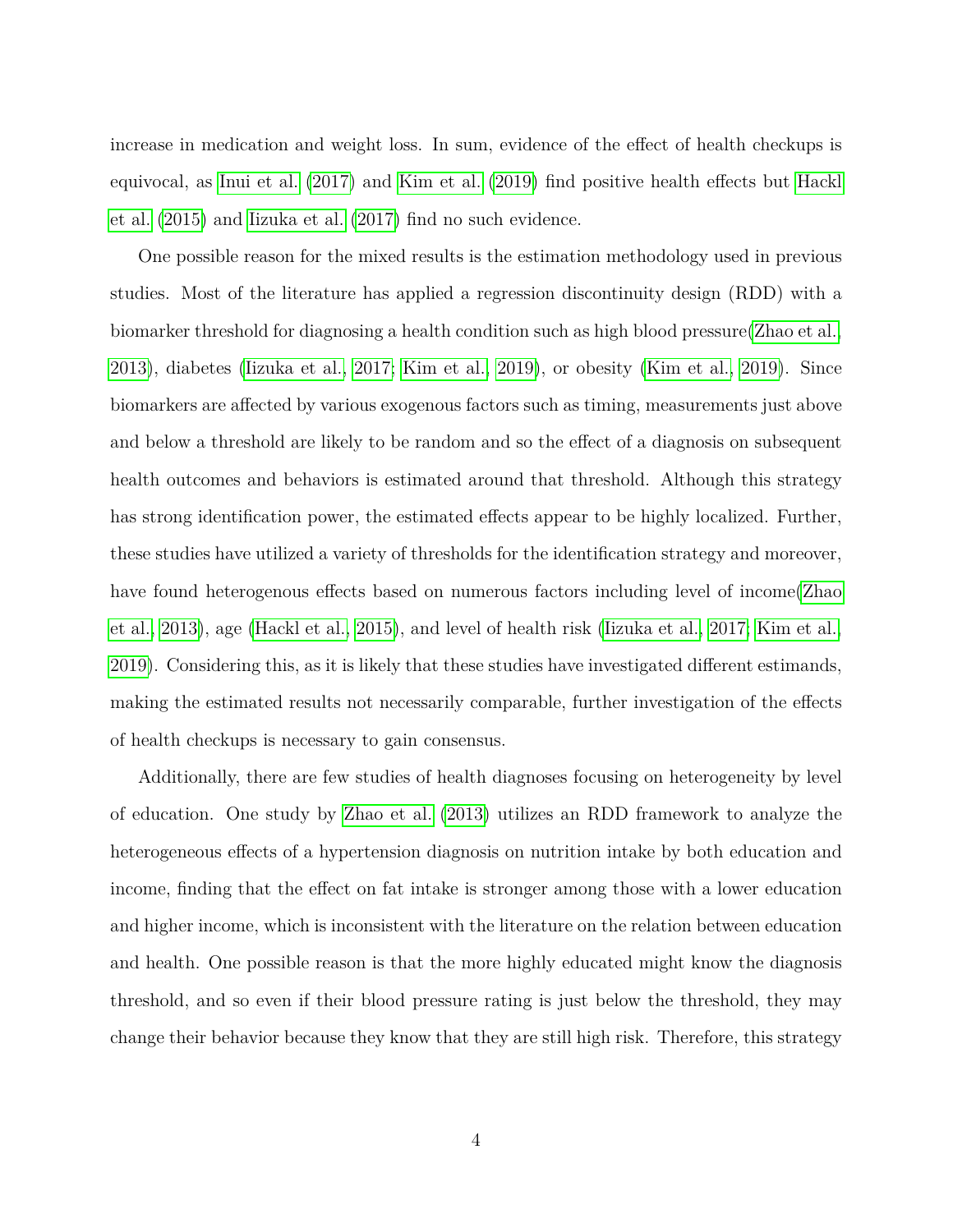does not seem ideal for analyzing the heterogeneity of effects by level of education,<sup>[1](#page-5-0)</sup> leaving ample room for more studies of heterogeneous effects of health checkups by level of education.

This paper utilizes a reform of the system of health checkups in Japan to analyze the heterogeneous effects of education level on the health behaviors and outcomes of Japanese workers. Following the reform, health checkups focused on fighting obesity by providing participants with an objective evaluation of risk factors, followed by guidance by health professionals. Recognizing that the reform did not affect the participation rate in checkups but that the proportion of workers affected by the reform differed exogenously according to their work status, the study uses a difference-in-differences (DID) approach to compare the changes in the outcome variables between two groups with higher and lower proportions of members affected by the policy reform.

The results show that while the DID estimates of weight and body mass index (BMI) are statistically significantly negative for university graduates with a higher risk of obesity, there are no significant changes among university non-graduates or individuals with a relatively low risk of obesity. Further, the differences in the DID estimates between university graduates and non-graduates are statistically significant, and among university graduates with a high risk of obesity, health behaviors such as physical activity and eating habits also changed. These results suggest that more highly educated individuals are more likely to respond to a health checkup diagnosis and/or a health guidance to improve their health and, moreover, that cognitive functioning may be a key factor explaining this heterogeneity of response, which is consistent with other recent discussions of the role of cognition in the causal relationship between education and health (e.g., [Conti et al., 2010;](#page-47-4) [Bijwaard et al., 2015;](#page-47-5) [Bijwaard and](#page-47-6) [Van Kippersluis, 2016\)](#page-47-6).

The remainder of the paper is organized as follows: section [2](#page-6-0) explains the institutional setting and section [3](#page-8-0) discusses the data and descriptive statistics. Section [4](#page-9-0) describes the

<span id="page-5-0"></span> $<sup>1</sup>$  Additionally, the authors note that the sample size of the more highly educated group is relatively small,</sup> which may have led to less precise estimates.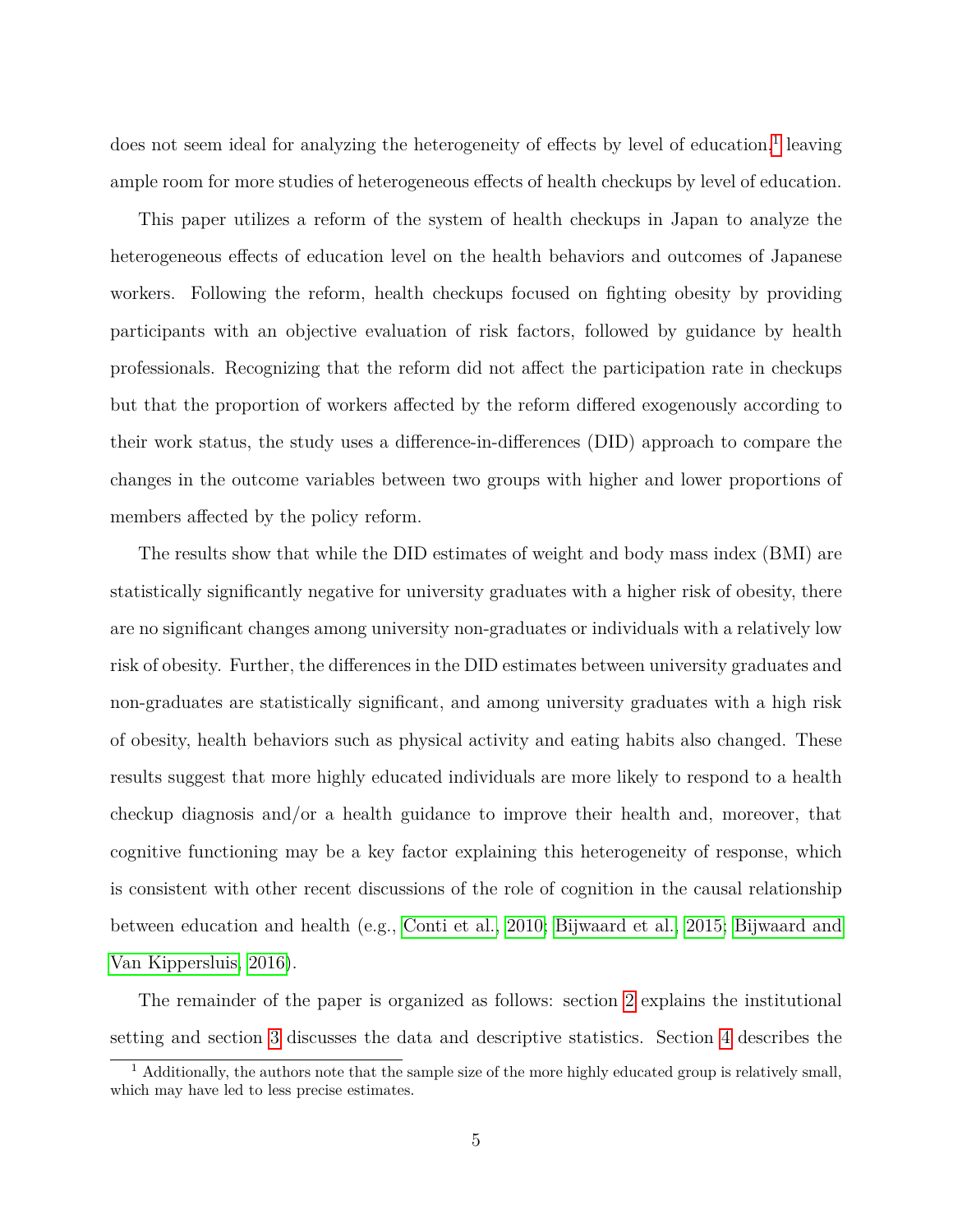identification strategy and estimation model, and section [5](#page-15-0) discusses the estimation results. Section [6](#page-19-0) provides some additional remarks, and section [7](#page-25-0) concludes the paper, with suggestions for further research.

## <span id="page-6-0"></span>**2 Institutional Background**

#### **2.1 Japan's Annual Health Checkup**

Since the 1970s in Japan, an annual health checkup has been provided to workers as part of the country's health promotion policy. The Industrial Safety and Health Act of 1972 requires all employers to provide a health checkup for their employees, and salaried workers are legally obligated to take it, so virtually all salaried workers in Japan undergo a health checkup each year. Although the checkup potentially includes additional items, a number of tests are required by law, so salaried workers across Japan all receive at least this uniform minimum-level checkup. In addition to the checkup provided at the workplace, local governments also provide checkups for residents over age 40 who are not salaried workers. Thus all middle aged or older Japanese residents have the opportunity to receive the annual health checkup, though it is mandatory for salaried workers and voluntary for others including the self-employed.

However, in the early 2000s, despite these publicly provided checkups having taken place annually for decades, health had not sufficiently improved. Specifically, according to the midterm evaluation of the "Health Japan 21" promotion policy implemented in 2000 at the turn of the 21st century, the incidence of lifestyle-related health conditions such as diabetes and obesity had increased. As these health conditions comprise a large proportion of public health expenditures, the problems with the health checkups were investigated and summarized in a Council of Governments report.<sup>[2](#page-6-1)</sup> The first problem identified was that intervention does

<span id="page-6-1"></span><sup>2</sup> Further information (in Japanese) can be found at: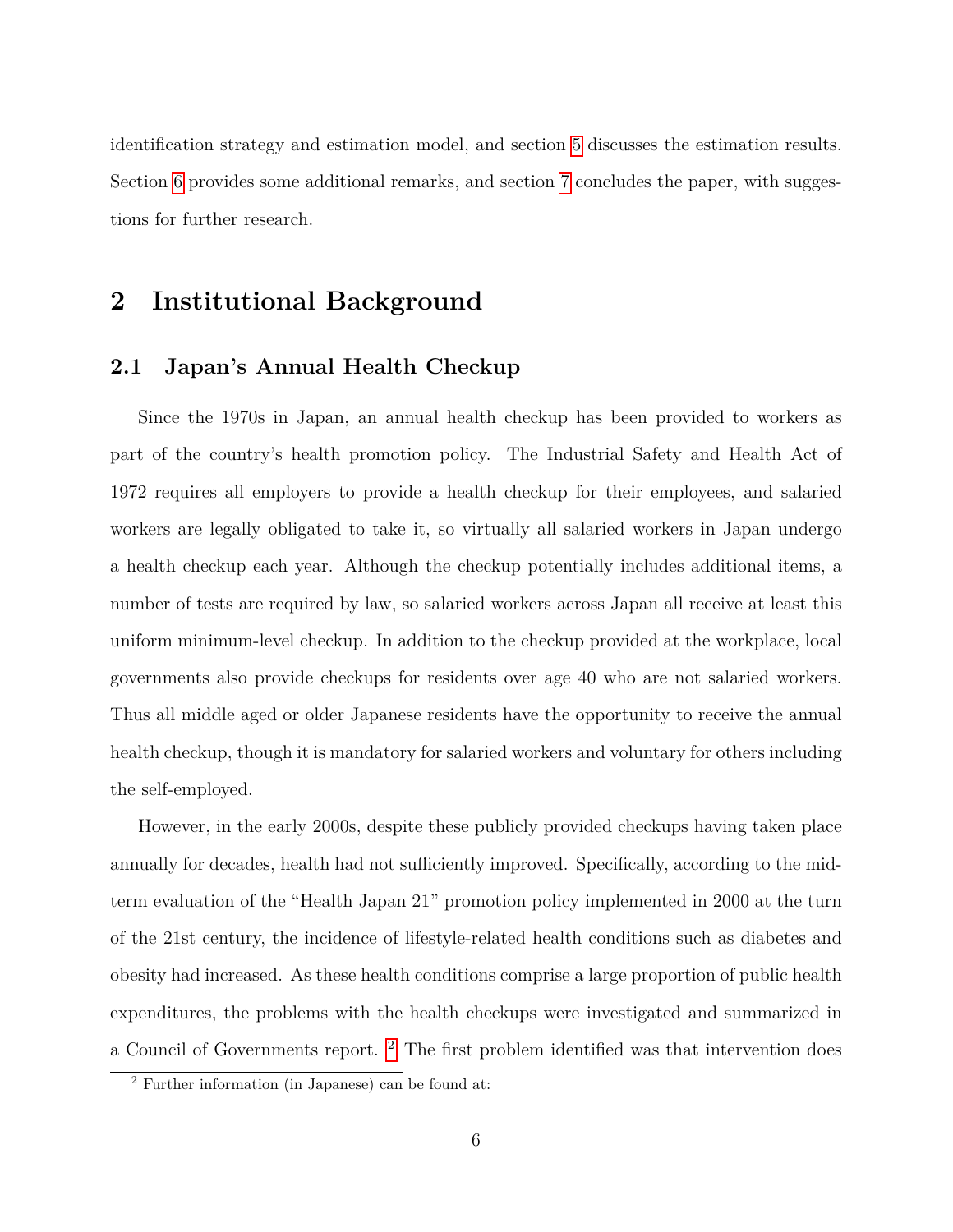not work for people who already have a disease. While screening is most effective for people with high risk of a disease but who do not yet have it,  $3$  the purpose of the checkups to that point was to select for intervention those patients who were already in the early stages of a disease. The second problem with the health checkups was that the intervention was insufficient. While [Knowler et al. \(2002\)](#page-48-7), for example, find that for those with high risk of diabetes, intervention to help change lifestyle habits is more effective in preventing the onset of diabetes than medication, the health checkups merely provided those identified as high risk with general information about the disease and a recommendation to see a doctor. The final problem was that the content of the health checkups, conducted by providers across the country under various local laws, was not unified. Addressing these identified inadequacies of the existing health checkups thus required a reform of the system to provide a more substantial intervention targeting those at high risk of disease and implemented uniformly across all institutions nationwide. This new system is described next.

#### **2.2 Specific Health Checkups and Specific Health Guidance**

In April 2008, a new health checkup system, the Specific Health Checkups and Specific Health Guidance, was introduced, aimed at preventing lifestyle-related diseases by providing participants objective assessments of their health risks and specific guidance by health professionals. This new health checkup system now focuses on metabolic syndrome, a condition represented by a confluence of biomarkers including excess body fat, high blood pressure and high blood sugar which together identify people at high risk of lifestyle-related diseases. The policy reform was introduced uniformly for the target population of individuals covered by public health insurance and their dependents aged between 40 and 74. Since Japan has a

[https://www.wam.go.jp/wamappl/bb14GS50.nsf/vAdmPBigcategory40/98E6F3F836572E8B4925716F0006B](https://www.wam.go.jp/wamappl/bb14GS50.nsf/vAdmPBigcategory40/98E6F3F836572E8B4925716F0006B833?OpenDocument)833? [OpenDocument](https://www.wam.go.jp/wamappl/bb14GS50.nsf/vAdmPBigcategory40/98E6F3F836572E8B4925716F0006B833?OpenDocument) and <https://www.mhlw.go.jp/shingi/2005/09/s0915-8.html>.

<span id="page-7-0"></span><sup>3</sup> The [Schellenberg et al. \(2013\)](#page-49-2) systematic review of diabetes, for example, finds no evidence that intervention is effective for those who already have type 2 diabetes but is effective for those at high risk of getting it.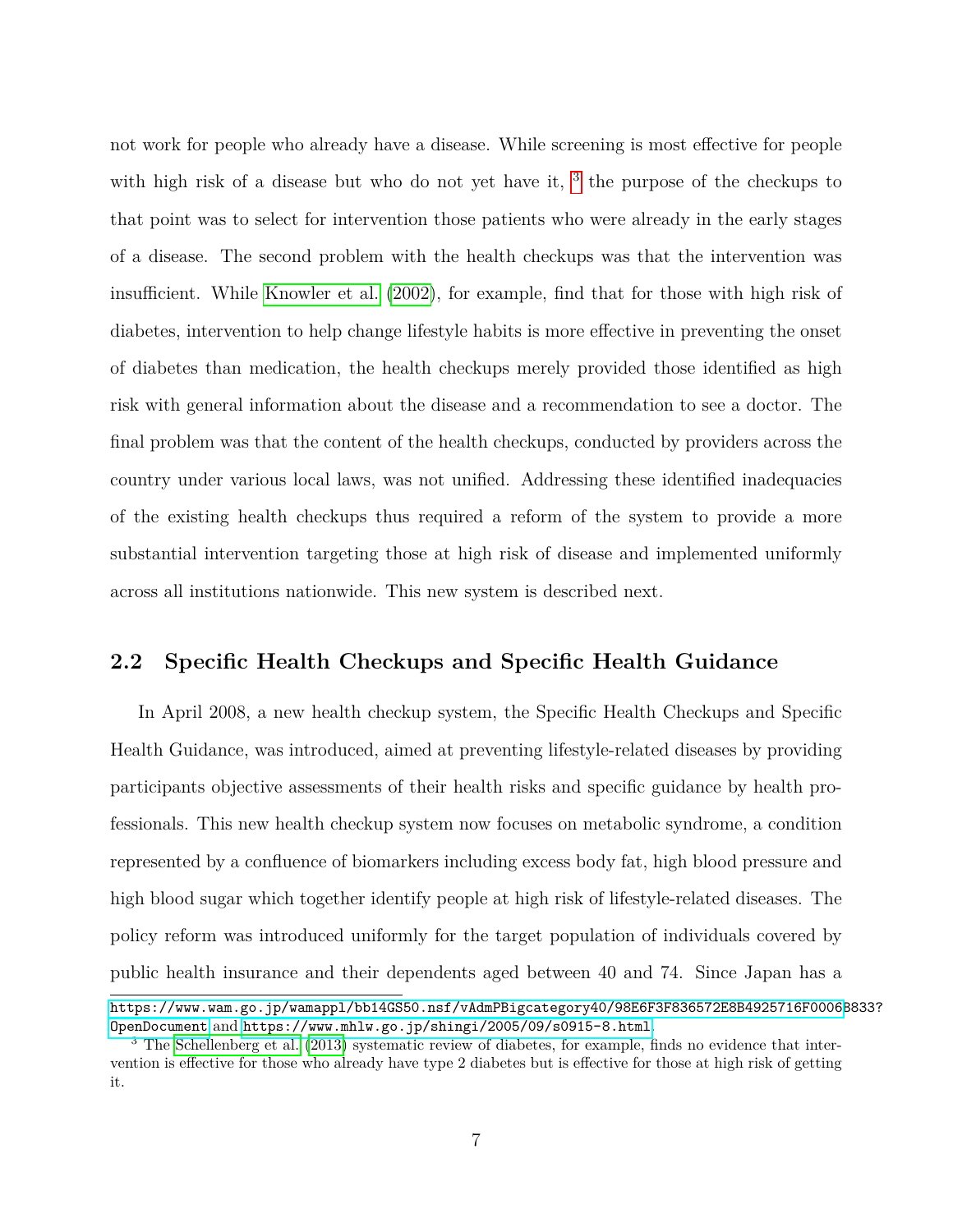universal health care insurance system, this target population covers almost all residents of Japan. Importantly for this study, the reform did not alter participation in health checkups. As seen in Panel (a) of Figure  $1<sup>4</sup>$ , there is no jump in the checkup participation rate of the middle-aged around the policy reform.

The current system is divided into two parts: a health checkup to screen for participants at high risk of metabolic syndrome, followed by face-to-face guidance by a doctor or dietitian aimed at prevention by changing lifestyle habits. The content of the checkup is based on medical and scientific evidence for identifying metabolic syndrome, and includes body measurements, blood tests, and questionnaires about such topics as smoking and medication histories. As excess body fat is a marker of metabolic syndrome, a measure of abdominal girth was added to the new system to estimate the amount of visceral fat. Based on the results of the health checkup, an objective assessment of metabolic syndrome risk is determined.

Participants then receive health guidance specifically tailored to their physical condition. Those at high risk are given health guidance about their lifestyle habits, aimed at informing participants of the benefits and risks of their lifestyle habits and providing support to change behavior.

To sum up, the policy reform provides checkup participants with objective knowledge of the risk associated with their health condition and specific information about the benefits and risks of their health behaviors.

# <span id="page-8-0"></span>**3 Data**

The main dataset used in this study is the Japanese Study of Aging and Retirement (JSTAR), a biennial panel survey of elderly Japanese aged over 50 that is a sister dataset of the U.S. Health and Retirement Study (HRS), the English Longitudinal Survey on Age-

<span id="page-8-1"></span><sup>4</sup> I constructed Figure [1](#page-27-0) based on information in [Kawamura et al. \(2019\)](#page-48-8).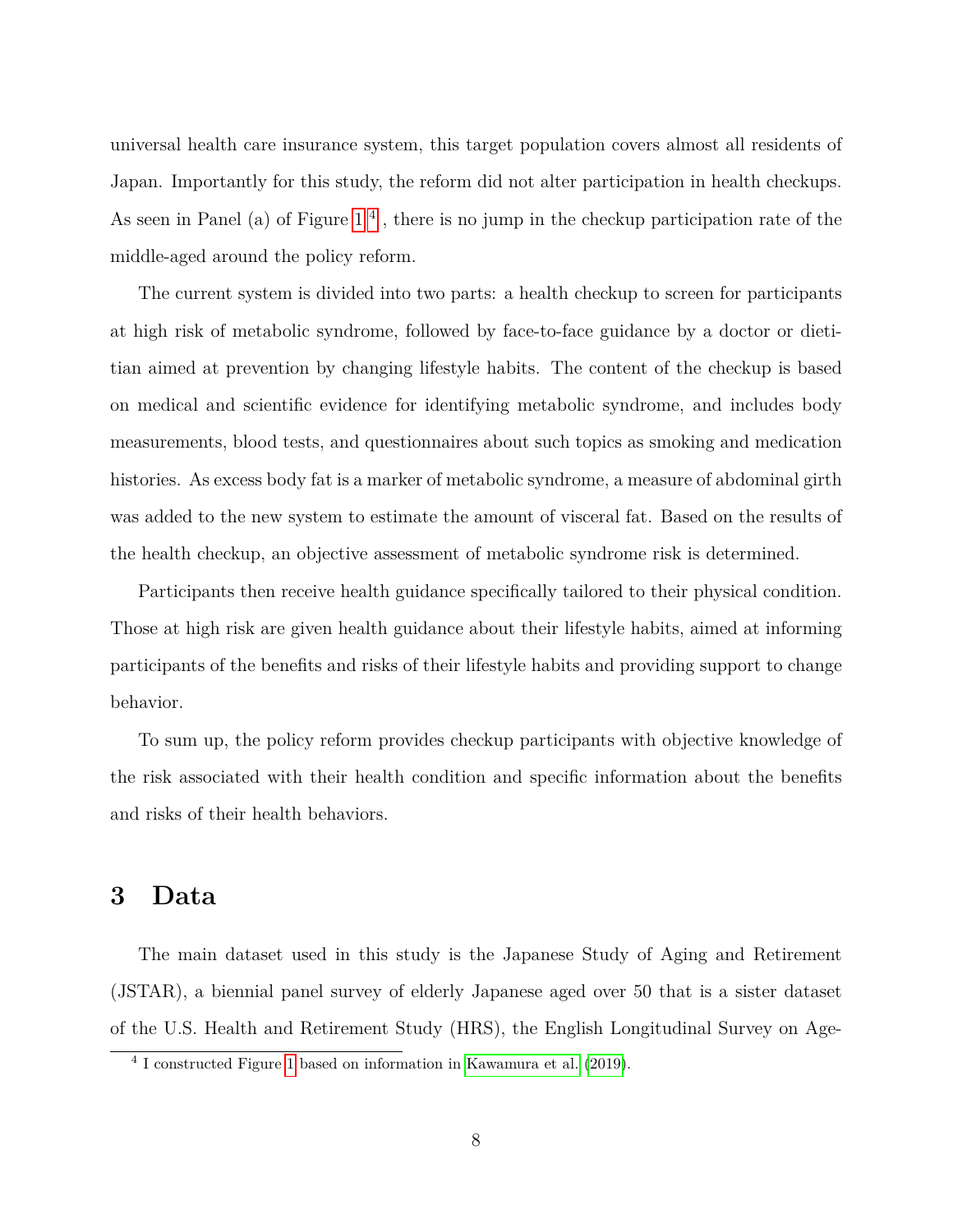ing (ELSA), and the Survey on Health, Ageing, and Retirement in Europe (SHARE). The first wave of JSTAR was conducted in 2007 at five cities in Japan. Although other sample cities were added in later waves, this study employs only the five original cities in order to obtain data both before and after the health policy reform of 2008. The JSTAR includes comprehensive information on demographics, labor force status, economic variables, health investment behaviors, and health outcomes for analyzing the impact of the checkup system reform on health outcomes and behaviors.<sup>[5](#page-9-1)</sup> The purpose of the policy reform was to reduce the number of people at high risk of metabolic syndrome, and one solution is weight loss. This is captured in this study through measures of weight and of body mass index (BMI), or body weight adjusted by height, a common measure of obesity.

In addition to JSTAR, the Comprehensive Survey of Living Conditions, the Longitudinal Survey of Middle-aged and Elderly Persons, and the General Survey on Working Conditions are also used in this study to interpret and provide further context for the main estimation results.

### <span id="page-9-0"></span>**4 Identification Strategy**

This paper utilizes heterogeneity in the health checkup participation rate to identify the effects of the policy reform on health outcomes and behaviors. As noted above, the new checkup system was implemented uniformly, making it difficult to assign participants to treatment and control groups on that basis, so a different institutional setting was used based on employment status. As explained above, the annual health checkup has always been mandatory for salaried workers, so their participation rate is higher than others. Panel (b) of Figure [1](#page-27-0) shows the participation rate of middle-aged workers according to employment status and indicates that the participation rate of salaried workers is about 90% and constant before

<span id="page-9-1"></span> $5$  Please see [Ichimura et al. \(2009\)](#page-48-9) and  $\texttt{http://www.rieti.gov.jp/en/projects/jstar/index.html}$  for more detailed information about the JSTAR.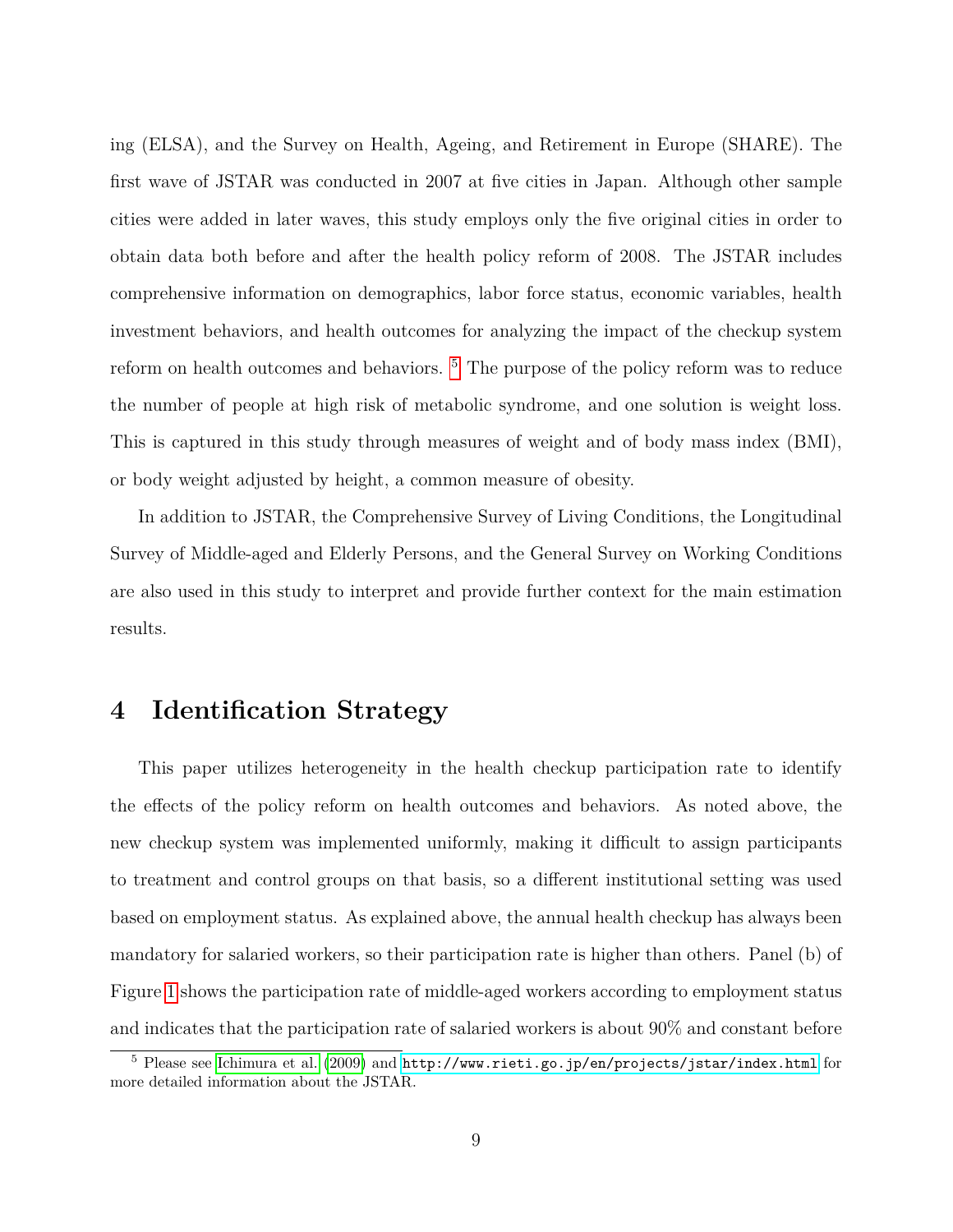and after the policy reform. Therefore, about 90% of salaried workers were affected by the policy reform but their participation in health checkups did not change. On the other hand, the participation rate of self-employed workers is substantially lower, at about 50%, and also showing no significant change in participation around the time of the policy reform. We can therefore conclude that about 50% of self-employed workers were affected by the reform but their participation in health checkups also did not change.

We use this stable difference in the proportion of workers affected by the policy reform is used as the identification strategy, applying a difference-in-difference (DID) framework to compare the before-after change in health outcomes between the salaried worker treatment group with a higher proportion of members affected by the reform and the self-employed worker control group with a lower proportion of members affected. <sup>[6](#page-10-0)</sup> Within this DID approach, the estimated effects are deducted by the difference in the participation rate between salaried and self-employed workers, so if the signs of both groups are the same, the DID estimate indicates the lower bound of the magnitude of the effect in absolute value. The interpretation of the DID estimate is discussed further in Section [6.](#page-19-0)

In order to ensure the validity of the DID approach, a number of assumptions must hold, and these are discussed here. Firstly, it is important for the identification strategy that the relative participation in health checkups does not change between the treatment and control groups. As the checkup has always been mandatory for salaried workers, one would not expect their participation to change, and this has been confirmed above. For self-employed workers, however, the checkup is voluntary and so it is conceivable that their participation in the improved checkups might increase. If their participation rate were to rise to something approximating that of salaried workers, the shrinking difference in participation rates would reduce the effectiveness of the DID approach. However, as discussed above, the participation rate did not change significantly after policy reform for either salaried or self-

<span id="page-10-0"></span><sup>6</sup> Non-working individuals who are retired or disabled in 2007 are not included in the control group because they may have different trends compared to those who are working.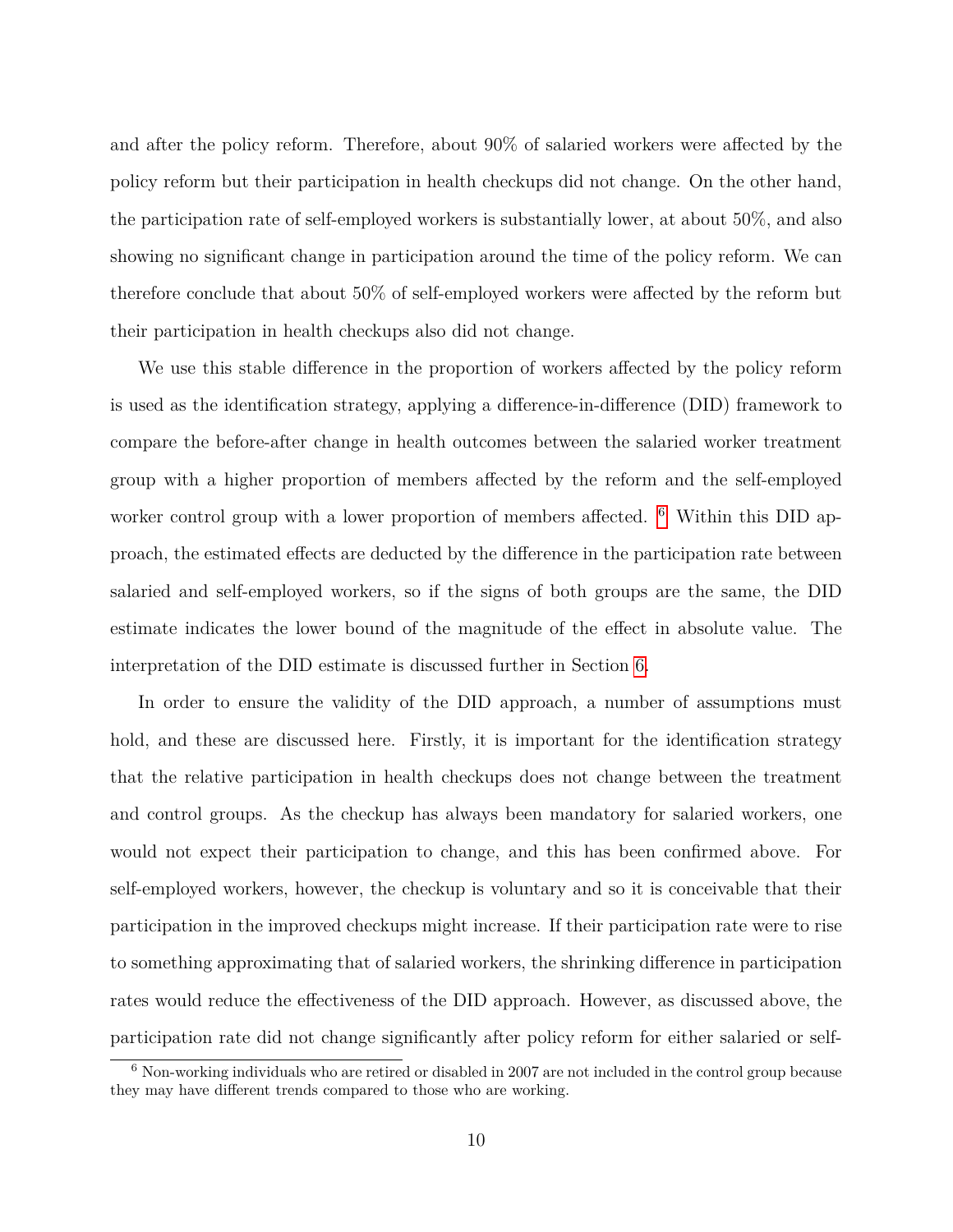employed workers (Panel (b) of Figure [1\)](#page-27-0).

Secondly, an important assumption for the internal validity of DID is the common trend assumption; namely, that the counterfactual change in outcomes among salaried and selfemployed workers must have been the same if policy reform had not occurred. This allows us to measure the effect of the reform. The typical means of testing for this is to check the trends in target outcomes before the reform, but as our dataset includes only one period before the policy reform, we must test this via other means. First, as JSTAR asks respondents to self-report the change in their health from one year before the survey to the survey date, we use this information to assess whether the trends of salaried and self-employed workers are heterogenous. Second, as the dataset is comprised of longitudinal data that includes rich information about demographic, economic, and health related variables, we can control for individual observable characteristics related to health such as age and economic condition, as well as time-invariant individual heterogeneity. Third, in order to provide further evidence of a common trend, a placebo regression using a health variable less related to the newly introduced system was estimated. While the details of these validity checks are discussed below, at this point we can state that there is substantial evidence that the common trend assumption holds.

#### **4.1 Estimation Model**

Controlling for any potential bias caused by heterogeneity in the trends of salaried and self-employed workers, the estimation equation is as follows:

<span id="page-11-0"></span>
$$
y_{it} = \beta_0 + \beta_1 SalariedWork07_i + \beta_2 After_t
$$
  
+  $\beta_3 SalariedWork07_i \cdot After_t + x'_{it} \delta + \theta_i + \epsilon_{it}$  (1)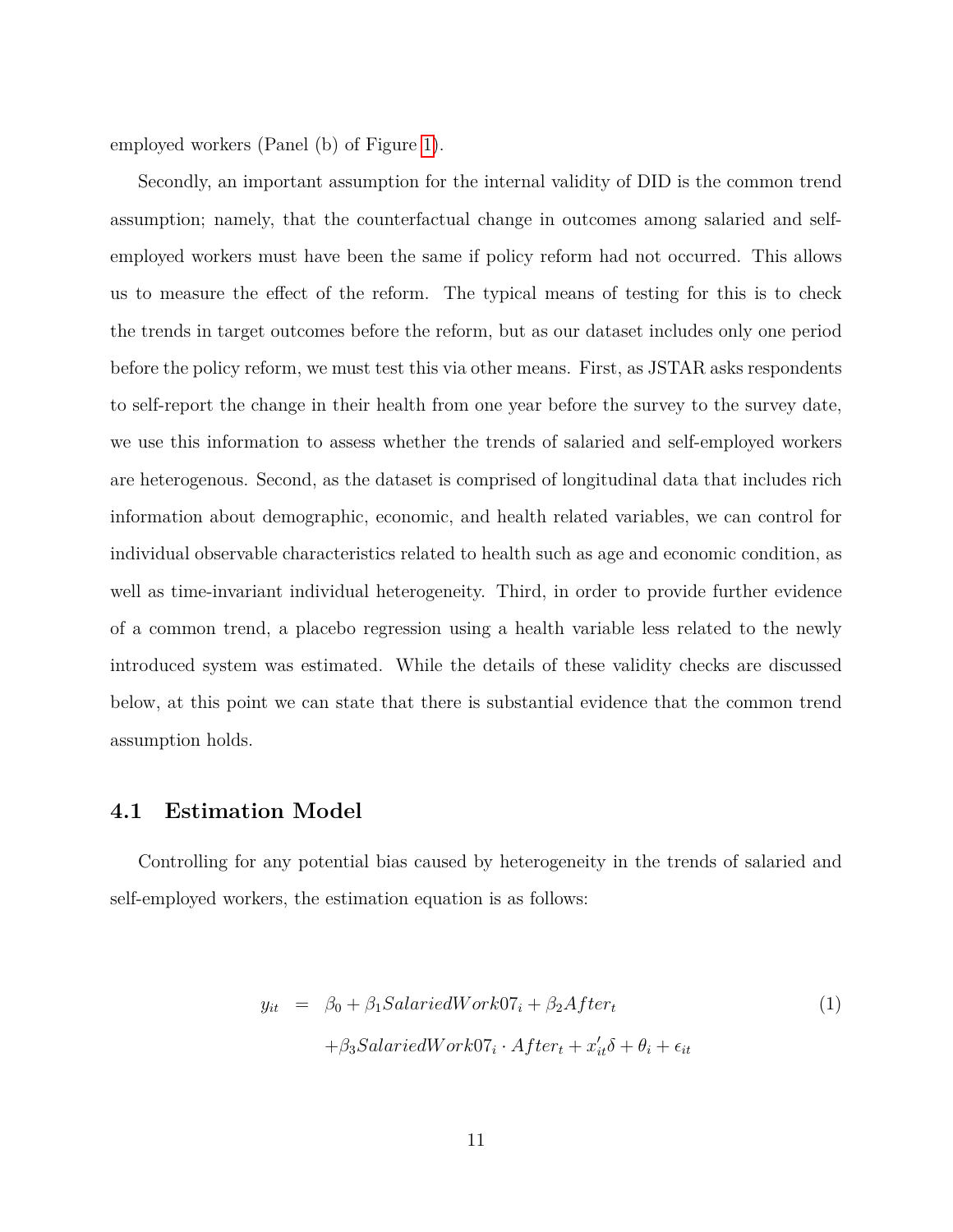where i and t are indices of individual and time. The dependent variable  $y_{it}$  represents health outcomes such as weight and BMI, and health investment behaviors such as physical activity and eating habits.  $SalariedWork07<sub>i</sub>$  takes one if the respondent is a salaried worker in 2007 before the policy reform, while  $After_t$  takes one after the policy reform. The vector  $x_{it}$  is a set of control variables that includes age dummy variables, marital status, number of children, household income, house ownership, hours of work, stress condition at e thworkplace, occupation dummy variables, and prefecture-level macroeconomic variables. The parameter  $\theta_i$  captures the unobserved individual fixed effects and the parameter  $\epsilon_{it}$  is an unobserved error term. In Equation [\(1\)](#page-11-0), the parameter  $\beta_3$  corresponds to the DID estimate and is the parameter of interest in this paper. This captures the difference in the change in the outcome variable between salaried and self-employed workers in 2007. Equation [\(1\)](#page-11-0) is estimated for both university graduates and non-graduates and the DID estimates are compared in order to discover the heterogeneous effects of education on the outcomes of policy reform.

#### **4.2 Verification of Common Trend Assumption**

As discussed above, any causal interpretation of the DID estimate requires the common trend assumption to hold. Although our dataset includes only one period before the reform, we can use the 2007 self-reported change in health from the previous year to check for any heterogeneity in the trends. Figure [3](#page-29-0) shows the self-reported change in health from 2006 to 200[7](#page-12-0) by level of education and employment status. <sup>7</sup> We see that the patterns are not significantly different between salaried and self-employed workers or university graduates and non-graduates, with the proportion answering "same" about 85% for all groups. This suggests that the common trend assumption between salaried and self-employed workers is

<span id="page-12-0"></span><sup>7</sup> The 2007 JSTAR asks following question: "How is your current health compared to one year ago?" (question number: D-003) The options are "much better", "better", "same", "worse", "much worse." In the figure, "better" includes both "much better" and "better" responses to the original question, while "worse" includes both "much worse" and "worse".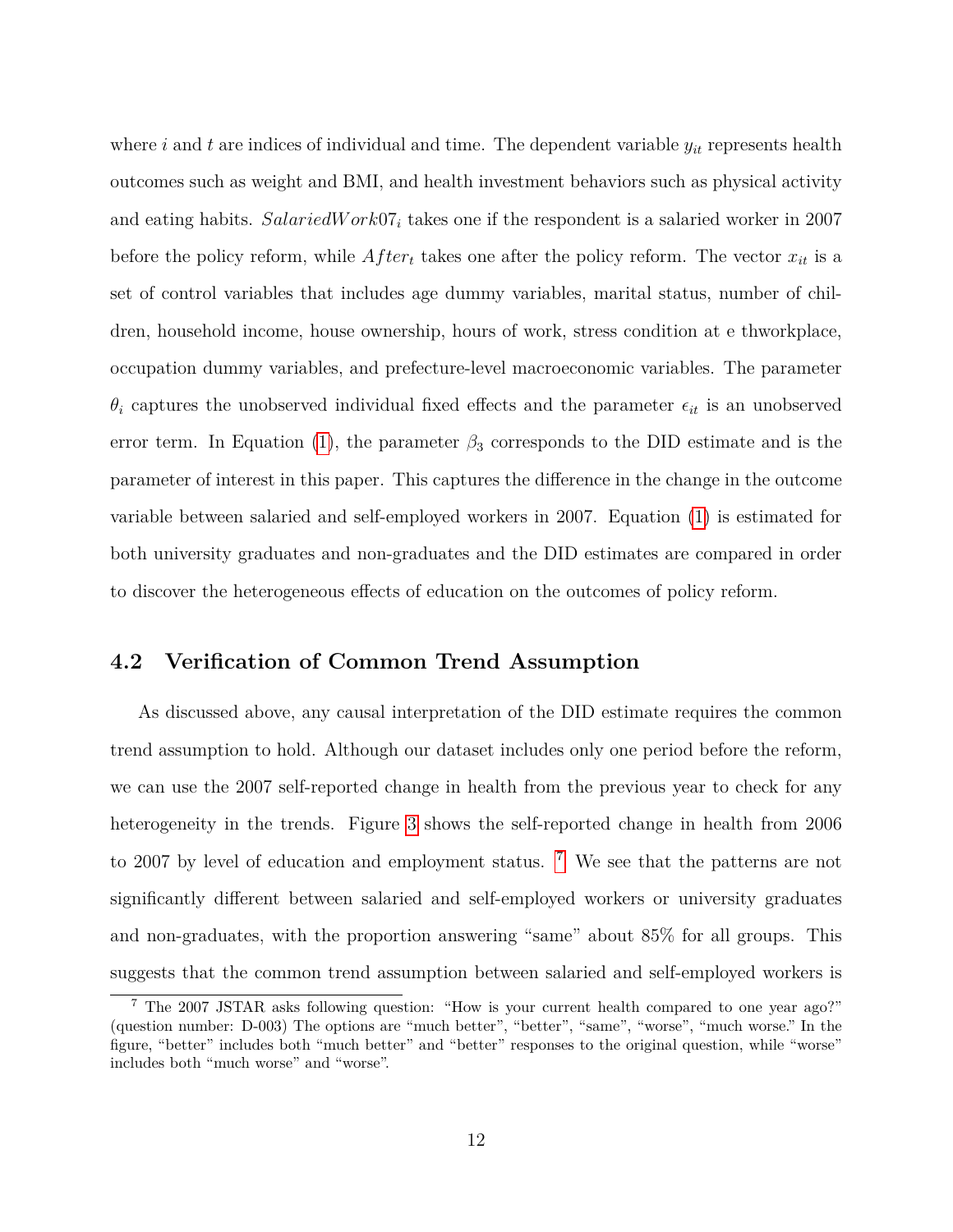satisfied at least by what can be captured by self-reported changes in health.

Next, as an additional measure to control for any heterogeneity in the trends between salaried and self-employed workers, observable characteristics were added to the model and a fixed effects estimation was conducted using the panel structure of the JSTAR. In addition to the demographic variables of age, marital status, and number of children, household income and home ownership economic variables were included as control variables because previous studies have shown a relationship between health and economic conditions [\(Case](#page-47-7) [et al., 2002;](#page-47-7) [Chetty et al., 2016;](#page-47-8) [Semyonov et al., 2013\)](#page-49-3). Further, because the analysis sample includes the JSTAR data during the financial crisis of 2008 which may have affected workplace and regional economic conditions heterogeneously, workplace-related variables (hours worked, physical stress at workplace, job stress at workplace, occupation category dummy variables), and time-variant regional characteristics (prefecture-level GDP and per capita income macroeconomic variables) were also included as controls. Additionally, although the accumulation of health stock until middle age and health preferences could also cause heterogeneity in the trends, the fixed effects estimation controls for such time-invariant unobserved individual heterogeneity.

As a final measure to ensure that the common trend assumption is satisfied, a placebo regression was run using height as the dependent variable. According to previous studies, significant height shrinkage after middle age is a proxy for health decline. As policy intervention to encourage weight loss would appear to have little relation to height, any health shock experienced differently by the treatment and control groups would be captured by this placebo regression.

#### **4.3 Analysis Sample Restrictions**

For the estimation, the analysis sample was first restricted to males aged between 50 and 62 because the identification strategy requires workers and in Japan, males are more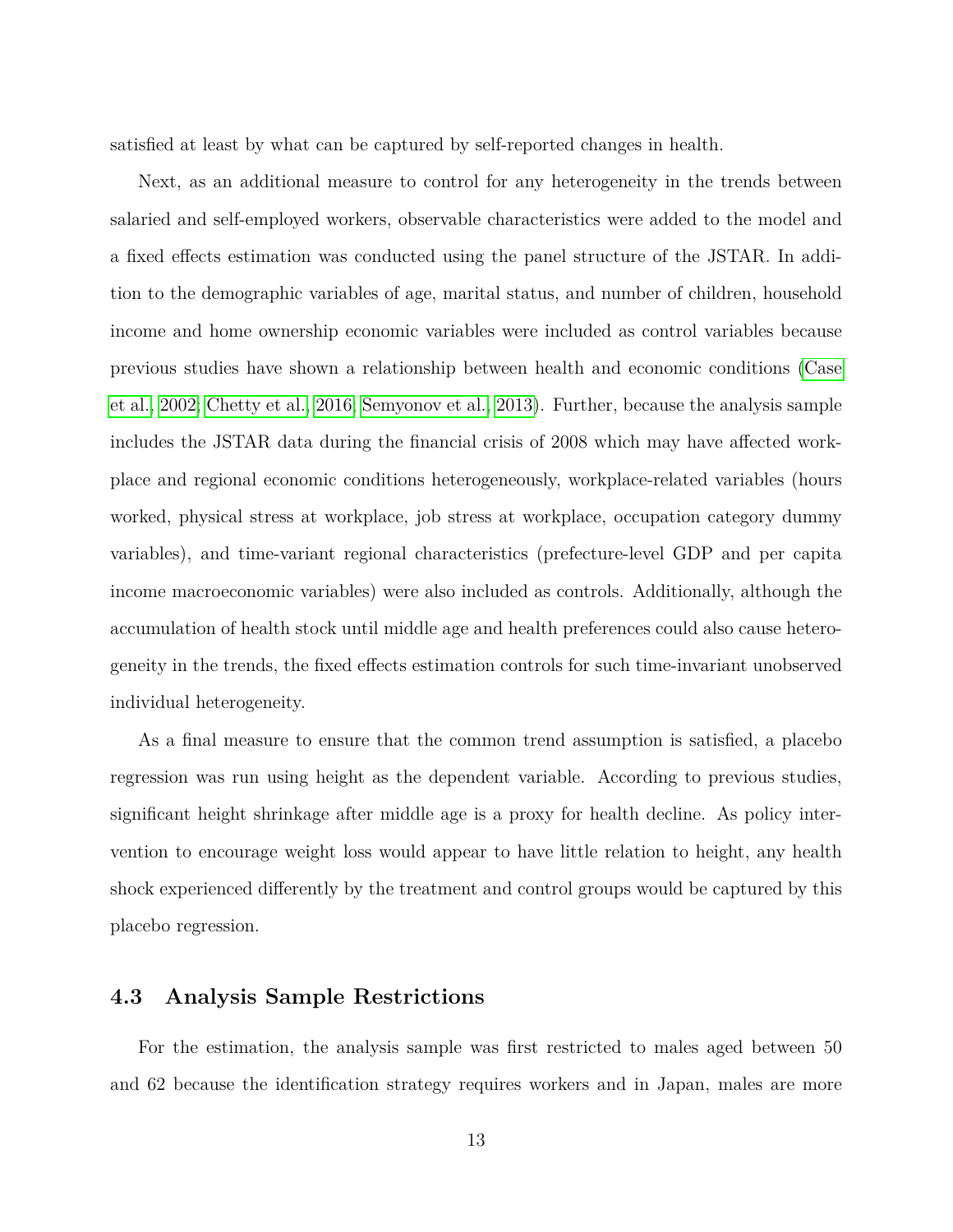likely to be working. Next, although the newly introduced health checkup system was made available to everyone aged 40 and over, a minimum age of 50 was chosen for this study because the JSTAR data included only those aged 50 and over. Meanwhile, the maximum age was restricted to 62 in order to eliminate from the sample those workers who were eligible to retire with a pension, as previous studies have found that this affects health conditions and behaviors (e.g., [Kajitani, 2011;](#page-48-10) [Motegi et al., 2016,](#page-49-4) [2020;](#page-49-5) [Nishimura et al., 2018;](#page-49-6) [Zhao](#page-50-1) [et al., 2017\)](#page-50-1). For the first wave of the JSTAR, 62 was age that people get the eligibility of full amount of pension.

Next, the sample was divided into two groups according to their risk of metabolic syndrome before the policy reform because, as mentioned above, individuals with a high risk received not only the objective results of the checkup but also guidance from a health expert. Moreover, low risk individuals do not need to change their behaviors because they are already healthy. For these reasons, there is a possibility that the reform effects might be heterogeneous according to the individual's potential risk of metabolic syndrome.

BMI was used as the criterion to divide the sample by health condition before the reform. As explained above, a range of measurements are used to evaluate the risk of metabolic syndrome, but as the 2007 JSTAR includes only BMI information, it is difficult from that alone to construct a full picture of the pre-reform risk of metabolic syndrome. Fortunately, however, the 2009 JSTAR also includes information on girth of abdomen and blood pressure that can be used to gauge an individual's eligibility for guidance.  $8 \text{ A plot of these two pieces}$  $8 \text{ A plot of these two pieces}$ of information, eligibility for guidance and BMI, was used to determine the BMI criterion for dividing the sample into high and low risk. From Figure [2,](#page-28-0) we see that the probability of receiving guidance increases as BMI rises, but there is a jump of about 30 percentage points when BMI reaches 23.5, from 40  $\%$  at BMI=23 to 70  $\%$  at BMI=23.5. Thus BMI greater than 23.5 became the criterion for defining the high-risk portion of the sample, with others

<span id="page-14-0"></span><sup>8</sup> The evaluation derived here is only an approximation because of a lack of information about blood glucose and triglyceride levels which are also risk factors.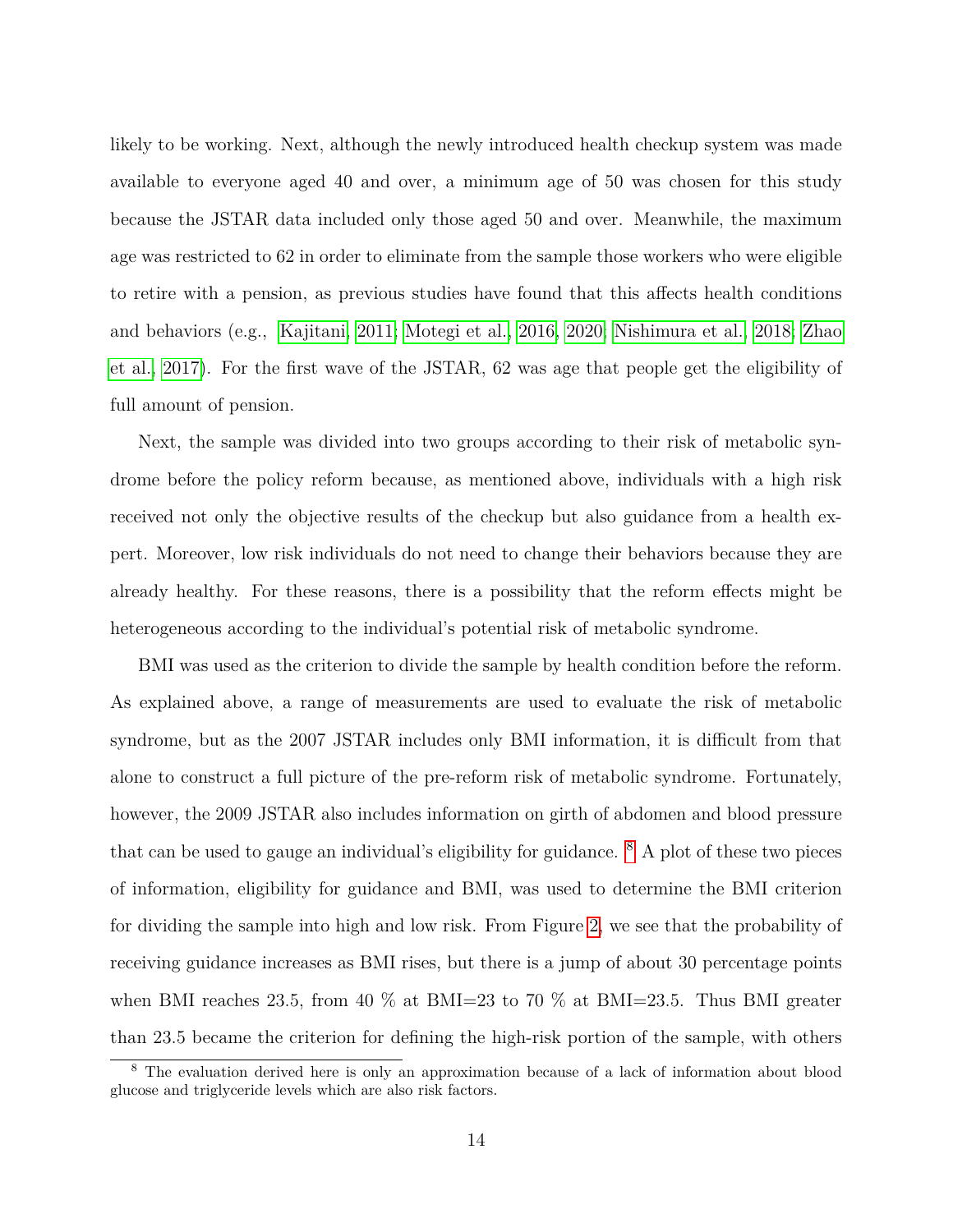at low-risk of metabolic syndrome. Because those at high risk have an incentive to change their behavior and to reduce their obesity, the policy reform effects should be stronger for these individuals, and so the analysis sample was further restricted to them.

## <span id="page-15-0"></span>**5 Estimation Results**

#### **5.1 Descriptive Statistics**

Before presenting the estimation results, this section discusses relevant descriptive statistics of the sample. First, looking at males between 50 and 62 with a high risk of metabolic syndrome before the policy reform, Table [1](#page-33-0) shows the average values of observable characteristics and the difference in those characteristics between salaried and self-employed workers by level of education in 2007. According to Table [1,](#page-33-0) after conditioning for health risk before the reform, most of the characteristics are not statistically different between salaried and self-employed workers either for university graduates or university non-graduates (Columns (3) and (6)). Average BMI is similar for all groups, ranging from 25.66 to 25.93. Therefore, while we were concerned that if more obese individuals decreased their weight more, this would lead to heterogeneity in the effects of the policy reform on BMI, this concern appears unfounded because BMI is similar across groups. We also notice that salaried workers with a university degree appear to be taller, but the difference is small (about 1.8 %). Next looking at workplace conditions, we notice that among those with less education, the self-employed work about 10% more hours than salaried workers and are more physically stressed. This means that salaried workers enjoy more leisure time, which can be used to invest in positive health behaviors such as exercise. Additionally, the difference in physical effort required at the workplace may affect weight loss. Therefore, because these two differences can cause the estimates to be biased, it is important to control for these workplace conditions, especially for university non-graduates.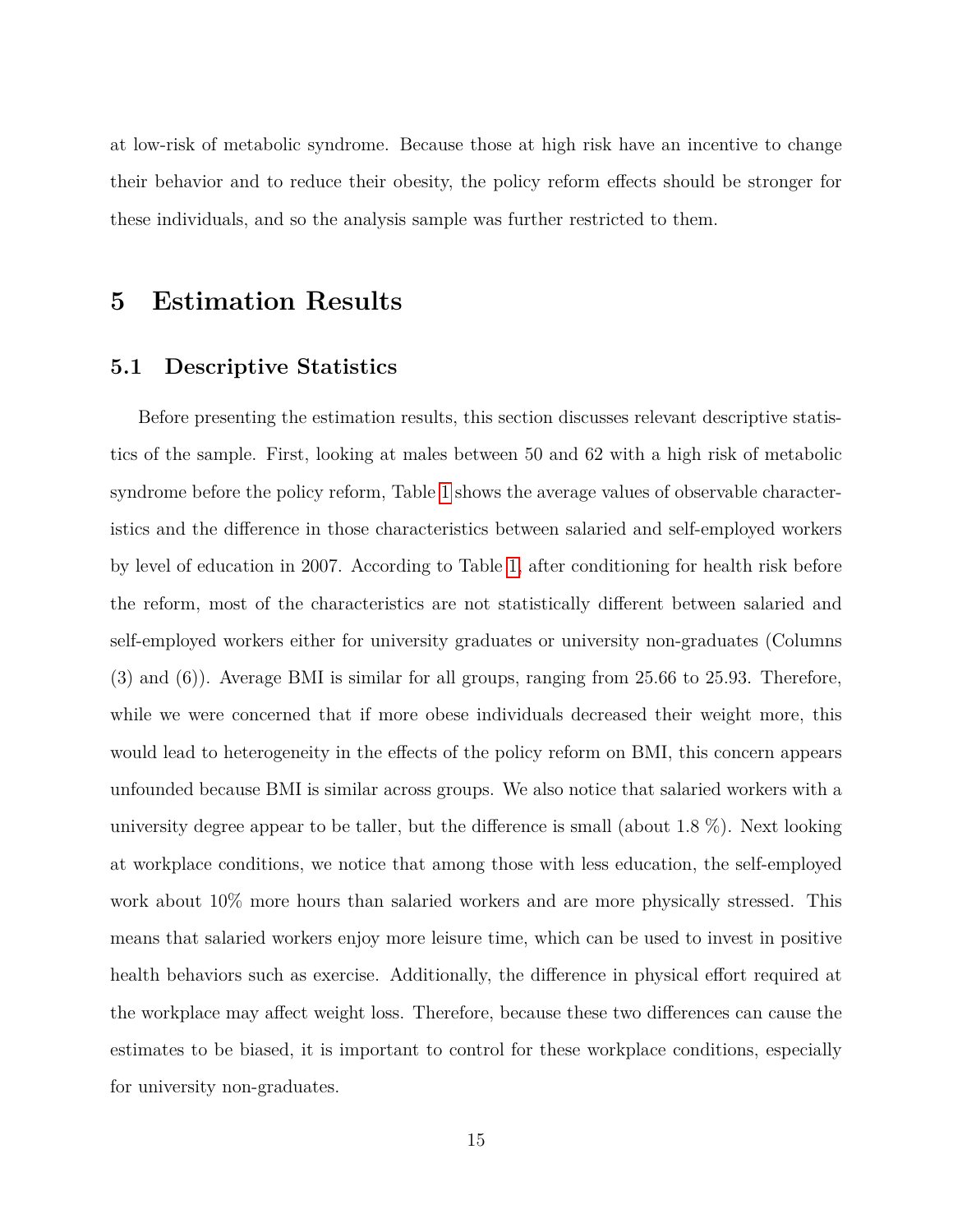Before presenting the estimation results for Equation [\(1\)](#page-11-0), we first discuss the DID estimates intuitively via Figure [4,](#page-30-0) which summarizes the changes in average BMI among individuals at high risk of metabolic syndrome before the policy reform by their employment status and level of education. Panels (a) and (b) show the changes for university graduates and non-graduates, recalling that average BMI was approximately the same for all groups in 2007. From Figure [4,](#page-30-0) we see that for salaried workers with a university degree, average BMI falls bellow 25 in 2009 and has remained at that level ever since (solid line in Panel (a)), while all other groups show no decrease in average BMI (dashed line in Panel (a) and lines in Panel (b)). This suggests that a goal of the reform to reduce obesity occurred only for salaried workers, for whom a larger proportion of members were affected by the reform, and only if they had a higher level of education.

While this result does not completely rule out the possibility of bias arising from the common trend assumption failing to hold, in the estimations discussed below, an attempt is made to minimize any such bias by controlling for observable characteristics and timeinvariant individual heterogeneity.

#### **5.2 Effect on Health Outcomes**

This section discusses the estimation results for the effect of the reform on the body measurements of BMI, weight, and height. Table [2](#page-34-0) shows the estimation results for those with higher risk of obesity before the policy reform by level of education, with Columns (1), (2), and (3) university graduates and Columns (4), (5), and (6) university non-graduates. Fixed effects (FE) estimation was used in all specifications to control for individual timeinvariant heterogeneity, and the DID estimate,  $\beta_3$  of Equation [\(1\)](#page-11-0), is reported.

According to Table [2,](#page-34-0) the DID estimate of BMI for university graduates with a higher risk of obesity before the policy reform is -1.065 and statistically significant at the 1% level after controlling for observable characteristics and unobserved time-invariant heterogeneity (Col-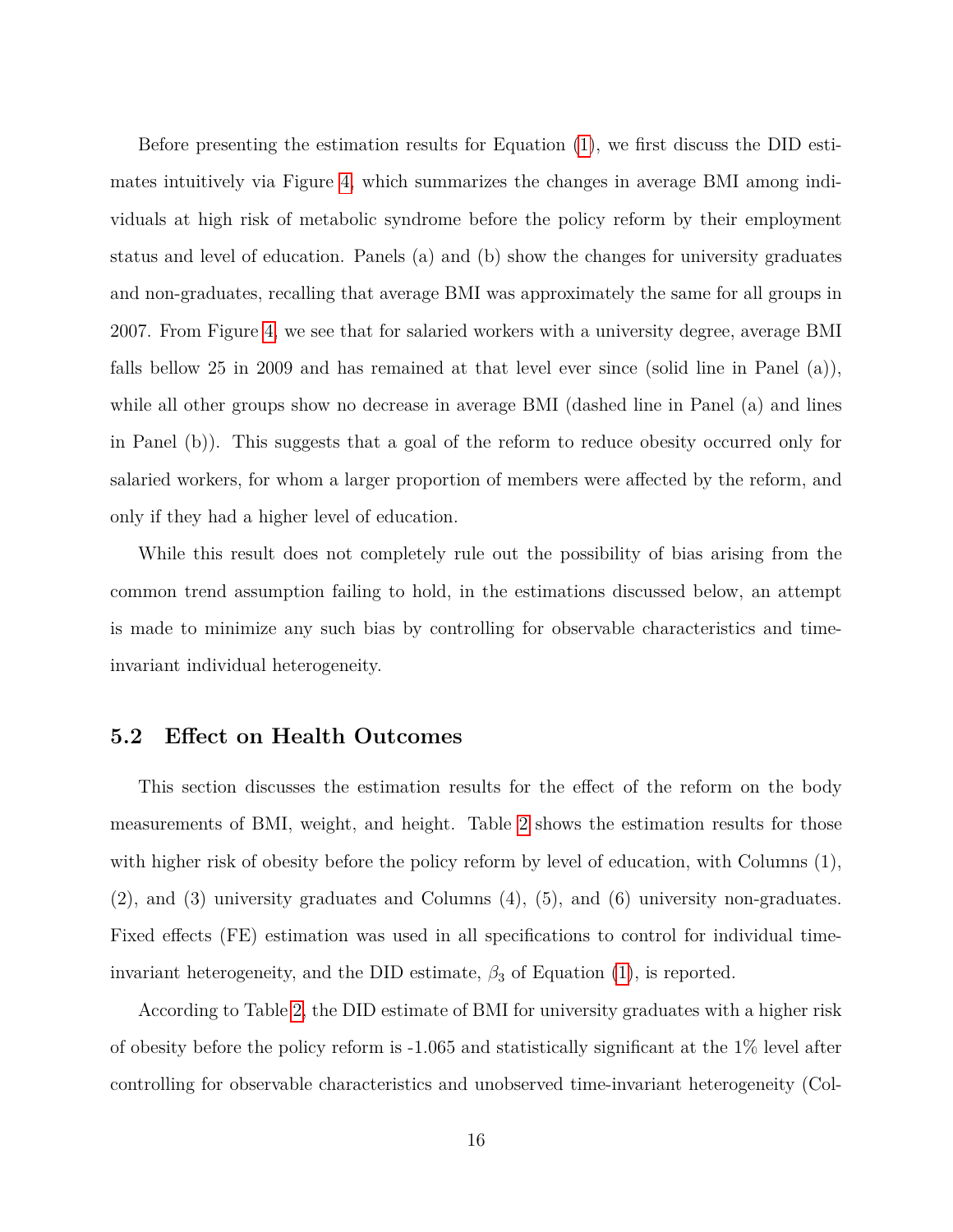umn (1)). Since average BMI for salaried workers with a university degree before the policy reform was 25.78, this means that their BMI decreased by about 4.1% to about 24.72. A medical study by [Tsugane et al. \(2002\)](#page-49-7) analyzing the relationship between BMI and all-cause mortality for middle aged Japanese finds that the mortality profile for males has a U-shape and bottoms out at a BMI range of 23.0-24.9. Consequently, we can interpret the observed reduction of BMI among university graduates to within this range as an improvement in their health condition.

Additionally, among university graduates, we find a statistically significant 4.0% weight loss (Column (2)) but no significant change in height (Column (3)), suggesting that the decline in BMI is associated with the weight loss. From this we can further infer, as discussed earlier, that the lack of significant height shrinkage suggests that the BMI and weight estimates are less likely to have suffered from bias due to heterogeneous health shocks. In contrast to university graduates, non-graduates show no statistically significant changes in any of the body measurements (Columns  $(4)$ ,  $(5)$ , and  $(6)$ ), indicating that health improvement with weight loss is observed only among university graduates with higher risk of obesity.  $9$  From this, it appears that the policy reform was effective only for individuals with a higher level of education.

To round out the analysis, for individuals with lower risk of obesity before the policy reform, we found no statistically significant changes in any of the body measurements (Table [A.4\)](#page-43-0) for either university graduates or non-graduates. This is not surprising, as individuals who are at lower risk of obesity are less likely to have an incentive to change their health condition because they are already healthy, at least by this measure.

<span id="page-17-0"></span><sup>&</sup>lt;sup>9</sup> The estimation results are robust for other age ranges as well (Tables [A.1,](#page-41-0) [A.2,](#page-42-0) and [A.3\)](#page-42-1).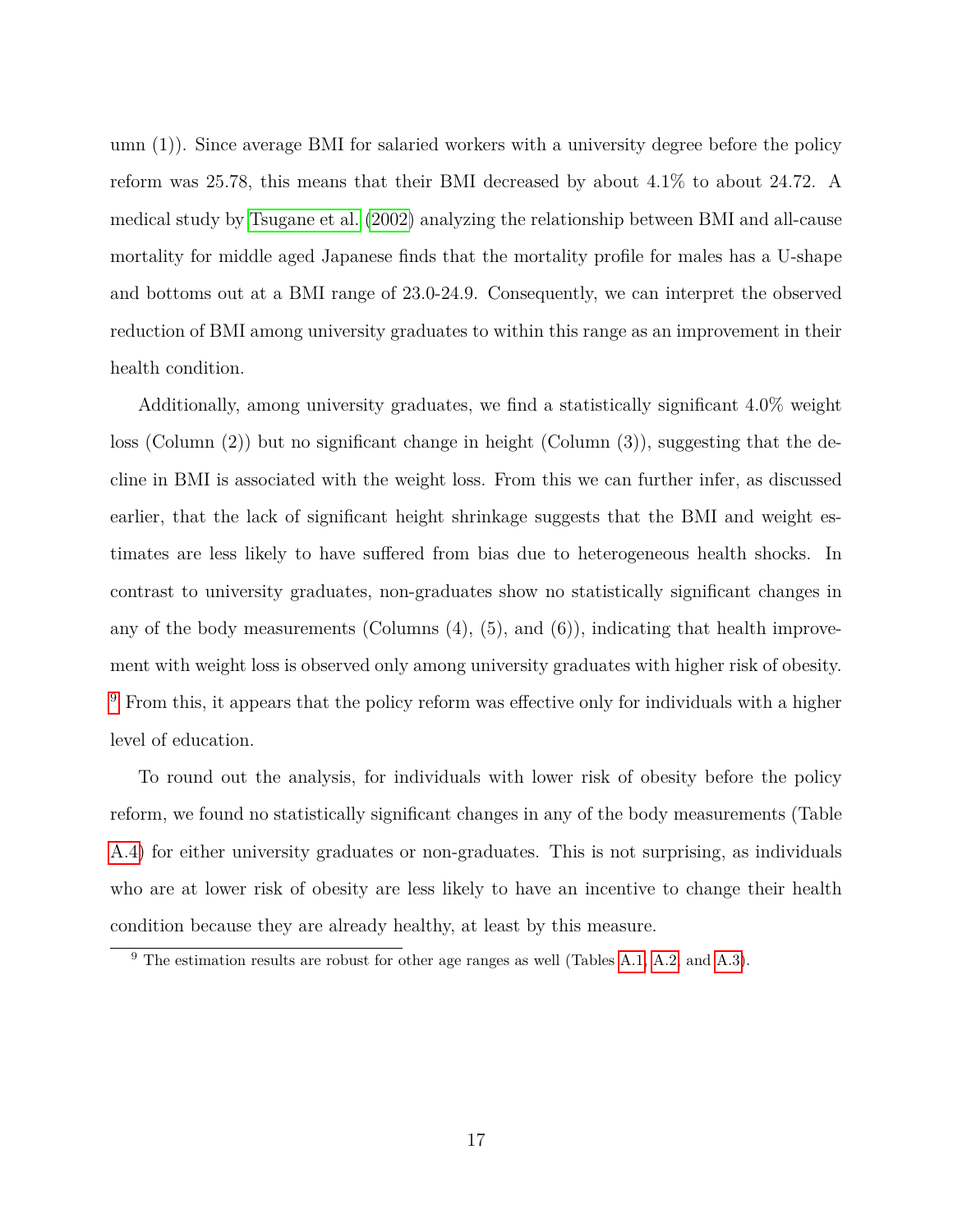#### **5.3 Effect on Health Investment Behaviors**

This section discusses the estimation results for the effect of the reform on health investment behaviors related to obesity, focusing on physical activity, energy intake, drinking habits and eating habits. Table [3](#page-35-0) shows the estimation results for university graduates with higher pre-obesity risk. To measure physical activity, a dummy variable was constructed that takes a value of one if the respondent both walks 90 minutes on a normal day and takes part in some form of physical activity on a holiday (Column (1)). Energy intake (Column (2)) was calculated as the difference between actual energy intake and an ideal level which for this study was the estimated energy requirement (EER), the level of energy intake required to maintain current body weight for a low level of physical activity.  $10$  To achieve weight loss, however, actual energy intake should be lower than the EER for one's current lifestyle, so if one takes part in a moderate level of physical activity, actual energy intake should be lower than the EER for the moderate level. "Reference 1" of [Sasaki \(2008\)](#page-49-8) classifies sedentary workers with some movement as moderately physically active and workers with physically demanding positions as highly physically active. On this basis, the analysis sample for the current study includes only workers whose level of physical activity is moderate or above. Therefore, as the ideal level of energy intake for weight loss must be lower, the EER for the low level of physical activity is used in this study. Column (3) reports estimates for a drinking dummy variable which takes value 1 if alcohol intake is greater than zero, and Columns (4) to (8) show the results for the daily intake of staple foods, main dishes, meat dishes, fish dishes, and vegetables, where main dish intake is the sum of meat and fish dish intake. Column (9) is the result for energy intake from fish dishes as a proportion of main dishes.

<span id="page-18-0"></span>From Table [3,](#page-35-0) the DID estimate for the physical activity dummy variable is positive and

<sup>10</sup> According to [Sasaki \(2008\)](#page-49-8), EER is determined by multiplying the basal metabolic rate (BMR) and the physical activity level (PAL). BMR was calculated using the prediction equations developed by [Ganpule](#page-47-9) [et al. \(2007\)](#page-47-9), with  $BMR = 0.1238 + 0.0481 \times Weight(kg) + 0.0234 \times Height(cm) - 0.0138 \times Age - 0.5473$  for males. Based on "Reference 1" of [Sasaki \(2008\)](#page-49-8), a PAL value of 1.5 was chosen, corresponding to the level for a sedentary lifestyle, and actual energy intake was obtained from the JSTAR nutrition survey.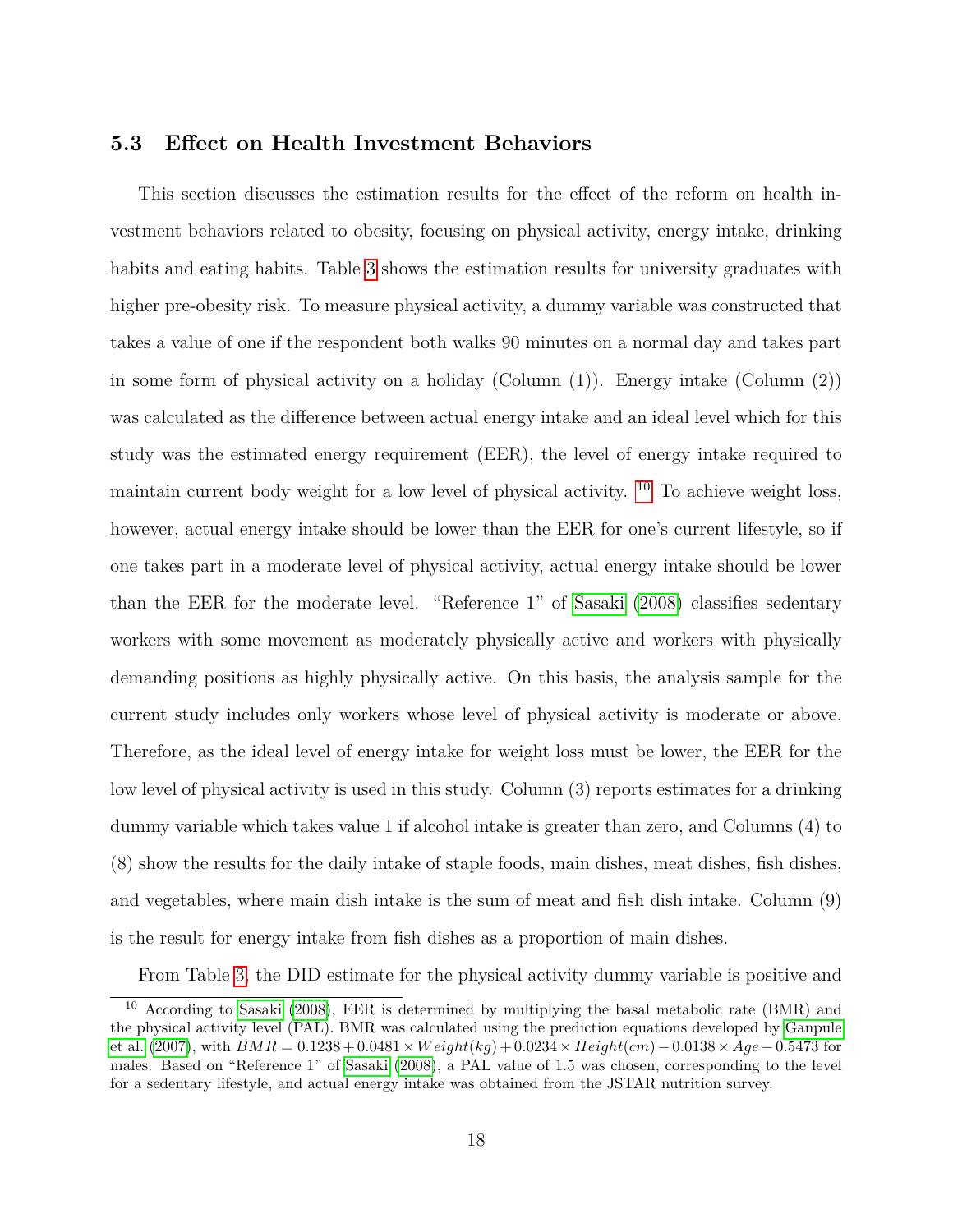statistically significant and energy intake is negative and statistically significant (Columns (1) and (2)), indicating that, for university graduates, energy expenditure increases and energy intake falls to the ideal level. Further, among university graduates, salaried workers as compared to self-employed workers stopped drinking after the policy reform at a significance level of 10 % (Column (3)) and also statistically significantly changed their daily intake of meat and fish dishes, but not of staple foods, main dishes or vegetables (Columns (4) to (8)). As the DID estimates for meat and fish dishes have opposite signs (meat is -63.843 and fish is 38.332) and the estimate for the ratio of fish to main dish intake is positive and statistically significant, this suggests that university graduates replaced meat for fish after the health checkup. In contrast, among non-graduates of university, no systematic changes in energy intake was observed while physical activity decreased (Table [A.5\)](#page-44-0). Therefore, systematic changes in health behaviors were observed only among university graduates.

To sum up, we found that among university graduates with a higher risk of obesity prior to the health policy reform, the revised health checkup resulted in changes in both health condition and health investment behaviors. BMI decreased to within the range associated with minimal all-cause mortality for middle aged Japanese men, and physical activity and eating habits improved. For all other groups, however, no change was observed in either health outcomes or behaviors.

# <span id="page-19-0"></span>**6 Discussion**

# **6.1 Interpretation of the DID Estimates and Comparison of University Graduates and Non-Graduates**

In the previous section, educational heterogeneity in the response to the policy reform is analyzed by comparing the DID estimates of university graduates and non-graduates. This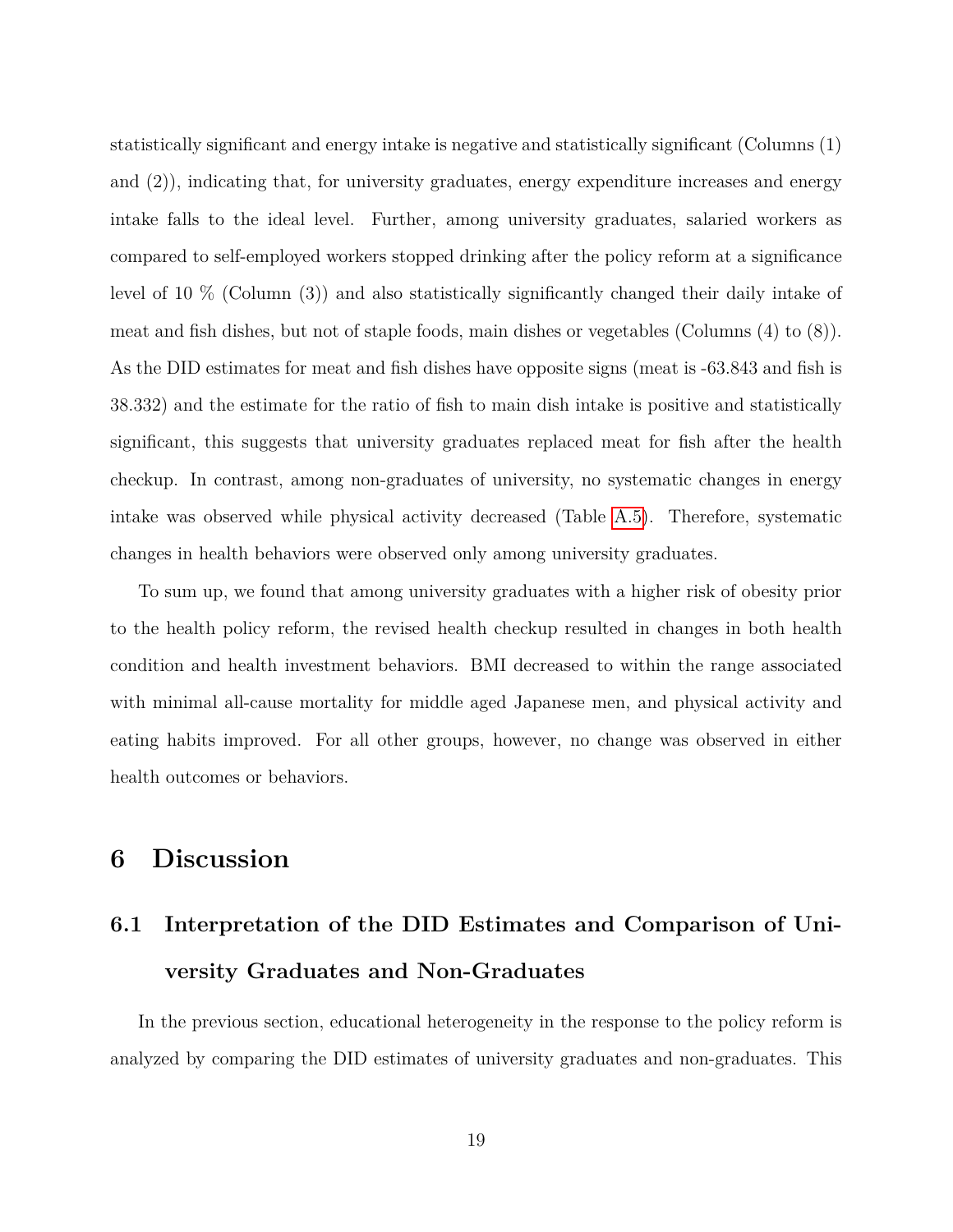section discusses three possible situations complicating this comparison of the different effects between university graduates and non-graduates even when the common trend assumption between the treatment and control groups (salaried and self-employed workers) is satisfied. These are 1) when the participation rate of salaried and self-employed workers is different, which is likely because this difference is important for our identification strategy, 2) when the health condition of salaried and self-employed workers is different prior to the reform, and 3) when employment status might be related to company size.

First, as discussed in Section [4,](#page-9-0) the DID estimate is interpreted as the lower bound of the magnitude of the effect of the policy reform in absolute value. Specifically, the estimate corresponds to the effect of the policy reform deducted by the difference in health checkup participation rates between salaried and self-employed workers. Therefore, it is difficult to compare the DID estimates for university graduates and non-graduates when the participation rates of salaried and self-employed workers among these two groups differ. To see this, suppose that among university non-graduates the health checkup participation rate for salaried and self-employed workers is similar so that the difference in participation rate is close to zero. Suppose however that there is a difference among university graduates. In such a situation, the DID estimate for university non-graduates would be smaller in absolute value than that for university graduates even if the magnitude of the effect of the policy reform is the same for both the university graduates and non-graduates. This occurs because there is no difference in participation rate, which is the source of the difference in treatment intensity among the treatment and control groups, only for university non-graduates.

To investigate this possibility, Table [4](#page-36-0) shows the difference in health checkup participation rates by level of education using two additional datasets: the Comprehensive Survey of Living Conditions (Panel A) and the Longitudinal Survey of Middle-aged and Elderly Persons (Panel B). <sup>[11](#page-20-0)</sup> Columns (1) and (2) show the participation rates of salaried and self-employed

<span id="page-20-0"></span><sup>11</sup> I constructed Table [4](#page-36-0) based on information in [Kawamura et al. \(2019\)](#page-48-8).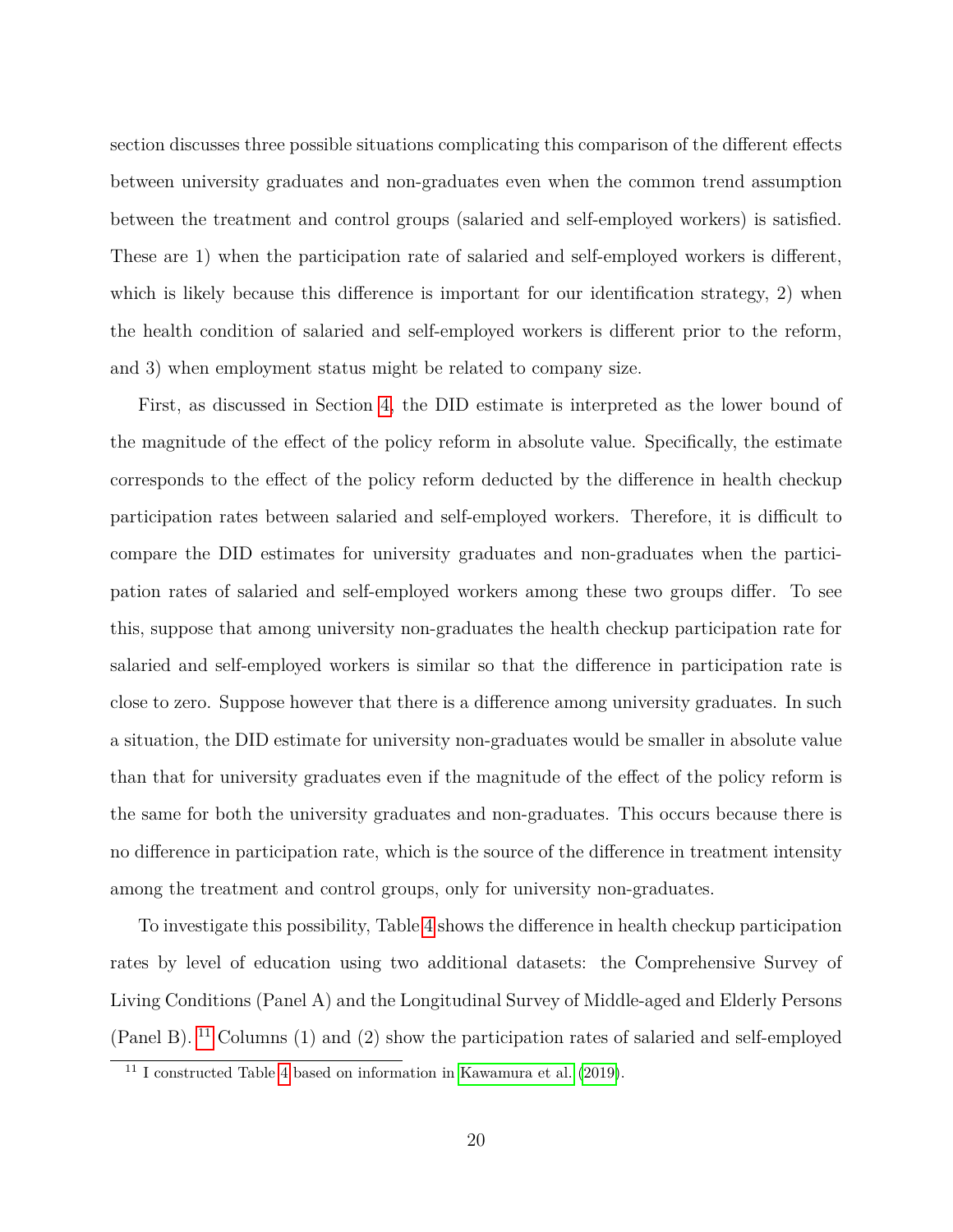workers, and Column (3) shows the difference in their participation rates. The three rows of each panel show the results for the whole sample, university graduates, and university non-graduates. Considering both panels, the difference in the participation rate ranges from 29 to 38 percentage points, with the difference for university graduates larger than for nongraduates (0.35 vs 0.29, and 0.38 vs 0.34), a single-digit percentage point difference. However, as seen in Table [2,](#page-34-0) the DID estimate of BMI for university graduates is several orders of magnitude larger (about 50 times larger) than for non-graduates (Column (1) vs Column (4)). Consequently, we can infer that the difference-in-differences in the checkup participation rates of the two groups is not a major source of the difference in the estimation results.

A second concern in interpreting the DID estimates occurs when there is a difference in the pre-reform health conditions of salaried and self-employed workers because, as explained in Section [2,](#page-6-0) the newly introduced system is comprised of two programs, health checkup and health guidance, and the specific intervention received depends on the participant's assessed risk of metabolic syndrome. If salaried workers were less healthy than self-employed workers before the policy reform, they would have been more likely to receive health guidance than self-employed workers, causing the intensity of the effect of the policy reform to be larger among salaried workers. This would be problematic because it would conflate the DID estimates, with the difference in the DID estimates of university graduates and non-graduates perhaps only capturing the different health tendencies. For this reason, before conducting the estimation procedure, the sample was divided according to pre-reform health condition in order to address this issue.

A third issue regarding the interpretation of the estimation results involves a possible conflation of employment status and workplace conditions. Recall that we found that only for university graduates did salaried workers significantly change their health conditions relative to self-employed workers. In Japan, salaried workers with a university degree are likely to work at large companies, which often provide more fringe benefits than smaller companies,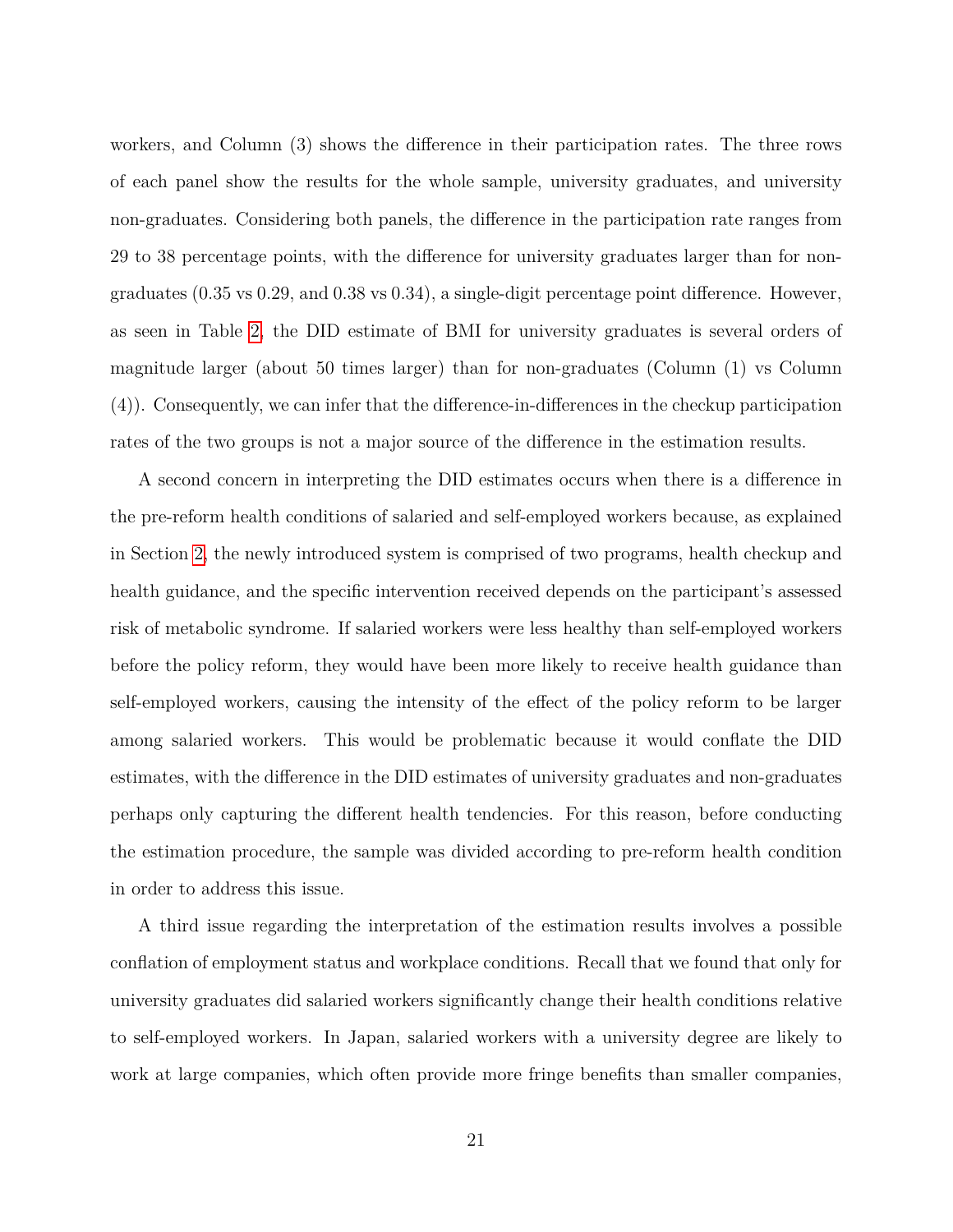and this could include extra health checkup items beyond those items required by law. If this were the case, then the significant effects observed for salaried university graduates might merely capture large company trends, so we want to eliminate this possibility. According to the 2007 General Survey on Working Conditions, the ratio of firms providing extra health checkup items in addition to those required by law was almost same regardless of firm size (Figure [5\)](#page-31-0). Similarly, the 2011 report shows that the cost to firms of fringe benefits not obligated by law related to the health checkup is almost the same for all firm size categories ("health checkup" in Figure [6\)](#page-32-0). However, the cost for medical and health services among companies with over one thousand employees is about three times more than that among smaller companies ("medical and health services" in Figure  $6$ ). <sup>[12](#page-22-0)</sup> In order to address this issue, the model was estimated again including a firm size variable, [13](#page-22-1) and the results were found to be robust after adding the firm size variable to the estimation model (Table [A.6\)](#page-45-0).

To sum up, we found that the three potential issues raised in this section are not of concern, and so the DID estimates of the university graduates and non-graduates are comparable for discussing the heterogeneity of the response to the policy reform by level of education. The next section discusses possible reasons why the DID estimates are heterogeneous by level of education.

<span id="page-22-0"></span><sup>&</sup>lt;sup>12</sup> In Japan, a company with over seven hundred employees can create a health insurance society for their employees. In the General Survey on Working Conditions, if a firm has a health insurance society, the firm's cost for medical and health services can include the society's labor administration costs. Therefore, it is possible that any difference in the cost for medical and health services observed between large and smaller companies may at least partially be explained by the cost of administering the health insurance society rather than any difference in direct support for employees.

<span id="page-22-1"></span><sup>&</sup>lt;sup>13</sup> The interaction term of the after dummy variable and firm size at the JSTAR 1st wave was chosen as the firm size variable to capture firm size trends.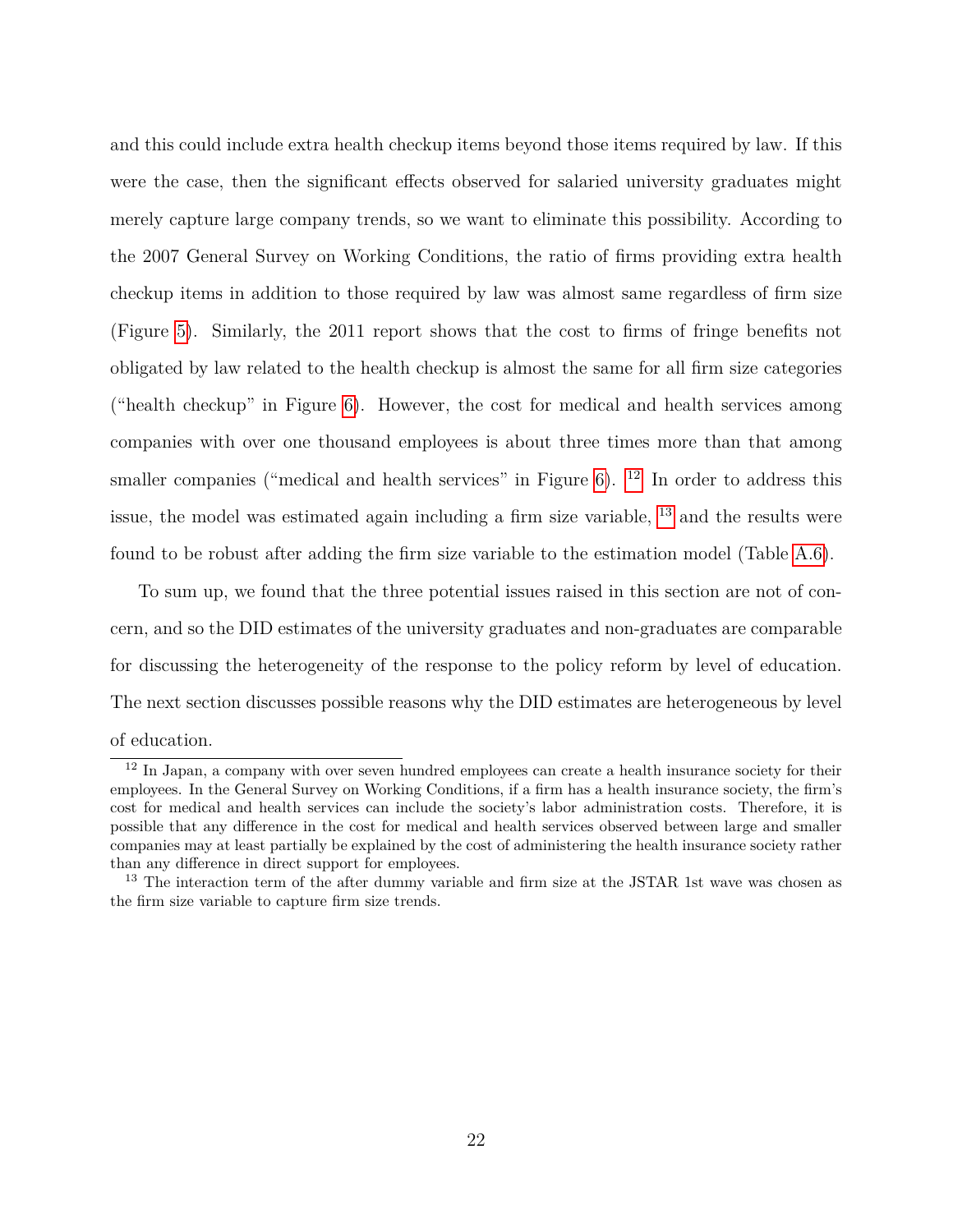# **6.2 Causes of Heterogeneity by Level of Education and Policy Implications**

This section discusses possible reasons for the observed heterogeneity by level of education in the responses to the health checkup, followed by policy implications. One possible explanation for the heterogeneous response is a difference in cognitive functioning. In recent studies of the relation between education and health, there is much discussion of the relative contribution of variables at early stages of life, including cognitive and non-cognitive skills and socioeconomic background in childhood [\(Conti et al., 2010;](#page-47-4) [Bijwaard et al., 2015\)](#page-47-5). According to [Bijwaard et al. \(2015\)](#page-47-5), at least half of the difference in the survival rates between educational groups can be explained by the selection of education choice, based mainly on cognitive skill. While [Bijwaard and Van Kippersluis \(2016\)](#page-47-6) finds that people with higher education are more efficient producers of hospitalization to survival probability than people with lower education, when cognitive skill is accounted for, the difference disappears.

In order to test this cognitive functioning hypothesis, the JSTAR memory and numeracy skill tests of cognitive functioning were used. Additionally, the discount rate, health preferences and self-reported probability of living at age 80 are used to discuss other possible explanations of the heterogeneous response.

First, according to Table [5,](#page-37-0) university graduates have statistically significantly higher cognitive functioning scores than university non-graduates on the word recall test of memory functioning and the serial 7s numeracy test (8.0% and 5.3%, respectively). Moreover, the proportion of individuals whose word recall and serial 7s test scores are greater or equal to the 3rd quartile point is higher for university graduates than non-graduates (48.5% higher and 17.5% higher, respectively). In contrast, differences between university graduates and non-graduates on other characteristics such as the discount rate and self-reported probability of living at age 80 are not significant.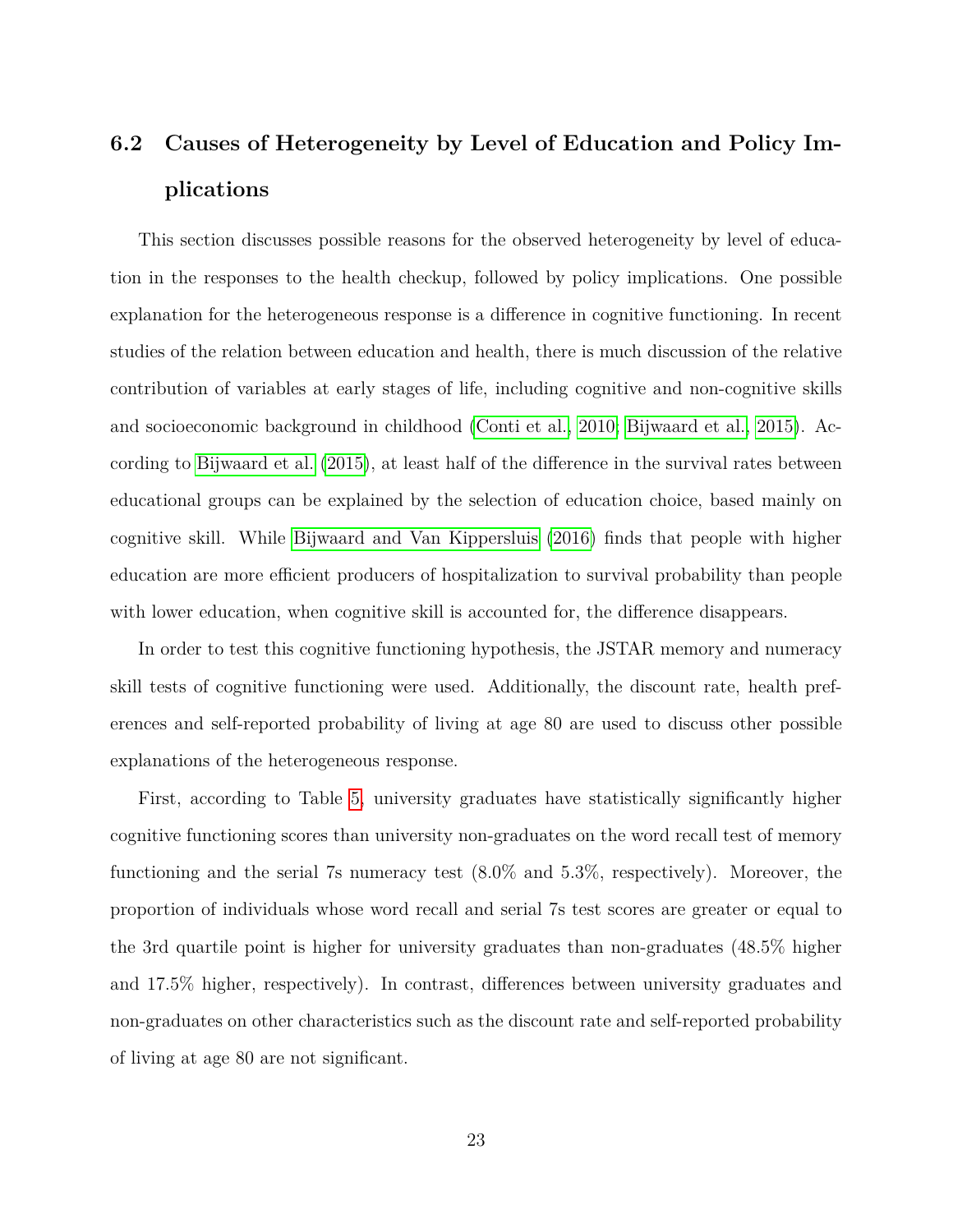Next, in order to decompose the educational heterogeneity of the policy reform response into cognitive functioning and other factors, the university graduate and non-graduate samples were combined and the model was estimated with the interaction terms of the DID term and variables including university dummy variable, health preferences, cognitive functioning test score, discount rate, and self-rated probability of living at age 80. For this estimation, the latter three dummy variables took a value of one if the response was equal to or greater than the 3rd quartile point.

Columns (1)-(3) of Table [6](#page-38-0) show the results of the estimation without any interaction terms other than the university dummy variable. We see that the coefficients for the interaction of DID and university (" $\times$  Univ. = 1") on BMI and weight are negative and statistically significant (Columns  $(1)$  and  $(2)$ ), indicating that the DID estimates of BMI and weight are statistically significantly different between university graduates and non-graduates. However, after adding the other interaction terms, the coefficients for the interactions of DID and university on BMI and weight are no longer statistically significant (Columns (4) and (5)). Further, the coefficients for the interaction of DID and cognitive functioning test scores (" $\times$ Serial7 score  $\geq$  3rd quartile" and " $\times$  Word Recall score  $\geq$  3rd quartile") on BMI and weight are statistically significantly negative while all other interaction terms are insignificant. This implies that cognitive functioning is one of the key factors explaining the educational heterogeneity of the response to the health policy reform. [14](#page-24-0)

This discussion concludes with a limitation of the estimation related to cognitive functioning. Recall that the identification strategy relies on the difference in the participation rate between salaried and self-employed workers. As discussed above, if the difference in the participation rate were to differ between people with higher and lower cognitive functioning test scores, it would be difficult to interpret the coefficient of the DID and high cognitive test score interaction term. Because the Comprehensive Survey of Living Conditions and the

<span id="page-24-0"></span><sup>&</sup>lt;sup>14</sup> In addition to health outcomes, the model was also estimated for health investment behaviors, but no systematic tendencies were observed.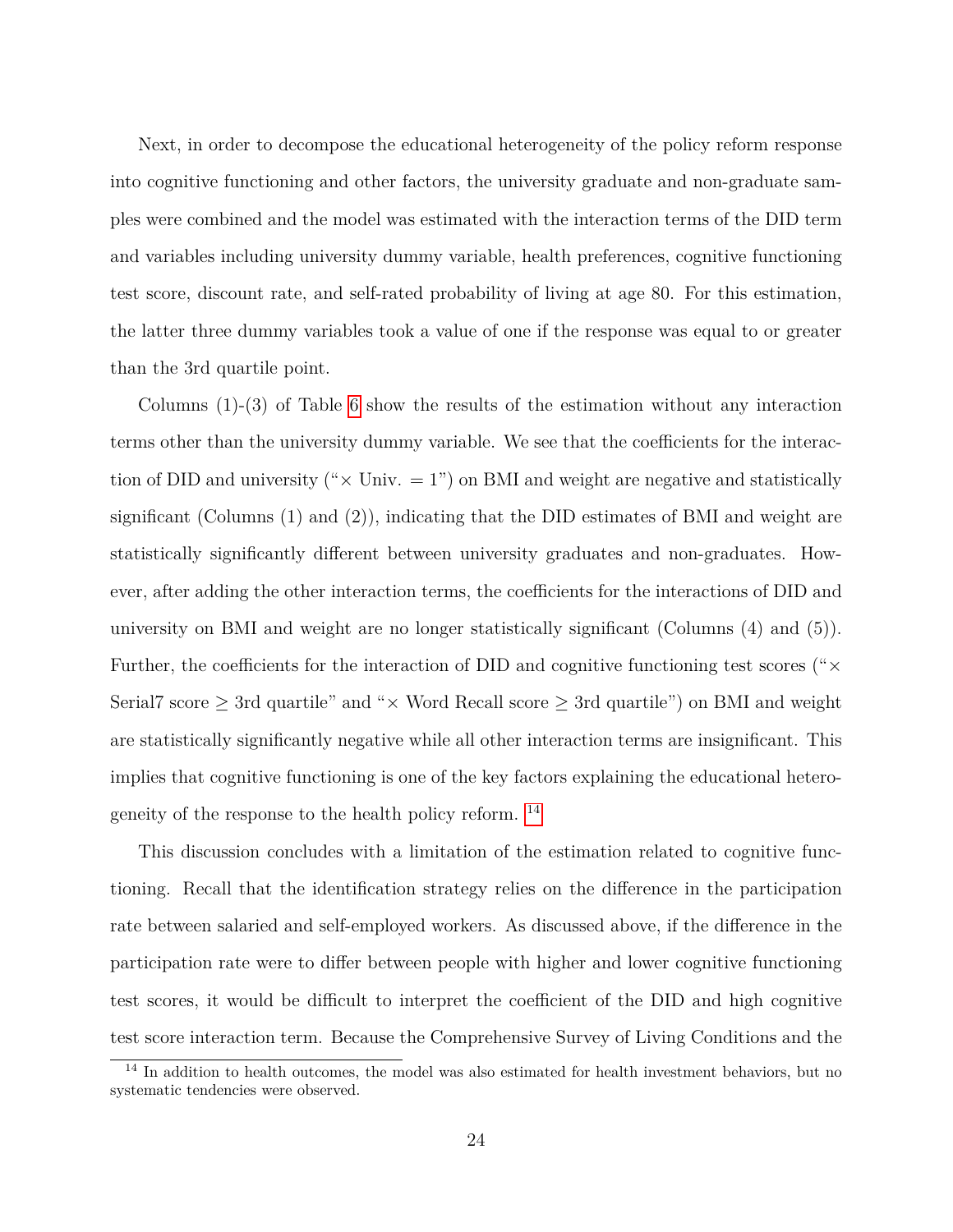Longitudinal Survey of Middle-aged and Elderly Persons do not include information about cognitive abilities, we were not able to conduct a secondary analysis to check this. Therefore, we cannot unequivocally state that the coefficients of these interaction terms represent heterogeneity in the effects rather than heterogeneity in the participation rate of the health checkup.

### <span id="page-25-0"></span>**7 Conclusion**

This paper analyzes the effects of a policy reform of the health checkup system in Japan aimed at giving participants more objective information about their risk of obesity and health guidance from professionals on the health outcomes and health investment behaviors of participants, finding heterogeneity in the effects by level of education. According to the results of the estimation conducted using a difference-in-differences (DID) framework, the DID estimates of BMI and weight were statistically significantly negative for university graduates with a higher risk of obesity, indicating that the reform of the health checkup produced favorable health outcomes for these participants, who also improved their health investment behaviors including physical activity and eating habits. There were no significant changes observed, however, for university non-graduates or even for graduates with relatively low risk of obesity either in terms of health outcomes or investment behaviors. The differences in the DID estimates between university graduates and non-graduates were statistically significant. These results suggest that more highly educated people are more likely to respond to a health policy reform to change their behavior and improve their health condition.

In order to discover why this might be, the study conducted a secondary analysis and found that cognitive functioning appears to be a key factor in explaining the educational heterogeneity of the response to the policy reform. While the descriptive statistics show that the university graduates in the analysis sample have statistically significantly higher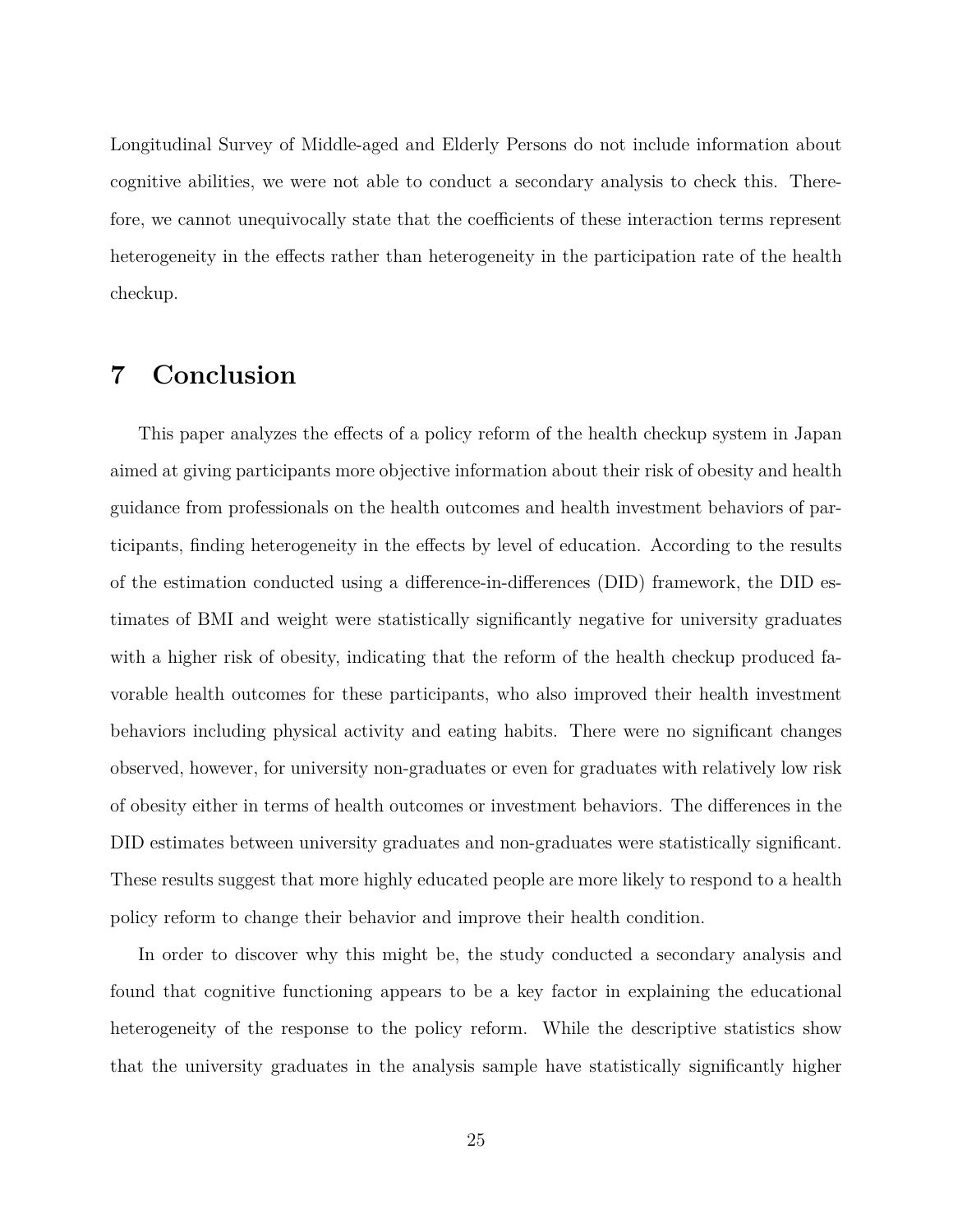cognitive functioning test scores than non-university graduates, a secondary analysis adding the interaction term of DID and high cognitive test scores found this interaction term to be statistically significantly negative. However, the difference in the DID estimates between university graduates and non-graduates was no longer significant, indicating that the reform was effective not strictly for university graduates but only for those graduates with high cognitive functioning.

One possible mechanism is that individuals with high cognitive functioning are more able to efficiently process the information from the checkup and subsequent guidance. The policy implication would thus be that a more effective health checkup with broader uptake and more wide-ranging effects could be provided through a more accessible presentation of health information and guidance that includes a clearly articulated explanation of the effects of specific identified risk factors and directly links these risk factors to a concrete individualized action plan.

Before concluding, there are limitations of the paper to be addressed in the future. Firstly, this paper analyzed holistically the effect of the policy reform of the Japanese checkup system which is now a two-part system of assessment and guidance but did not separate the relative effects of the assessment and guidance. Decomposing the reform effects into these two components is the subject of future work, as it may shed additional light on the observed educational heterogeneity of the reform. Secondly, as the first wave of the JSTAR only included five Japanese cities, we need to pay attention to the external validity of the results. An expansion of this study to a more generalized population is also the subject of future work.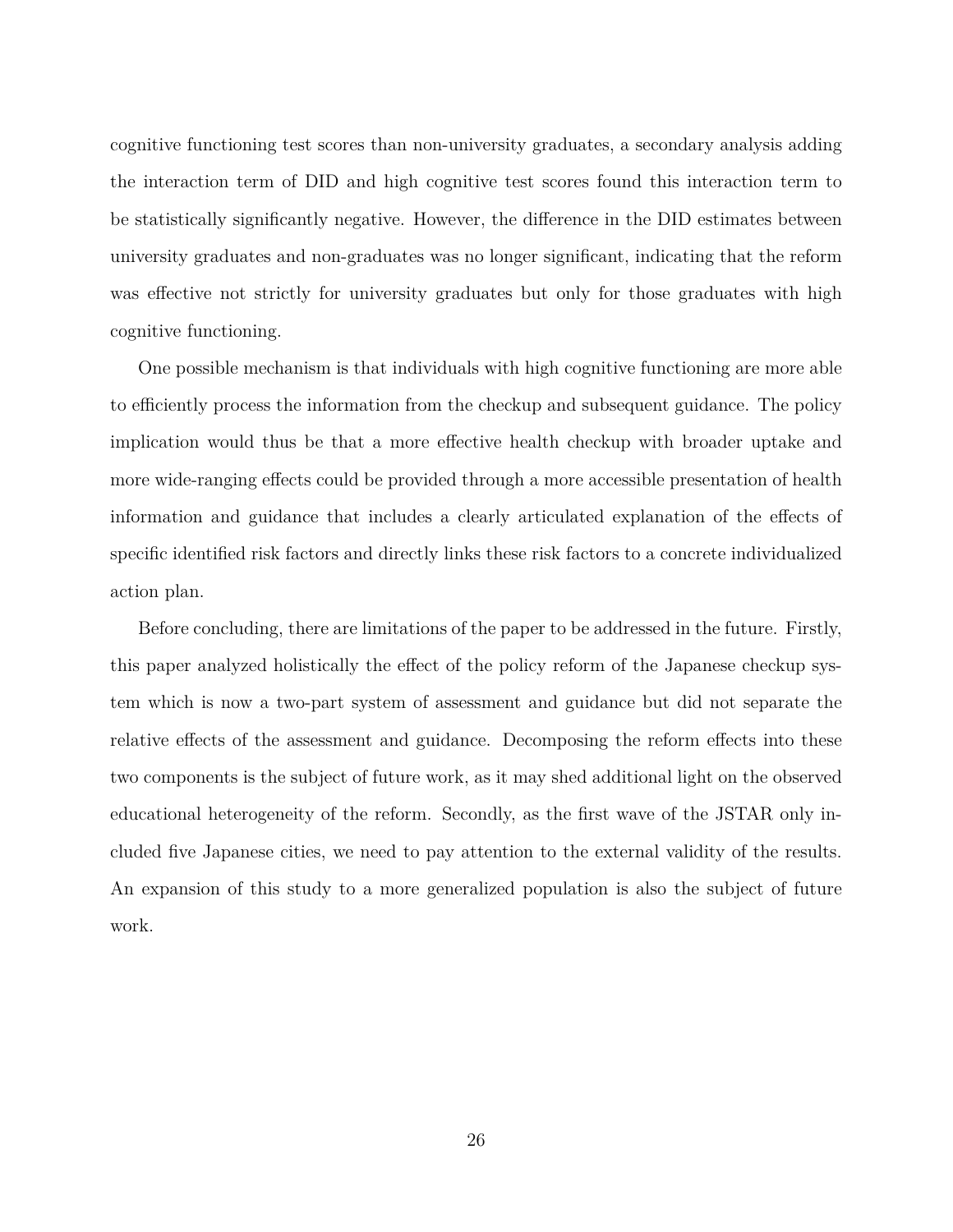<span id="page-27-0"></span>

(b) By Employment Status

Source: Comprehensive Survey of Living Conditions. Figures are constructed by author based on information in [Kawamura et al. \(2019\)](#page-48-8). Participation rate is calculated for males aged 50-62.

Figure 1: Participation Rate in Health Checkups of the Middle-Aged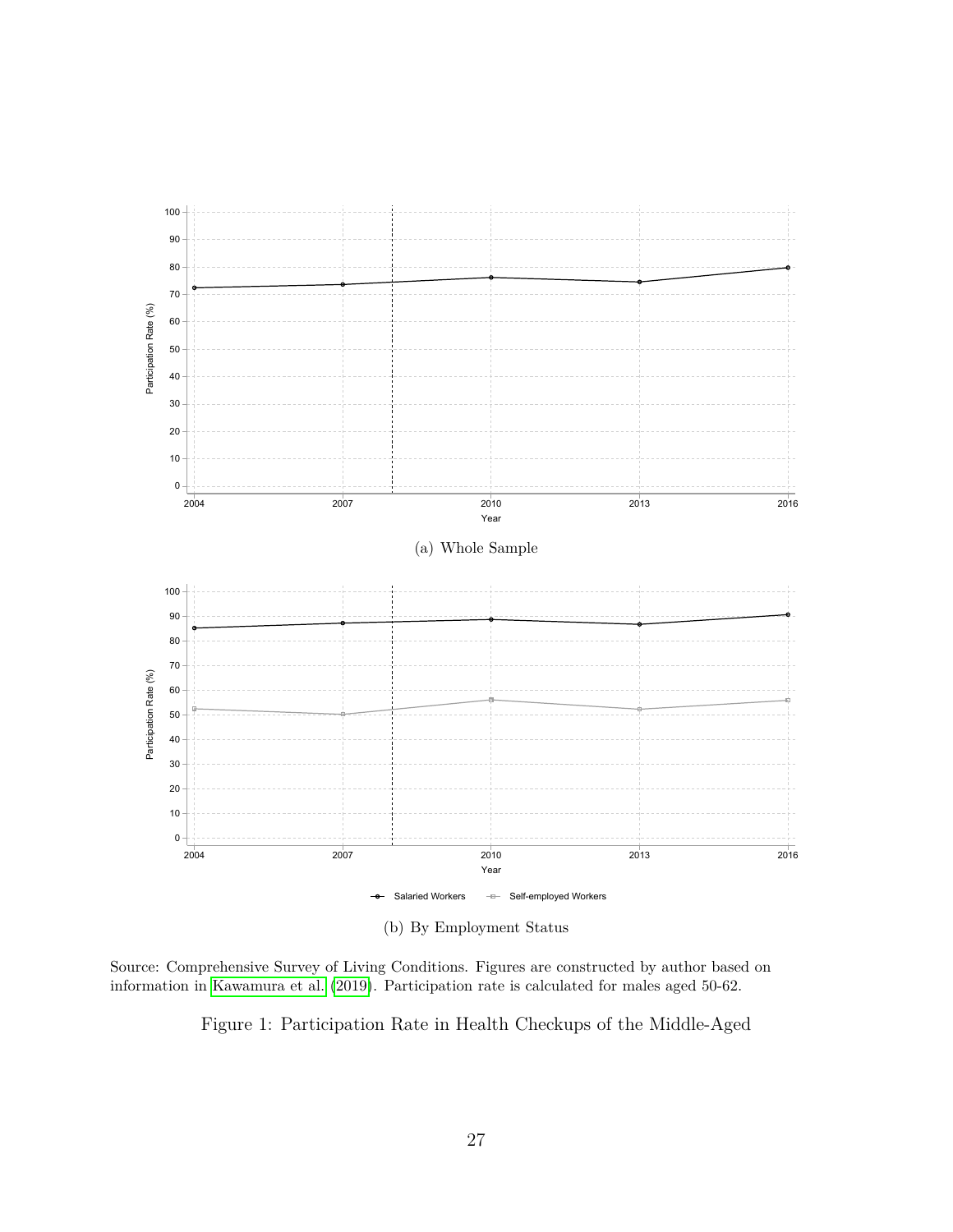<span id="page-28-0"></span>

Source: JSTAR 2009. Sample: Males aged over 50. Figure 2: Relationship between BMI and Eligibility for Health Guidance (2009)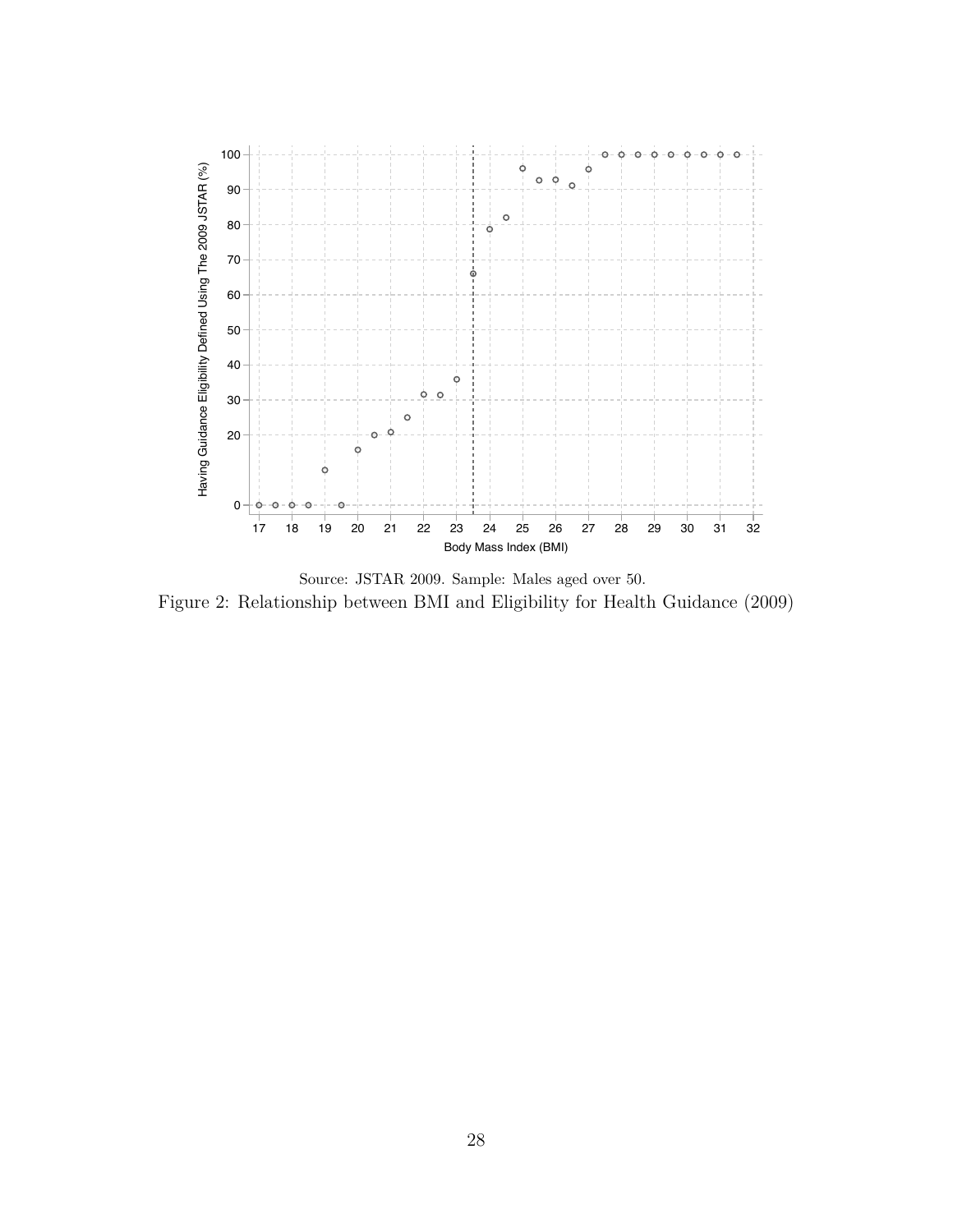<span id="page-29-0"></span>

Source: JSTAR 2007. Sample: Males aged 50-62. Figure 3: Self-Reported Change in Health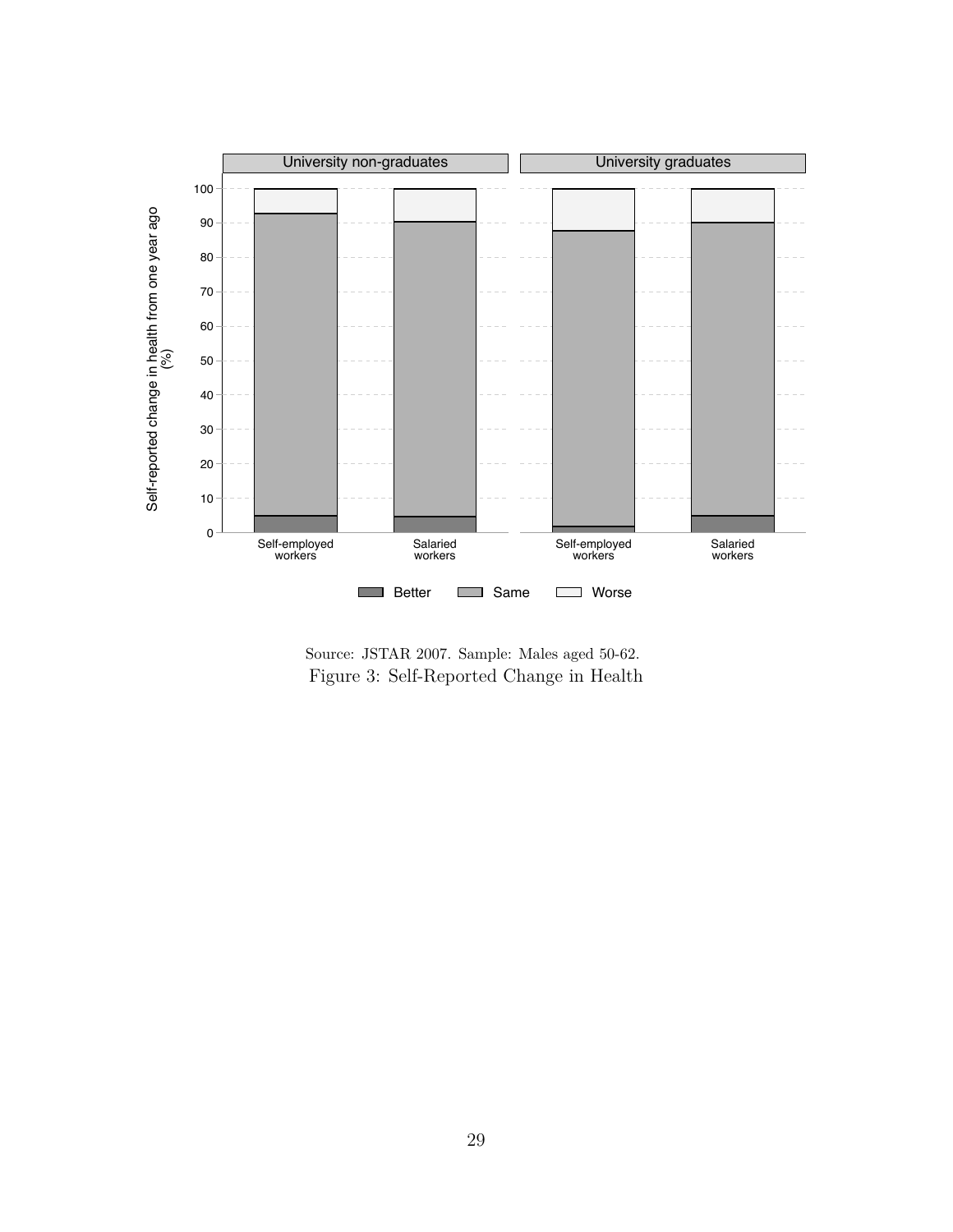<span id="page-30-0"></span>

(b) University Non-Graduates

Source: JSTAR. Sample: Males aged 50-62 whose BMI before the policy reform was greater or equal to 23.5. Figure 4: Changes in BMI among Individuals at High Risk Pre-Period by Employment Status and Level of Education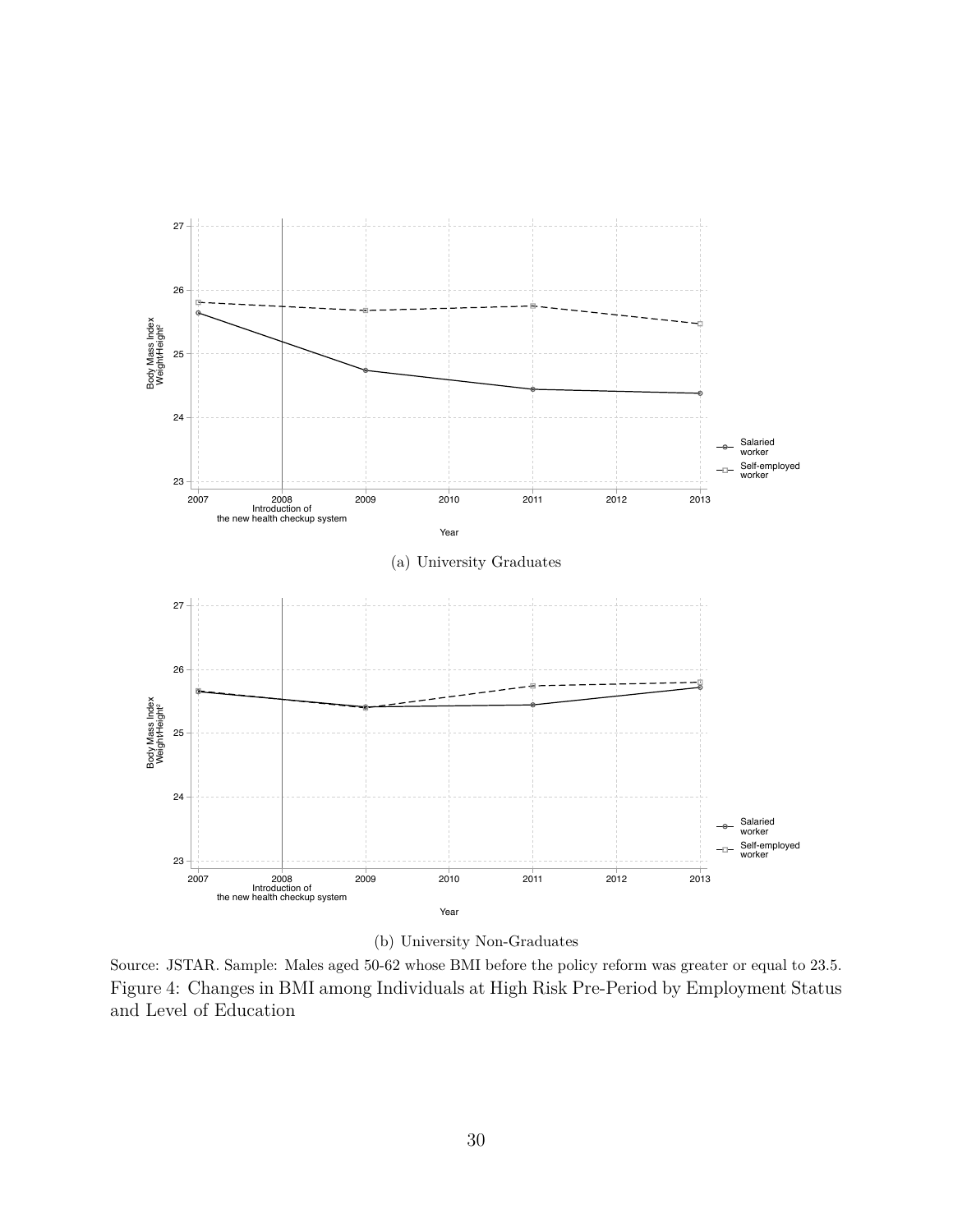<span id="page-31-0"></span>

Source: General Survey on Working Conditions 2007. Figure 5: Relationship between Firm Size and Provision of Extra Health Checkup Items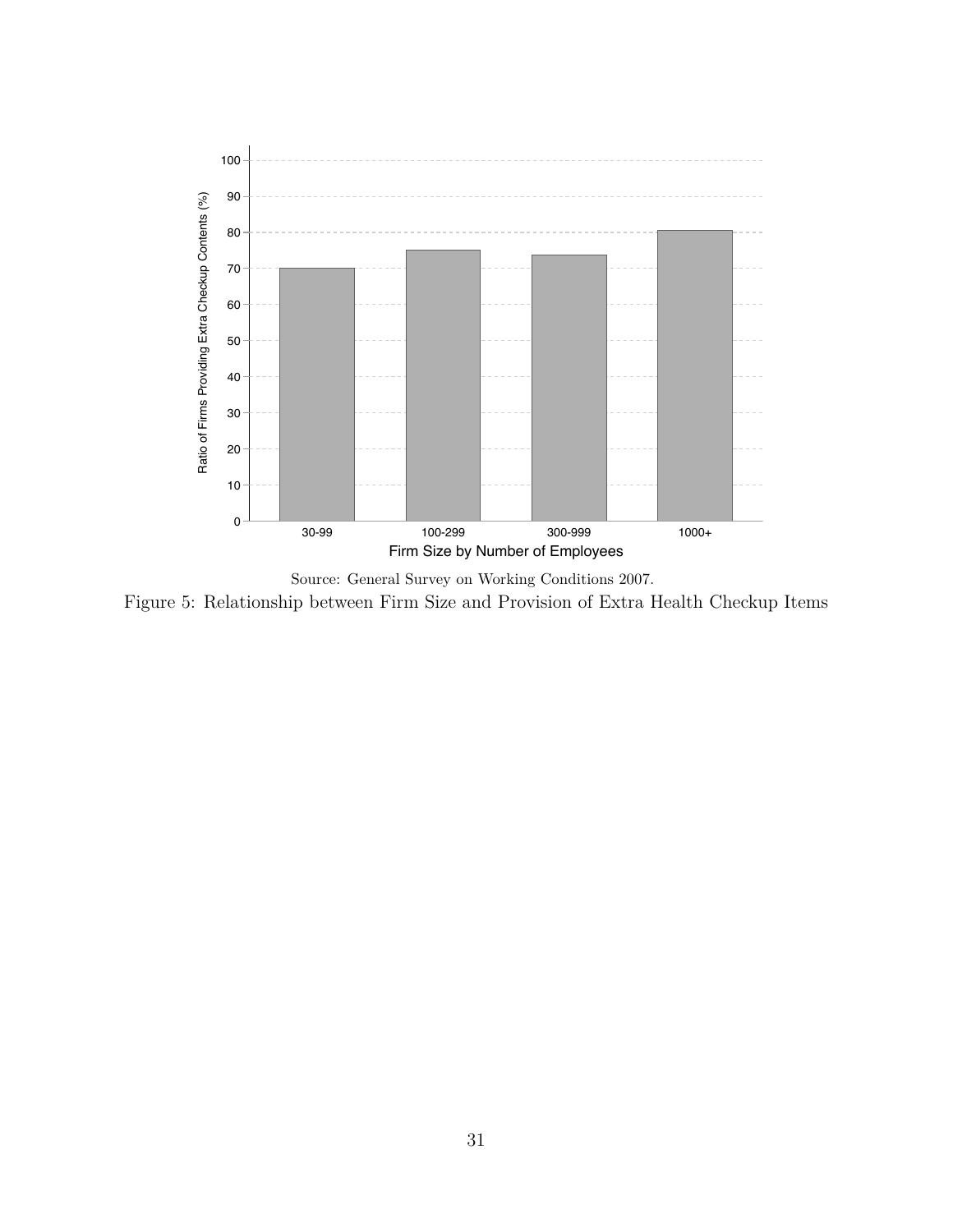<span id="page-32-0"></span>

Source: General Survey on Working Conditions 2011. Average monthly cost per capita. Figure 6: Relationship between Firm Size and Benefit Expenses not Required by Law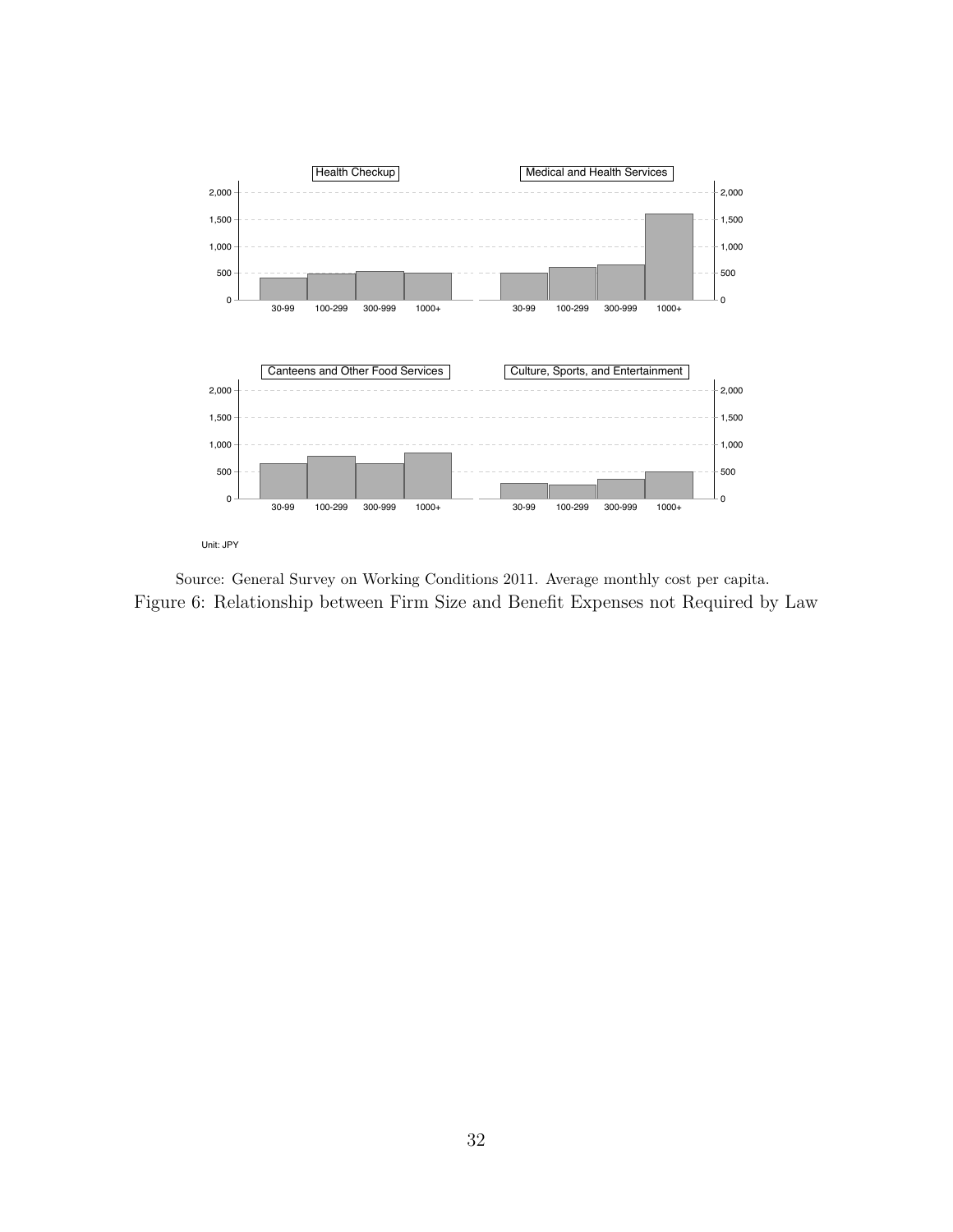| Table 1: Differences in Characteristics between Salaried and Self-Employed Workers by Education |                                   |                              |                           |                     |                              |                |
|-------------------------------------------------------------------------------------------------|-----------------------------------|------------------------------|---------------------------|---------------------|------------------------------|----------------|
|                                                                                                 |                                   | University Graduates         |                           |                     | University Non-Graduates     |                |
|                                                                                                 | $\begin{pmatrix} 1 \end{pmatrix}$ | $\widehat{\odot}$            | $\textcircled{\small{3}}$ | $\bigoplus$         | $\widetilde{\Theta}$         | $\odot$        |
|                                                                                                 | Salaried<br>workers               | employed<br>workers<br>Self- | Diff.                     | Salaried<br>workers | Self-<br>employed<br>workers | Diff.          |
| Demographic Variables                                                                           |                                   |                              |                           |                     |                              |                |
| Age                                                                                             | 55.27                             | $56.00$                      | $-0.73$                   | 56.62               | 56.86                        | $-0.24$        |
| $=$ if married<br>Number of children                                                            | 0.92                              | 0.85                         | 0.06                      | $0.86\,$            | 0.92                         | $-0.06$        |
|                                                                                                 | $1.80\,$                          | 1.94                         | $-0.15$                   | 1.93                | 2.11                         | $-0.18$        |
| Economic Variables                                                                              |                                   |                              |                           |                     |                              |                |
| Household income $(10k$ JPY)                                                                    | 900.07                            | 860.44                       | 39.63                     | 601.42              | 592.34                       | 9.08           |
| House ownership                                                                                 | 0.79                              | 0.74                         | 0.05                      | 0.76                | 0.84                         | $-0.08$        |
| Workplace environments                                                                          |                                   |                              |                           |                     |                              |                |
| Hours worked                                                                                    | 47.67                             | 43.97                        |                           | 45.15               | 49.66                        | $-4.51***$     |
|                                                                                                 | 0.20                              | 0.18                         | $3.70$<br>$0.02$          | 0.42                | $0.60\,$                     | $-0.18***$     |
| $=$ 1 if physically stressed<br>$=$ 1 if feeling pressed for time                               | 0.54                              | 0.41                         | 0.12                      | 0.42                | 0.51                         | $-0.10$        |
| $\begin{array}{c} \text{Body Measurements} \\ \text{BMI} \end{array}$                           |                                   |                              |                           |                     |                              |                |
|                                                                                                 | 25.78                             | 25.93                        | $-0.16$                   | 25.68               | 25.66                        |                |
| Weight (kg)                                                                                     | 74.41                             | 72.59                        | $1.82\,$                  | $72.16$             | $71.67\,$                    | $0.02$<br>0.49 |
| Height $(m)$                                                                                    | $1.70\,$                          | 1.67                         | $0.03**$                  | 1.68                | $1.67\,$                     | 0.01           |
| Preference for health                                                                           |                                   |                              |                           |                     |                              |                |
| Be currently interested in own health                                                           | 0.89                              | $0.85\,$                     | 0.04                      | 0.88                | 0.81                         | $0.08\,$       |
| 3 years later<br>Have confidence for own health                                                 | 0.35                              | 0.35                         | $-0.00$                   | 0.36                | 0.31                         | 0.05           |
| <sup>1</sup> Source: JSTAR 2007                                                                 |                                   |                              |                           |                     |                              |                |

 $\overline{F}$ ł,  $\overline{a}$  $\overline{M}$  $\overline{\phantom{a}}$  $\overline{d}$  Colf  $\overline{F}$ ,  $\frac{1}{2}$  $\frac{c}{2}$  $\frac{1}{4}$ l, Ŕ  $\ddot{\phantom{0}}$ Ĥ  $\tilde{\epsilon}$  $\ddot{\phantom{a}}$  $T_0$ bla 1. Diffa

<span id="page-33-0"></span> $\frac{1}{2}$  Source: JSTAR 2007.<br>2 \*  $n < 1$  \*\*  $n < 0.5$  `

 $\sim$   $\sim$ 

 $x^2 * p < 0.1$ ,  $x^2 > p < 0.05$ ,  $x^2 > p < 0.01$ <br>3 Values are calculated for males : Values are calculated for males aged 50-62 whose BMI before the policy reform was 23.5 or greater.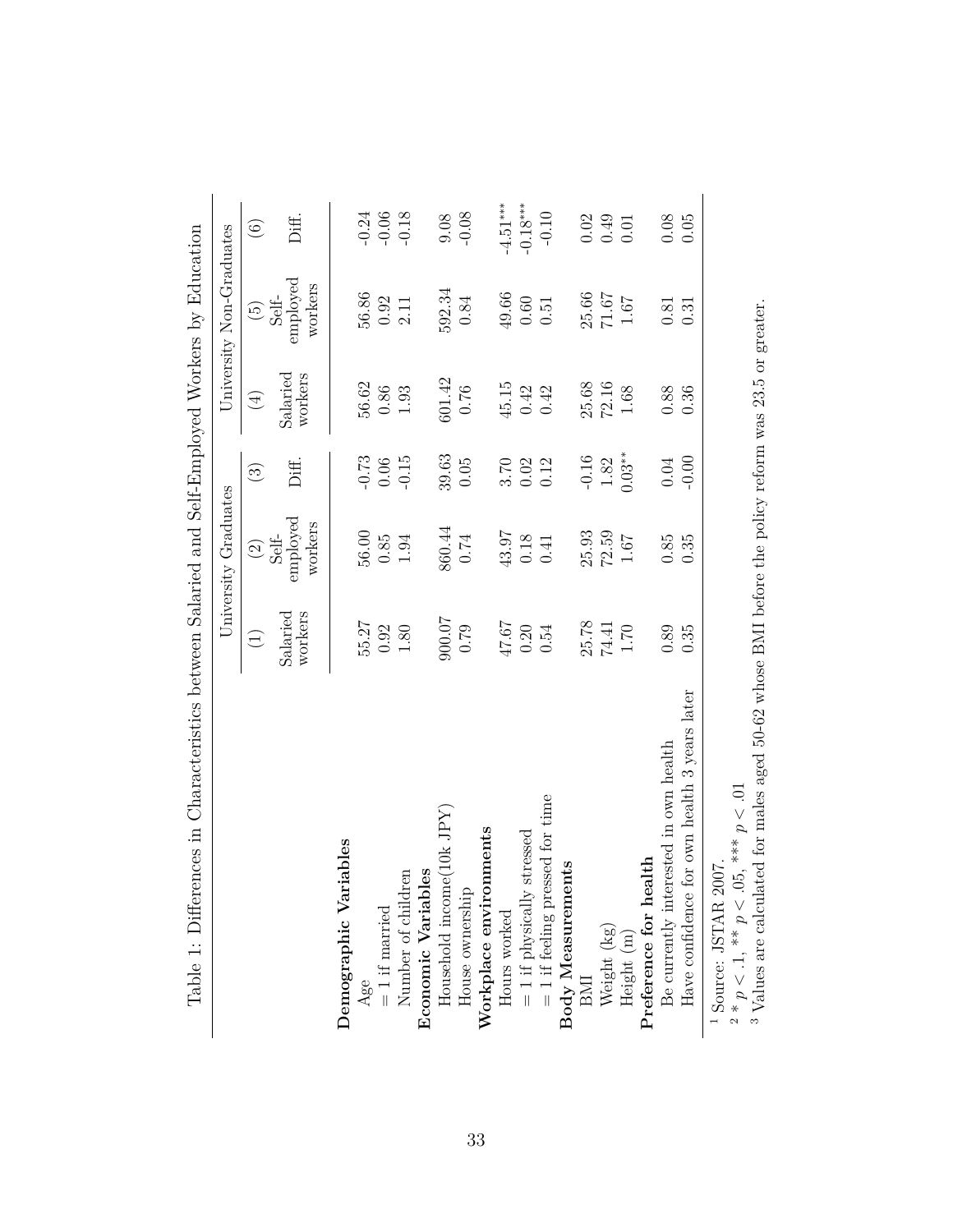|                                                                                        |                                 | University graduates                     |                      |                         | University non-graduates   |                      |
|----------------------------------------------------------------------------------------|---------------------------------|------------------------------------------|----------------------|-------------------------|----------------------------|----------------------|
|                                                                                        | $\left( 1\right)$<br><b>BMI</b> | $\left( 2\right)$<br>Weight<br>$\rm(kg)$ | (3)<br>Height<br>(m) | $\left(4\right)$<br>BMI | '5)<br>Weight<br>$\rm(kg)$ | (6)<br>Height<br>(m) |
| Salaried before<br>Policy Reform $\times$ After                                        | $-1.065***$<br>(0.321)          | $-2.987***$<br>(1.071)                   | 0.002<br>(0.004)     | $-0.021$<br>(0.287)     | 0.166<br>(0.740)           | 0.003<br>(0.002)     |
| Number of observations<br>Control variables<br>Individual FE<br>Mean before the reform | 202<br>Yes<br>Yes               | 202<br>Yes<br>Yes                        | 202<br>Yes<br>Yes    | 480<br>Yes<br>Yes       | 480<br>Yes<br>Yes          | 480<br>Yes<br>Yes    |
| Salaried<br>Self-employed                                                              | 25.78<br>25.93                  | 74.41<br>72.59                           | 1.70<br>1.67         | 25.68<br>25.66          | 72.16<br>71.67             | 1.68<br>1.67         |

<span id="page-34-0"></span>Table 2: Effects of Policy Reform on Body Measurements by Education (Males Aged 50-62 with High Pre-Obesity Risk)

 $1 * p < .1, ** p < .05, ** p < .01$ 

<sup>2</sup> All specification are estimated using FE model. Clustered robust standard errors are in parentheses.

<sup>3</sup> Included are age and marriage dummy variables, number of children, income, home ownership, hours worked, physical stress at the workplace, job stress at the workplace, current occupation dummy variables, cross terms of the occupation dummies at 1st wave and survey year dummy variables, and prefecture level macroeconomic variables such as GDP and income per capita.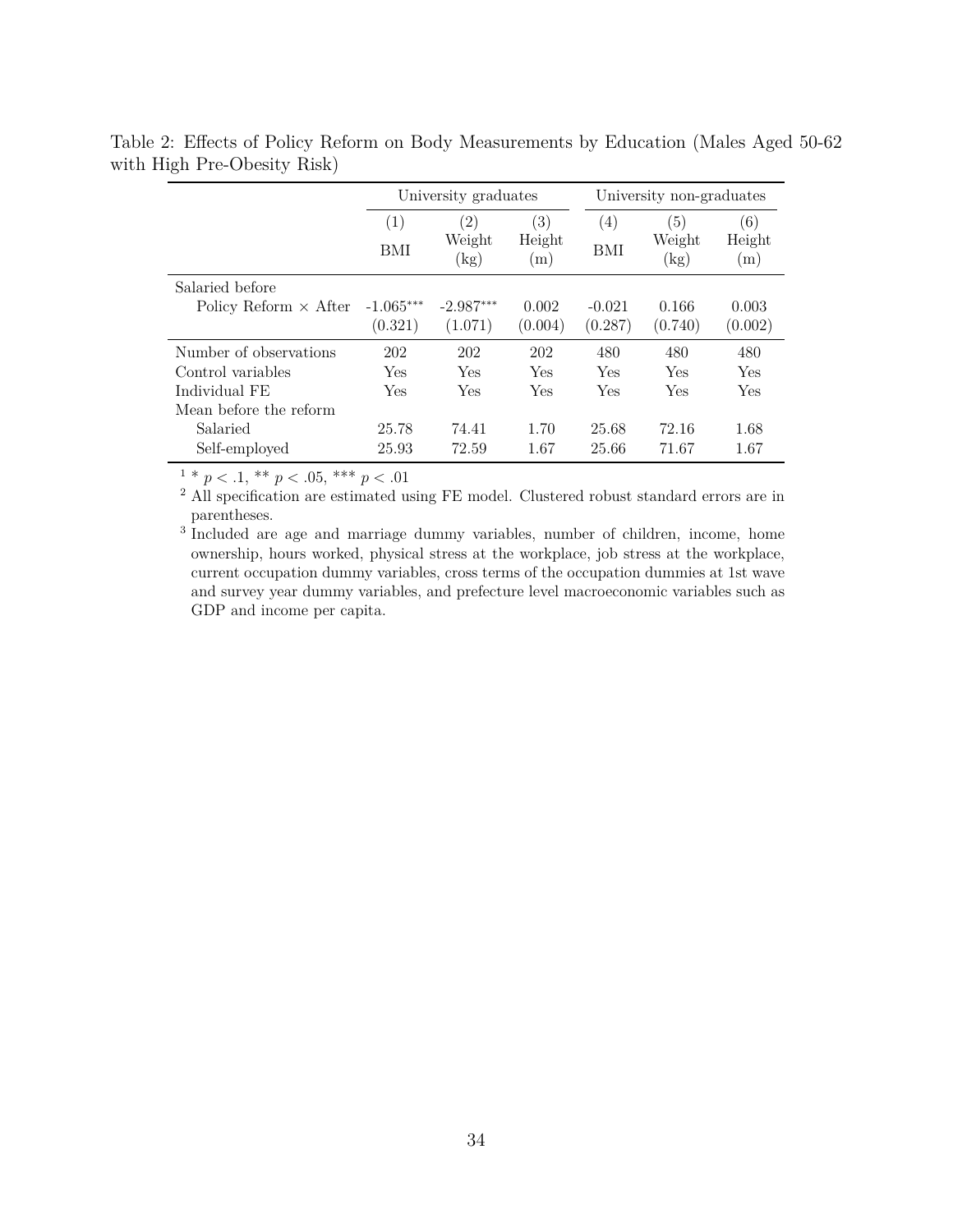|                                                                                                                                                                                                                                                                                                              |                               |                                                                        |                                 |                        |                          |                                  | Eating Habits           |                              |                                     |
|--------------------------------------------------------------------------------------------------------------------------------------------------------------------------------------------------------------------------------------------------------------------------------------------------------------|-------------------------------|------------------------------------------------------------------------|---------------------------------|------------------------|--------------------------|----------------------------------|-------------------------|------------------------------|-------------------------------------|
|                                                                                                                                                                                                                                                                                                              | $\widehat{\Xi}$               | $\widehat{c}$                                                          | $\odot$                         | $(\pm)$                | $\widetilde{\mathbf{e}}$ | $\overline{6}$                   | $(\overline{7})$        | (8)                          | $\widehat{\odot}$                   |
|                                                                                                                                                                                                                                                                                                              | exercise(HD<br>Walking<br>and | Distance btw<br>energy<br>actual intake<br>requirement<br>$_{\rm and}$ | drinking<br>alcohol<br>$= 1$ if | Staple<br>food<br>g/d) | Main<br>dishes<br>(g/d)  | Meat<br>dishes<br>$\binom{g}{d}$ | Fish<br>dishes<br>(g/d) | Vegetables<br>$\binom{g}{d}$ | Ratio of<br>dishes<br>$_{\rm fish}$ |
| Policy Reform $\times$ After<br>Salaried before                                                                                                                                                                                                                                                              | $0.277***$<br>(0.124)         | $-355.942**$<br>(159.630)                                              | $-0.223*$<br>(0.119)            | 88.964)<br>$-3.290$    | (31.167)<br>$-25.511$    | $-63.843**$<br>(24.629)          | (21.731)<br>38.332*     | (46.141)<br>39.821           | $0.103***$<br>(0.037)               |
| Number of observations                                                                                                                                                                                                                                                                                       | 202                           | 202                                                                    | 202                             | 202                    | 202                      | 202                              | 202                     | 202                          | 202                                 |
| Control variables                                                                                                                                                                                                                                                                                            | ${\rm Yes}$                   | Yes                                                                    | Yes                             | Yes                    | Yes                      | Yes                              | Yes                     | $\mathbf{Yes}$               | ${\rm Yes}$                         |
| Individual FE                                                                                                                                                                                                                                                                                                | Yes                           | Yes                                                                    | Yes                             | Yes                    | Yes                      | Yes                              | Yes                     | Yes                          | Yes                                 |
| Mean before the reform                                                                                                                                                                                                                                                                                       |                               |                                                                        |                                 |                        |                          |                                  |                         |                              |                                     |
| Salaried                                                                                                                                                                                                                                                                                                     | 0.14                          | 512.91                                                                 | 0.83                            | 475.64                 | 437.05                   | 270.86                           | 166.19                  | 254.08                       | 0.38                                |
| Self-employed                                                                                                                                                                                                                                                                                                | 0.06                          | 620.66                                                                 | 0.79                            | 501.78                 | 431.66                   | 263.10                           | 168.56                  | 247.36                       | 0.38                                |
| <sup>3</sup> Included are age and marriage dummy variables, number of children, income, home ownership, hours worked, physical stress at the workplace.<br>$^2$ All specifications are estimated using FE model. Clustered robust standard errors are in parentheses.<br>$1 * p < 1, ** p < .05,*** p < .01$ |                               |                                                                        |                                 |                        |                          |                                  |                         |                              |                                     |

 $^3$  Included are age and marriage dummy variables, number of children, income, home ownership, hours worked, physical stress at the workplace, job stress at the workplace, current occupation dummy variables, cross terms  $^3$  Included are age and marriage dummy variables, number of children, income, home ownership, hours worked, physical stress at the workplace, iob stress at the workplace, iob stress at the workplace, iob stress at the w job stress at the workplace, current occupation dummy variables, cross terms of the occupation dummies at 1st wave and survey year dummy

<span id="page-35-0"></span>variables, and prefecture level macroeconomic variables such as GDP and income per capita.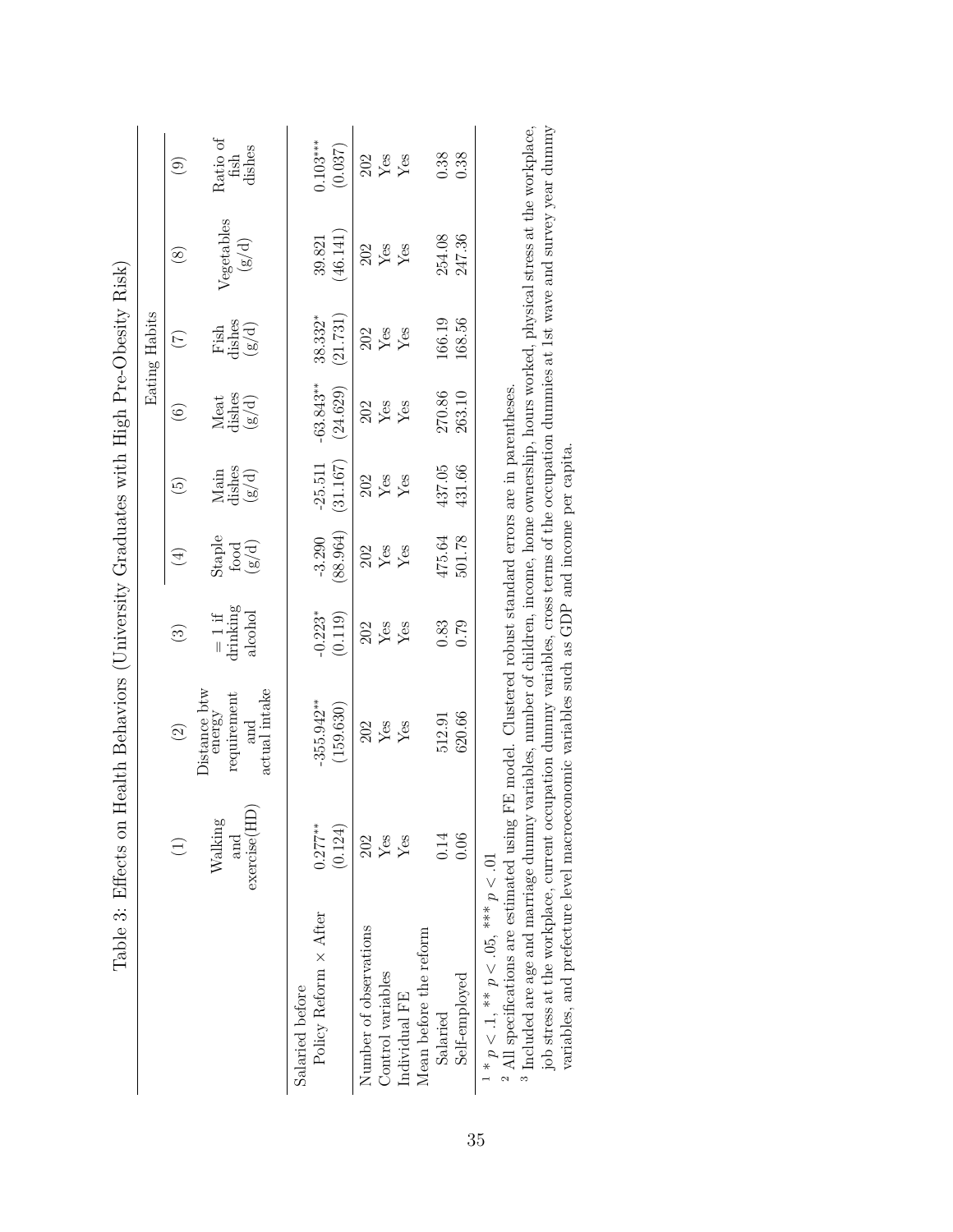| Panel A:                                            |                     | Participation Rate       |            |
|-----------------------------------------------------|---------------------|--------------------------|------------|
| <b>Comprehensive Survey</b><br>of Living Conditions | Salaried<br>Workers | Self-employed<br>Workers | Difference |
| Whole Sample                                        | 0.87                | 0.56                     | $0.31$ *** |
| University Graduates <sup>2</sup>                   | 0.93                | 0.58                     | $0.35***$  |
| Non-University Graduates <sup>2</sup>               | 0.85                | 0.57                     | $0.29***$  |
|                                                     |                     |                          |            |
| Panel B:                                            | Participation Rate  |                          |            |
| Longitudinal Survey                                 | Salaried            | Self-employed            | Difference |
| of Middle-aged and Elderly Persons                  | Workers             | Workers                  |            |
| Whole Sample                                        | 0.87                | 0.51                     | $0.35***$  |
| University Graduates                                | 0.91                | 0.53                     | $0.38***$  |
| Non-University Graduates                            | 0.85                | 0.51                     | $0.34***$  |

<span id="page-36-0"></span>Table 4: Differences in Participation Rate in Health Checkups by Level of Education

<sup>1</sup> Table is constructed by author based on information in [Kawamura et al. \(2019\)](#page-48-8).

 $2 * p < 0.1, * p < 0.05, ** p < 0.01$ 

<sup>3</sup> As the Comprehensive Survey of Living Conditions asks for level of education only after 2010, data for 2010, 2013, and 2016 are included.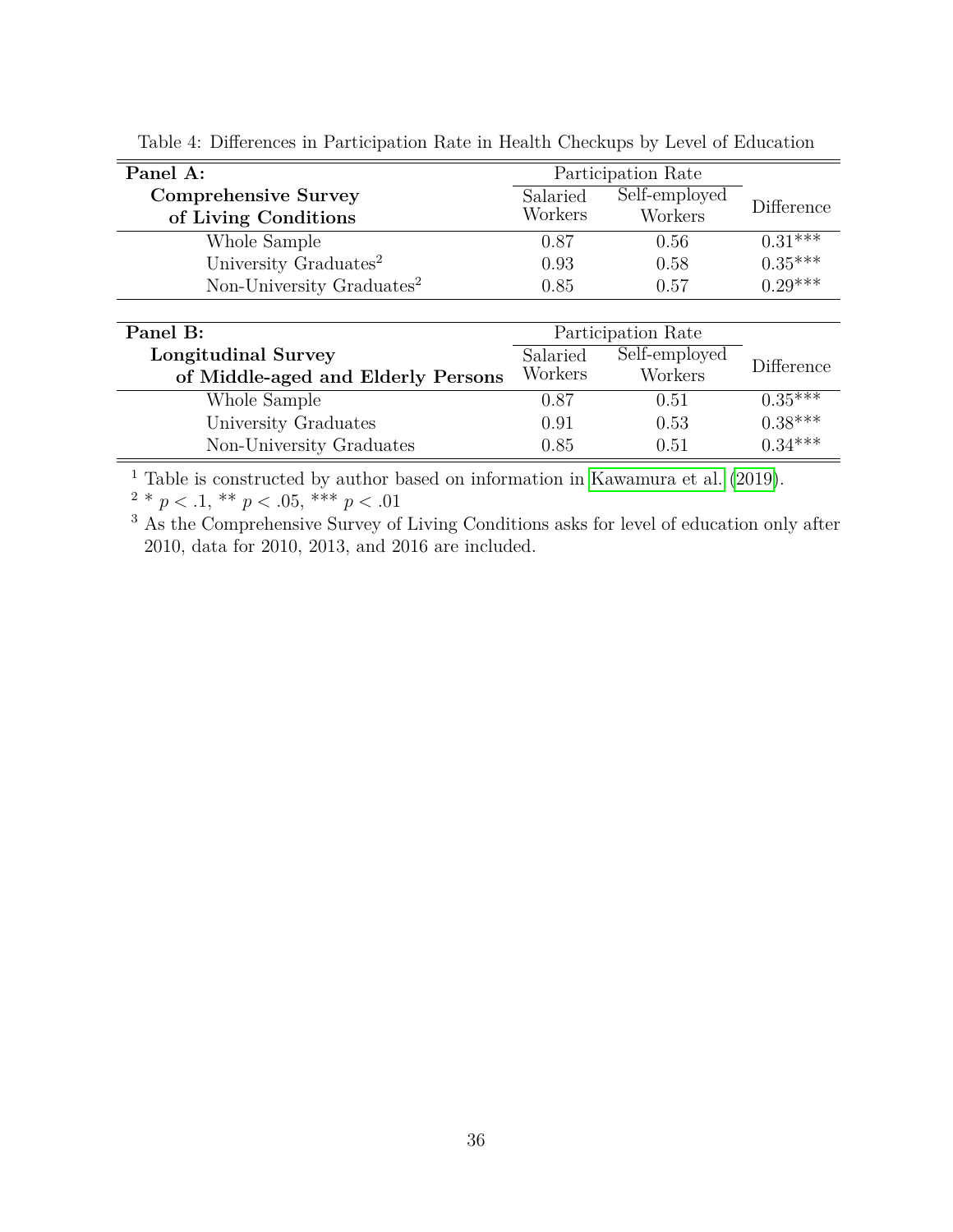|                                                 | University<br>Graduates | University<br>Non-Graduates | Difference |
|-------------------------------------------------|-------------------------|-----------------------------|------------|
| Cognitive Functioning Test Score:               |                         |                             |            |
| Word recall score $(0-20)$                      | 11.03                   | 10.21                       | $0.82**$   |
| $\geq$ 3rd quartiles                            | 0.48                    | 0.33                        | $0.16***$  |
| Serial 7s score $(0-5)$                         | 4.57                    | 4.34                        | $0.23**$   |
| $\geq$ 3rd quartiles                            | 0.74                    | 0.63                        | $0.11**$   |
| Discount rate                                   | 0.77                    | 0.80                        | $-0.02$    |
| $\geq$ 3rd quartiles                            | 0.44                    | 0.44                        | 0.00       |
| Health preference:<br>Interested in own health? |                         |                             |            |
| Yes                                             | 0.88                    | 0.86                        | 0.02       |
| $\rm No$                                        | 0.01                    | 0.04                        | $-0.03$    |
| Confident in own health?                        |                         |                             |            |
| Yes                                             | 0.35                    | 0.34                        | 0.01       |
| $\rm No$                                        | 0.17                    | 0.18                        | $-0.01$    |
| Body measurements:                              |                         |                             |            |
| BMI                                             | 25.82                   | 25.68                       | 0.15       |
| Self-reported probability                       |                         |                             |            |
| of living at age 80                             | 52.72                   | 50.25                       | 2.48       |
| $\geq$ 3rd quartiles                            | 0.29                    | 0.31                        | $-0.01$    |

<span id="page-37-0"></span>Table 5: Differences in Characteristics of Salaried and Self-Employed Workers by Education

 $1 * p < 0.1, * p < 0.05, ** p < 0.01$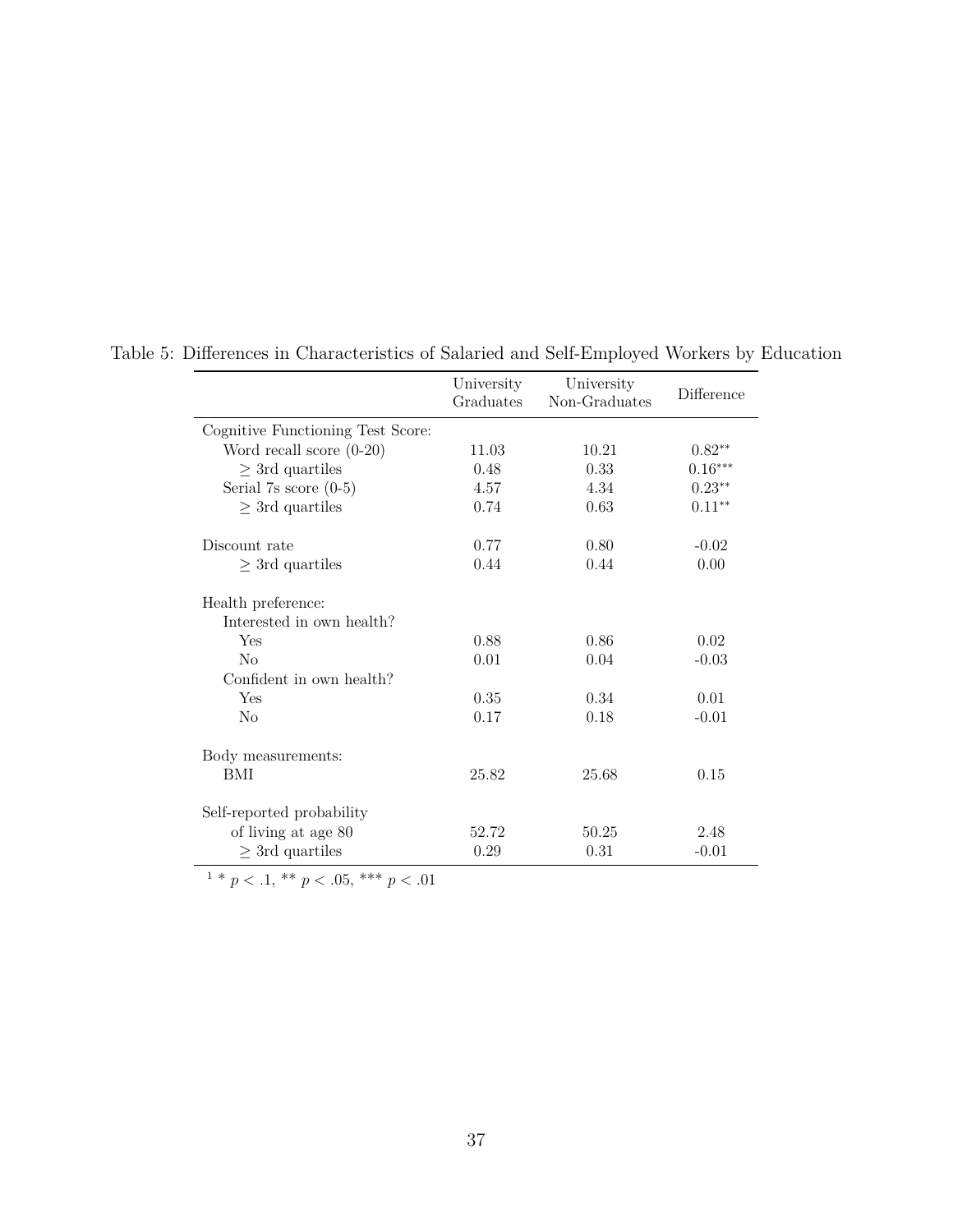<span id="page-38-0"></span>

|                                                                | (1)<br><b>BMI</b>     | $\left( 2\right)$<br>Weight<br>$\rm(kg)$ | (3)<br>Height<br>(m) | (4)<br><b>BMI</b>      | (5)<br>Weight<br>$\rm(kg)$ | (6)<br>Height<br>(m) |
|----------------------------------------------------------------|-----------------------|------------------------------------------|----------------------|------------------------|----------------------------|----------------------|
| Salaried before                                                |                       |                                          |                      |                        |                            |                      |
| Policy Reform $\times$ After                                   | $-0.020$<br>(0.291)   | 0.177<br>(0.748)                         | 0.002<br>(0.002)     | $1.314**$<br>(0.622)   | $3.176*$<br>(1.636)        | $-0.004$<br>(0.003)  |
| $\times$ Univ.=1                                               | $-1.050**$<br>(0.458) | $-3.253**$<br>(1.373)                    | $-0.001$<br>(0.004)  | $-0.475$<br>(0.528)    | $-1.831$<br>(1.442)        | $-0.005$<br>(0.004)  |
| $\times$ Serial7 score $\geq$ 3rd quartile                     |                       |                                          |                      | $-1.101**$<br>(0.545)  | $-2.650*$<br>(1.509)       | 0.003<br>(0.003)     |
| $\times$ Word Recall score $\geq$ 3rd quartile                 |                       |                                          |                      | $-1.606***$<br>(0.504) | $-4.380***$<br>(1.412)     | 0.001<br>(0.004)     |
| $\times$ Discount Rate $\geq$ 3rd quartile                     |                       |                                          |                      | 0.482<br>(0.570)       | 1.998<br>(1.662)           | $0.009**$<br>(0.004) |
| $\times$ Not Interested in own health                          |                       |                                          |                      | 0.539<br>(0.995)       | 1.116<br>(2.763)           | $-0.005$<br>(0.007)  |
| $\times$ Not Confident in own health                           |                       |                                          |                      | $-0.550$<br>(0.638)    | $-1.256$<br>(1.975)        | 0.004<br>(0.005)     |
| $\times$ Self-report prob. of living at 80 $\geq$ 3rd quartile |                       |                                          |                      | $-0.579$<br>(0.552)    | $-1.582$<br>(1.427)        | 0.000<br>(0.004)     |
| Number of observation                                          | 638                   | 638                                      | 638                  | 515                    | 515                        | 515                  |

Table 6: Decomposition

 $\frac{1 * p}{1 * p}$  < .1, \*\*  $p$  < .05, \*\*\*  $p$  < .01

<sup>2</sup> All specification are estimated using FE model, with clustered robust standard errors in parentheses.

<sup>3</sup> Included are age and marriage dummy variables, number of children, income, home ownership, hours worked, physical stress at the workplace, job stress at the workplace, current occupation dummy variables, cross terms of the occupation dummies at 1st wave and survey year dummy variables, and prefecture level macroeconomic variables such as GDP and income per capita, as well as the interaction terms between the control variables and the university dummy variable.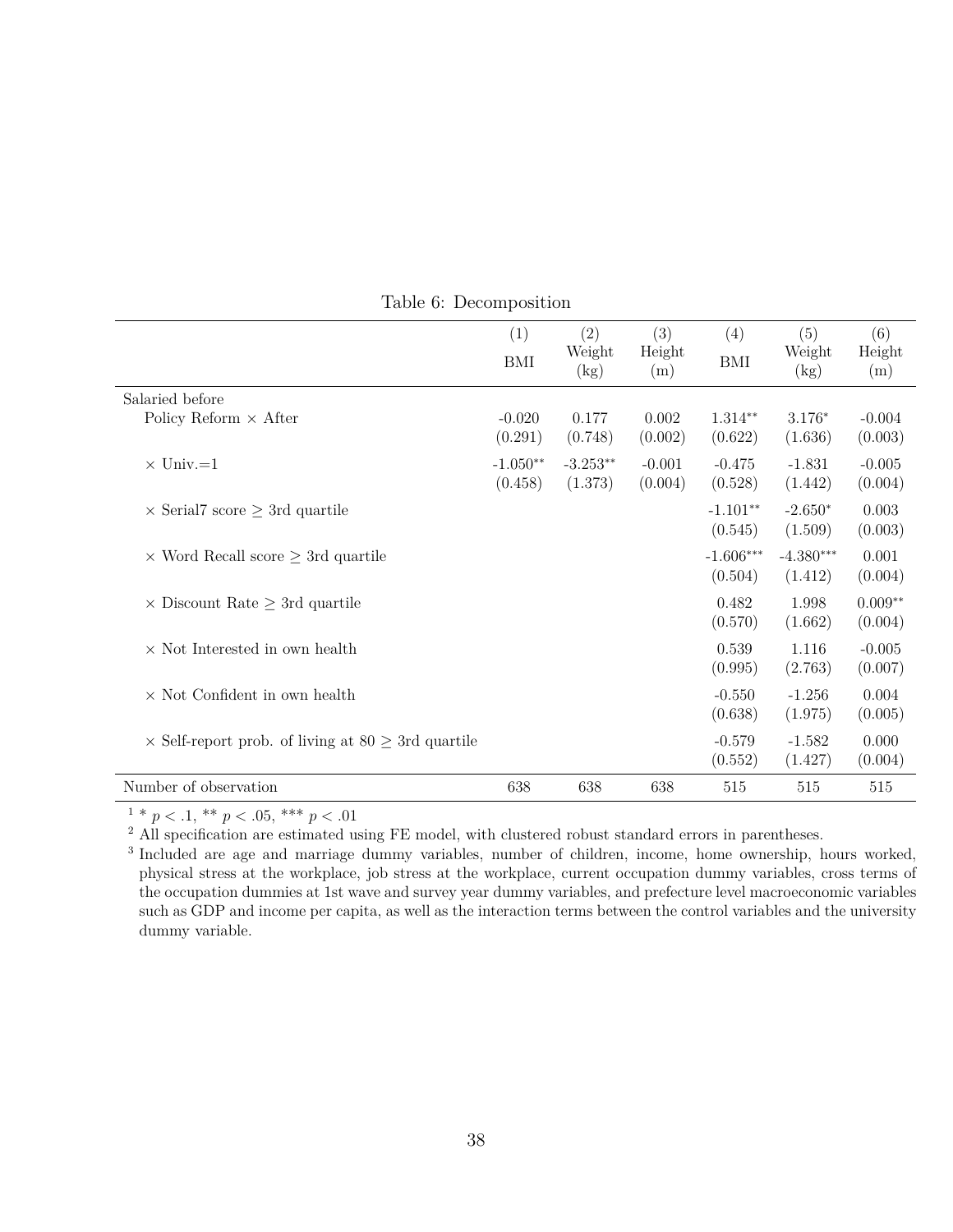# **A Appendix**

### **A.1 Screening Procedure for the Specific Health Checkups**

The screening process is divided into two parts: body measurement and additional risk factors. The procedure of the guidance status is as follows:

- First, examinees are divided by their girth of their abdomen, with examinees whose abdomen is over the criteria (male:85cm, female:90cm) assigned to group A.
- Second, those whose abdomen girth is below the criteria (not in group A) but with body mass index (BMI) above 25 are assigned to group B .
- Additionally, the risk level of examinees in group A or B are evaluated by four additional risk factors: high blood sugar, lipid abnormality, high blood pressure and smoking history.<sup>[15](#page-39-0)</sup>
- In group A, examinees with more than two risk factors receive active support guidance, examinees with one risk factor receive motivational support guidance, and examinees without any risk factors are provided information about their health but do not receive any guidance.
- Similarly, in group B, examinees with more than three risk factors receive active support guidance, examinees with one or two risk factors receive motivational support guidance, and examinees without any risk factors are provided information but not guidance.
- Examinees not in group A or B are provided the information about their health but do not receive any guidance.

<span id="page-39-0"></span><sup>&</sup>lt;sup>15</sup> Smoking history is counted only when examinees also have other risk factors.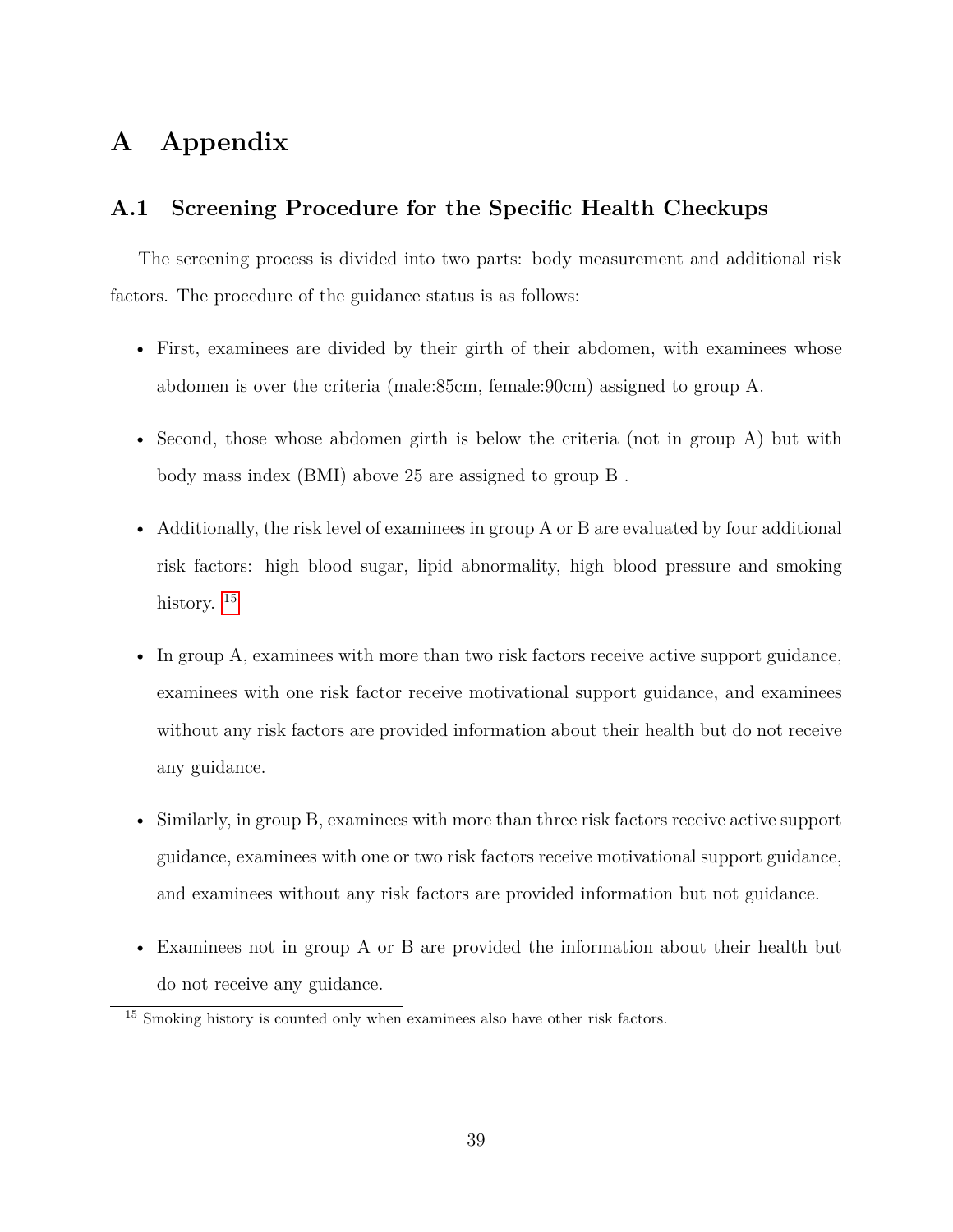The procedure is summarized in Figure [A.1.](#page-40-0) If participants have at least one additional risk factor, then they are categorized as people with high risk. Here participants are able to update their precise risk of metabolic syndrome onset.

<span id="page-40-0"></span>

|                                                 |                                   | Specific Health Checkups |               |                                |                       |
|-------------------------------------------------|-----------------------------------|--------------------------|---------------|--------------------------------|-----------------------|
|                                                 |                                   |                          |               |                                |                       |
| Girth of abdomen<br>$\geq$ 85(male), 90(female) | No $\rightarrow$<br>$\rightarrow$ | BMI $\geq 25$            | $\rightarrow$ | $\mathrm{No} \rightarrow$      |                       |
|                                                 |                                   |                          |               |                                |                       |
| Yes                                             |                                   | Yes                      |               |                                |                       |
|                                                 |                                   |                          |               |                                | Information provision |
| Group A                                         |                                   | Group B                  |               |                                |                       |
|                                                 |                                   |                          |               |                                |                       |
|                                                 |                                   |                          |               |                                |                       |
|                                                 | Have additional risk factors      |                          |               | $\rightarrow$ No $\rightarrow$ |                       |
|                                                 |                                   |                          |               |                                |                       |
|                                                 | Yes <sup>1</sup>                  |                          |               |                                |                       |
|                                                 |                                   |                          |               |                                |                       |
|                                                 | Specific Health Guidance          |                          |               |                                |                       |

Figure A.1: Screening Procedure for Health Guidance

<sup>1</sup> The participants are assigned the level of the guidance depending on the number of additional risk factors. In both groups, examinees with at least one risk factor receive health guidance.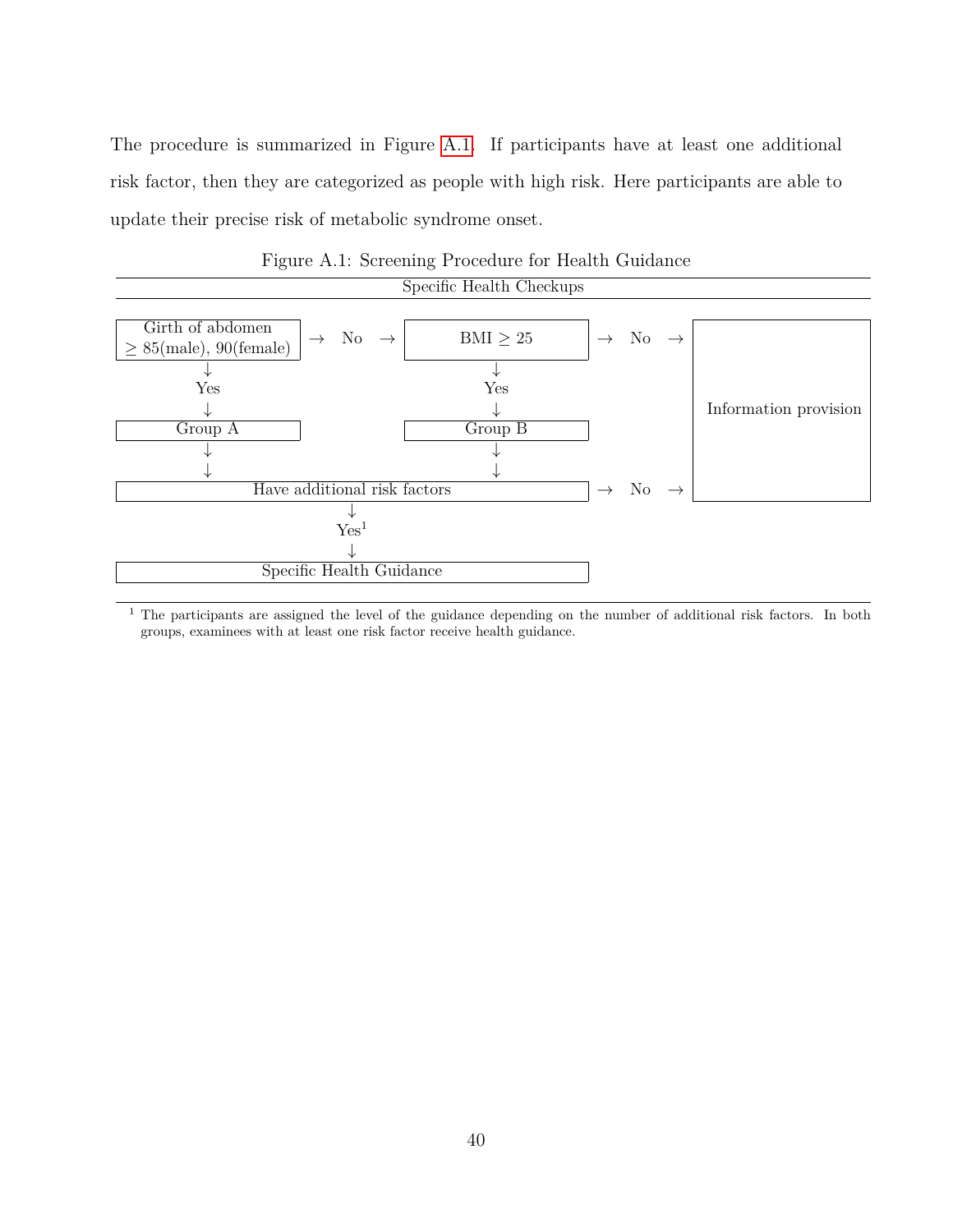## **A.2 Other Results**

<span id="page-41-0"></span>

|                              |                    | University graduates |                                  |                  | University non-graduates |                    |
|------------------------------|--------------------|----------------------|----------------------------------|------------------|--------------------------|--------------------|
|                              | (1)<br>Age $50-62$ | (2)<br>Age $50-61$   | $\left( 3\right)$<br>Age $50-60$ | (4)<br>Age 50-62 | (5)<br>Age 50-61         | (6)<br>Age $50-60$ |
| Salaried before              |                    |                      |                                  |                  |                          |                    |
| Policy Reform $\times$ After | $-1.065***$        | $-1.092***$          | $-1.226***$                      | $-0.021$         | 0.066                    | 0.188              |
|                              | (0.321)            | (0.328)              | (0.371)                          | (0.287)          | (0.303)                  | (0.334)            |
| Number of observations       | 202                | 184                  | 170                              | 480              | 419                      | 365                |
| Control variables            | Yes                | Yes                  | Yes                              | Yes              | Yes                      | Yes                |
| Individual FE                | Yes                | Yes                  | Yes                              | Yes              | Yes                      | Yes                |
| Mean before the reform       |                    |                      |                                  |                  |                          |                    |
| Salaried                     | 25.78              | 25.77                | 25.80                            | 25.68            | 25.63                    | 25.65              |
| Self-employed                | 25.93              | 25.97                | 26.02                            | 25.66            | 25.74                    | 25.76              |

Table A.1: Robustness Check for Age Range (BMI)

 $1 * p < 0.1, * p < 0.05, ** p < 0.01$ 

<sup>2</sup> All specification are estimated using FE model, with clustered robust standard errors in parentheses.

<sup>3</sup> Included are age and marriage dummy variables, number of children, income, home ownership, hours worked, physical stress at the workplace, job stress at the workplace, current occupation dummy variables, cross terms of the occupation dummies at 1st wave and survey year dummy variables, and prefecture level macroeconomic variables such as GDP and income per capita.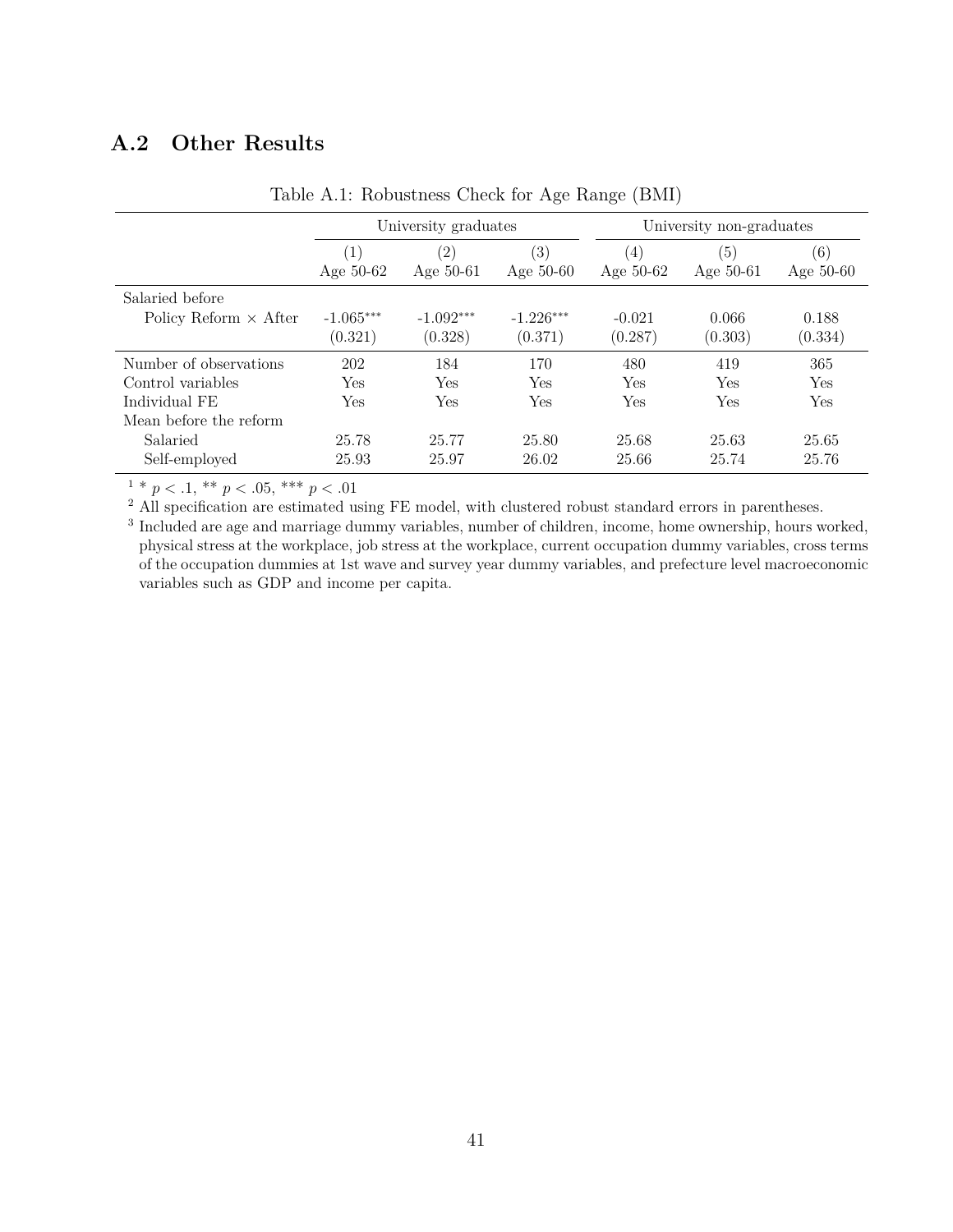<span id="page-42-0"></span>

|                              |                    | University graduates             |                    |                    | University non-graduates |                    |
|------------------------------|--------------------|----------------------------------|--------------------|--------------------|--------------------------|--------------------|
|                              | (1)<br>Age $50-62$ | $\left( 2\right)$<br>Age $50-61$ | (3)<br>Age $50-60$ | (4)<br>Age $50-62$ | (5)<br>Age 50-61         | (6)<br>Age $50-60$ |
| Salaried before              |                    |                                  |                    |                    |                          |                    |
| Policy Reform $\times$ After | $-2.987***$        | $-3.022***$                      | $-3.686***$        | 0.166              | 0.411                    | 0.667              |
|                              | (1.071)            | (1.061)                          | (1.223)            | (0.740)            | (0.791)                  | (0.884)            |
| Number of observations       | 202                | 184                              | 170                | 480                | 419                      | 365                |
| Control variables            | Yes                | Yes                              | Yes                | Yes                | Yes                      | Yes                |
| Individual FE                | Yes                | Yes                              | Yes                | Yes                | Yes                      | Yes                |
| Mean before the reform       |                    |                                  |                    |                    |                          |                    |
| Salaried                     | 74.41              | 74.48                            | 74.58              | 72.16              | 72.11                    | 72.32              |
| Self-employed                | 72.59              | 72.88                            | 73.10              | 71.67              | 72.02                    | 72.20              |

Table A.2: Robustness Check for Age Range (Weight)

 $1 * p < 0.1$ ,  $** p < 0.05$ ,  $*** p < 0.01$ 

<sup>2</sup> All specification are estimated using FE model, with clustered robust standard errors in parentheses.

<sup>3</sup> Included are age and marriage dummy variables, number of children, income, home ownership, hours worked, physical stress at the workplace, job stress at the workplace, current occupation dummy variables, cross terms of the occupation dummies at 1st wave and survey year dummy variables, and prefecture level macroeconomic variables such as GDP and income per capita.

<span id="page-42-1"></span>

|                              |                    | University graduates             |                                  |                    | University non-graduates |                    |
|------------------------------|--------------------|----------------------------------|----------------------------------|--------------------|--------------------------|--------------------|
|                              | (1)<br>Age $50-62$ | $\left( 2\right)$<br>Age $50-61$ | $\left( 3\right)$<br>Age $50-60$ | (4)<br>Age $50-62$ | (5)<br>Age $50-61$       | (6)<br>Age $50-60$ |
| Salaried before              |                    |                                  |                                  |                    |                          |                    |
| Policy Reform $\times$ After | 0.002<br>(0.004)   | 0.002<br>(0.004)                 | $-0.001$<br>(0.004)              | 0.003<br>(0.002)   | 0.003<br>(0.003)         | 0.002<br>(0.003)   |
| Number of observations       | 202                | 184                              | 170                              | 480                | 419                      | 365                |
| Control variables            | Yes                | <b>Yes</b>                       | Yes                              | Yes                | <b>Yes</b>               | Yes                |
| Individual FE                | Yes                | Yes                              | Yes                              | Yes                | Yes                      | Yes                |
| Mean before the reform       |                    |                                  |                                  |                    |                          |                    |
| Salaried                     | 1.70               | 1.70                             | 1.70                             | 1.68               | 1.68                     | 1.68               |
| Self-employed                | 1.67               | 1.67                             | 1.68                             | 1.67               | 1.67                     | 1.67               |

Table A.3: Robustness Check for Age Range (Height)

 $1 * p < 0.1, * p < 0.05, ** p < 0.01$ 

<sup>2</sup> All specification are estimated using FE model, with clustered robust standard errors in parentheses.

<sup>3</sup> Included are age and marriage dummy variables, number of children, income, home ownership, hours worked, physical stress at the workplace, job stress at the workplace, current occupation dummy variables, cross terms of the occupation dummies at 1st wave and survey year dummy variables, and prefecture level macroeconomic variables such as GDP and income per capita.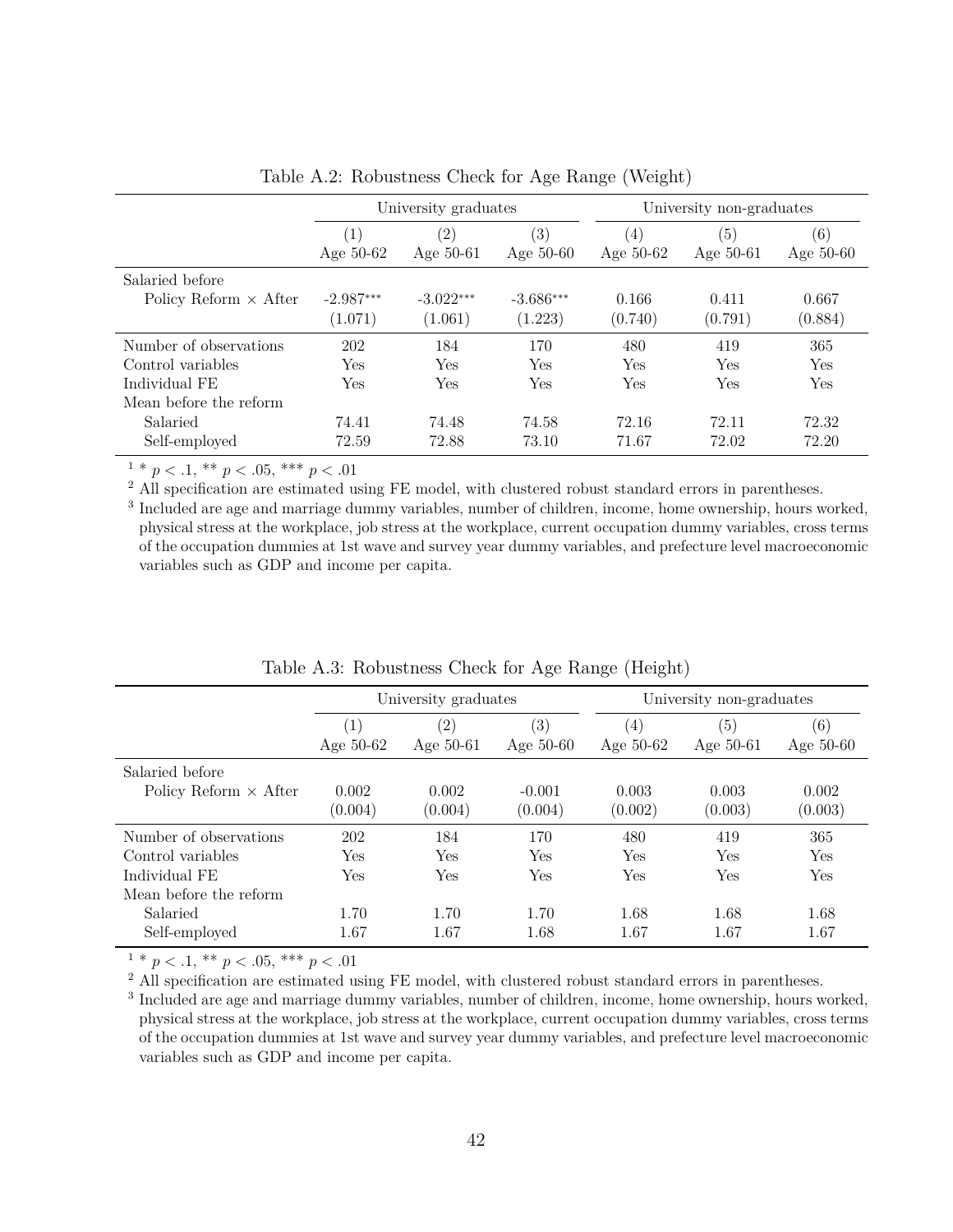|                                                                                        |                          | University graduates                     |                      |                          | University non-graduates            |                      |
|----------------------------------------------------------------------------------------|--------------------------|------------------------------------------|----------------------|--------------------------|-------------------------------------|----------------------|
|                                                                                        | $\left( 1\right)$<br>BMI | $\left( 2\right)$<br>Weight<br>$\rm(kg)$ | (3)<br>Height<br>(m) | $\left( 4\right)$<br>BMI | <sup>5</sup><br>Weight<br>$\rm(kg)$ | (6)<br>Height<br>(m) |
| Salaried before<br>Policy Reform $\times$ After                                        | 0.262<br>(0.416)         | 1.378<br>(1.138)                         | 0.008<br>(0.005)     | 0.168<br>(0.221)         | 0.422<br>(0.658)                    | $-0.000$<br>(0.003)  |
| Number of observations<br>Control variables<br>Individual FE<br>Mean before the reform | 214<br>Yes<br>Yes        | 214<br>Yes<br>Yes                        | 214<br>Yes<br>Yes    | 556<br>Yes<br>Yes        | 556<br>Yes<br>Yes                   | 556<br>Yes<br>Yes    |
| Salaried<br>Self-employed                                                              | 21.29<br>21.14           | 60.53<br>60.13                           | 1.69<br>1.69         | 21.41<br>21.56           | 59.84<br>59.64                      | 1.67<br>1.66         |

<span id="page-43-0"></span>Table A.4: Effects of Policy Reform on Body Measurements by Education (Males Aged 50-62 with Low Pre-Obesity Risk)

 $1 * p < 0.1, * p < 0.05, ** p < 0.01$ 

<sup>2</sup> All specification are estimated using FE model, with clustered robust standard errors in parentheses.

3 Included are age and marriage dummy variables, number of children, income, home ownership, hours worked, physical stress at the workplace, job stress at the workplace, current occupation dummy variables, cross terms of the occupation dummies at 1st wave and survey year dummy variables, and prefecture level macroeconomic variables such as GDP and income per capita.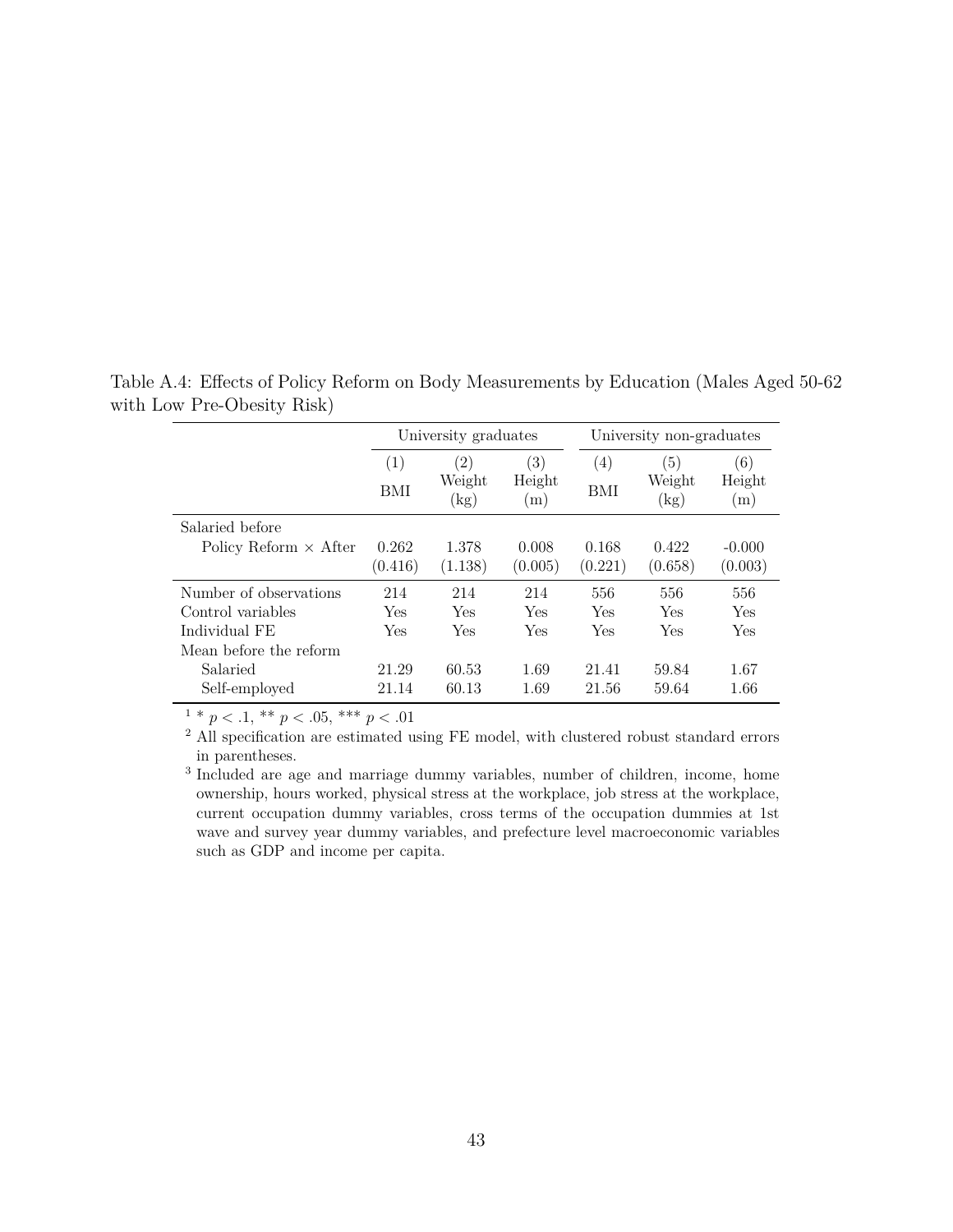|                                                                        |               | $\widehat{6}$           | Ratio of fish<br>dishes                                       | (0.025)<br>$-0.026$                             | 479                    | Yes<br>Yes                         |                        | 0.40<br>0.36              |                                                                                                                                                                                                                                                                                                              |
|------------------------------------------------------------------------|---------------|-------------------------|---------------------------------------------------------------|-------------------------------------------------|------------------------|------------------------------------|------------------------|---------------------------|--------------------------------------------------------------------------------------------------------------------------------------------------------------------------------------------------------------------------------------------------------------------------------------------------------------|
|                                                                        |               | $\circledast$           | Vegetables<br>(g/d)                                           | (23.870)<br>8.381                               | 480                    | ${\rm Yes}$<br>Yes                 |                        | 243.96<br>250.42          |                                                                                                                                                                                                                                                                                                              |
|                                                                        | Eating Habits | $(\widetilde{\zeta})$   | Fish<br>dishes<br>(g/d)                                       | $-15.586$<br>(14.253)                           | 480                    | Yes<br>Yes                         |                        | 169.30<br>158.19          |                                                                                                                                                                                                                                                                                                              |
|                                                                        |               | $\widehat{6}$           | Meat<br>dishes<br>(g/d)                                       | (20.930)<br>7.666                               | 480                    | Yes<br>Yes                         |                        | 255.87<br>282.81          |                                                                                                                                                                                                                                                                                                              |
|                                                                        |               | $\widehat{5}$           | Main<br>dishes<br>g/d)                                        | (27.762)<br>$-7.920$                            | 480                    | Yes<br>Yes                         |                        | 425.18<br>441.00          |                                                                                                                                                                                                                                                                                                              |
|                                                                        |               | $(\pm)$                 | Staple<br>$\frac{\text{food}}{\text{g/d)}}$                   | (46.294)<br>36.372                              | 480                    | Yes<br>Yes                         |                        | 493.38<br>545.23          |                                                                                                                                                                                                                                                                                                              |
|                                                                        |               | $\odot$                 | drinking<br>alcohol<br>$= 1$ if                               | (0.085)<br>$-0.029$                             | 480                    | Yes<br>Yes                         |                        | 0.70<br>0.77              |                                                                                                                                                                                                                                                                                                              |
| Health Behaviors (University Non-Graduates with High Pre-Obesity Risk) |               | $\widehat{\mathcal{O}}$ | Distance btw<br>actual intake<br>requirement<br>energy<br>and | 151.719<br>(93.697)                             | 480                    | Yes<br>Yes                         |                        | 498.12<br>493.29          |                                                                                                                                                                                                                                                                                                              |
|                                                                        |               | $\widehat{\Xi}$         | exercise(HD)<br>60<br>Walkin<br>and                           | $-0.168**$<br>(0.075)                           | 480                    | Yes<br>$Y$ es                      |                        | 0.12<br>0.10              |                                                                                                                                                                                                                                                                                                              |
| Table A.5: Effects on                                                  |               |                         |                                                               | Policy Reform $\times$ After<br>Salaried before | Number of observations | Control variables<br>Individual FE | Mean before the reform | Self-employed<br>Salaried | <sup>3</sup> Included are age and marriage dummy variables, number of children, income, home ownership, hours worked, physical stress at the workplace.<br>$^2$ All specification are estimated using FE model, with clustered robust standard errors in parentheses.<br>$1 * p < 1, ** p < .05,*** p < .01$ |

 $^3$  Included are age and marriage dummy variables, number of children, income, home ownership, hours worked, physical stress at the workplace, job stress at the workplace correction dummy variables, cross terms of the oc  $^3$  Included are age and marriage dummy variables, number of children, income, home ownership, hours worked, physical stress at the workplace, iob stress at the workplace, iob stress at the workplace, iob stress at the w job stress at the workplace, current occupation dummy variables, cross terms of the occupation dummies at 1st wave and survey year dummy<br>variables, and prefecture level macroeconomic variables such as GDP and income per ca variables, and prefecture level macroeconomic variables such as GDP and income per capita.

<span id="page-44-0"></span>44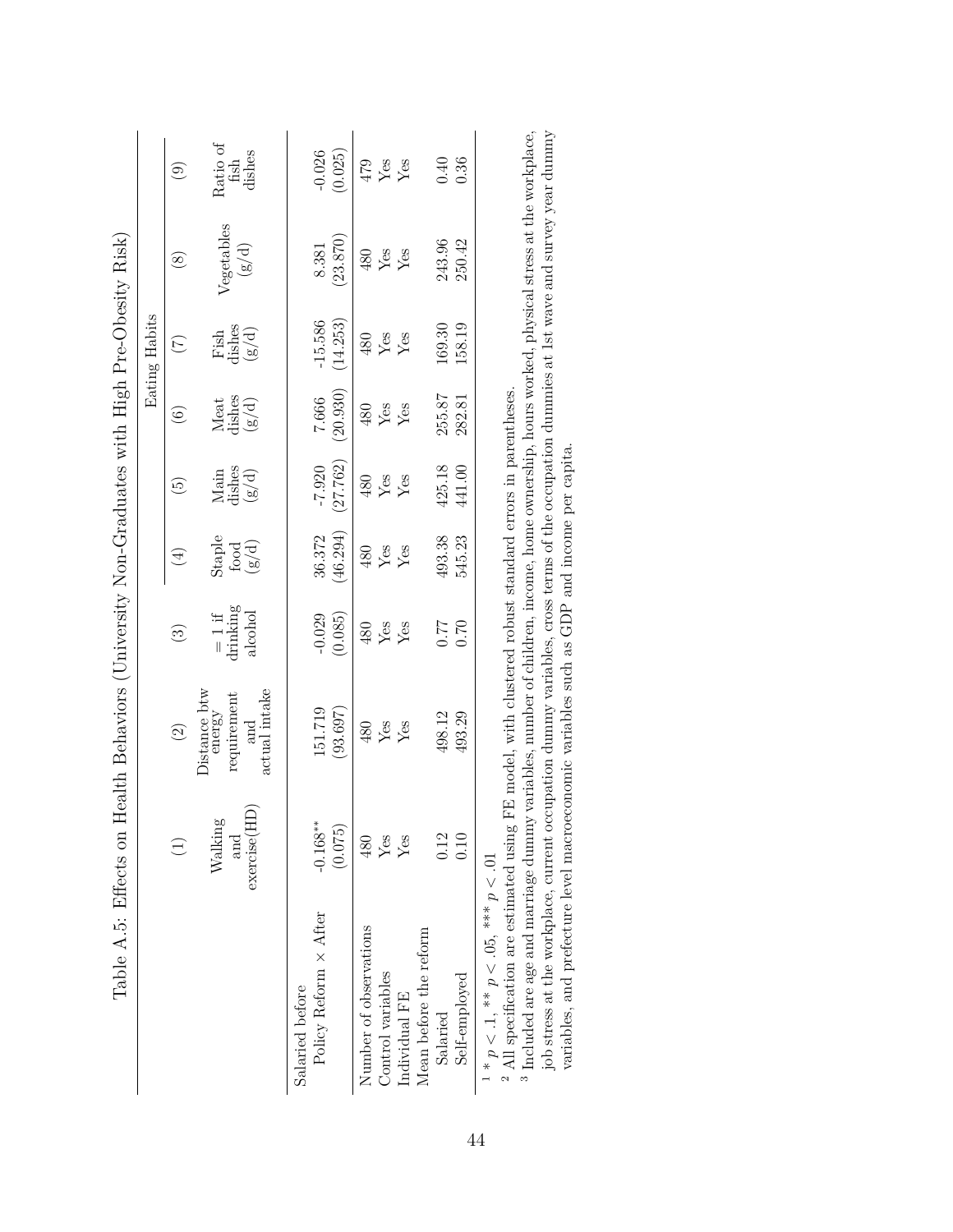<span id="page-45-0"></span>

|                                               |             | University graduates |               | University non-graduates |                     |               |
|-----------------------------------------------|-------------|----------------------|---------------|--------------------------|---------------------|---------------|
|                                               | (1)         | (2)                  | (3)           | $\left( 4\right)$        | (5)                 | (6)           |
|                                               | BMI         | Weight<br>$\rm(kg)$  | Height<br>(m) | BMI                      | Weight<br>$\rm(kg)$ | Height<br>(m) |
| Panel A: without firm size variable (Table 2) |             |                      |               |                          |                     |               |
| Salaried before                               |             |                      |               |                          |                     |               |
| Policy Reform $\times$ After                  | $-1.065***$ | $-2.987***$          | 0.002         | $-0.021$                 | 0.166               | 0.003         |
|                                               | (0.321)     | (1.071)              | (0.004)       | (0.287)                  | (0.740)             | (0.002)       |
| Number of observations                        | 202         | 202                  | 202           | 480                      | 480                 | 480           |
| Panel B: with firm size variable              |             |                      |               |                          |                     |               |
| Salaried before                               |             |                      |               |                          |                     |               |
| Policy Reform $\times$ After                  | $-1.069***$ | $-3.076**$           | 0.001         | $-0.020$                 | 0.177               | 0.002         |
|                                               | (0.371)     | (1.209)              | (0.003)       | (0.286)                  | (0.735)             | (0.002)       |
| Number of observations                        | 197         | 197                  | 197           | 441                      | 441                 | 441           |

Table A.6: Robustness Check for Firm Size Effect

 $1 * p < 0.1, * p < 0.05, ** p < 0.01$ 

<sup>2</sup> All specification are estimated using FE model, with clustered robust standard errors in parentheses.

<sup>3</sup> Included are age and marriage dummy variables, number of children, income, home ownership, hours worked, physical stress at the workplace, job stress at the workplace, current occupation dummy variables, cross terms of the occupation dummies at 1st wave and survey year dummy variables, and prefecture level macroeconomic variables such as GDP and income per capita.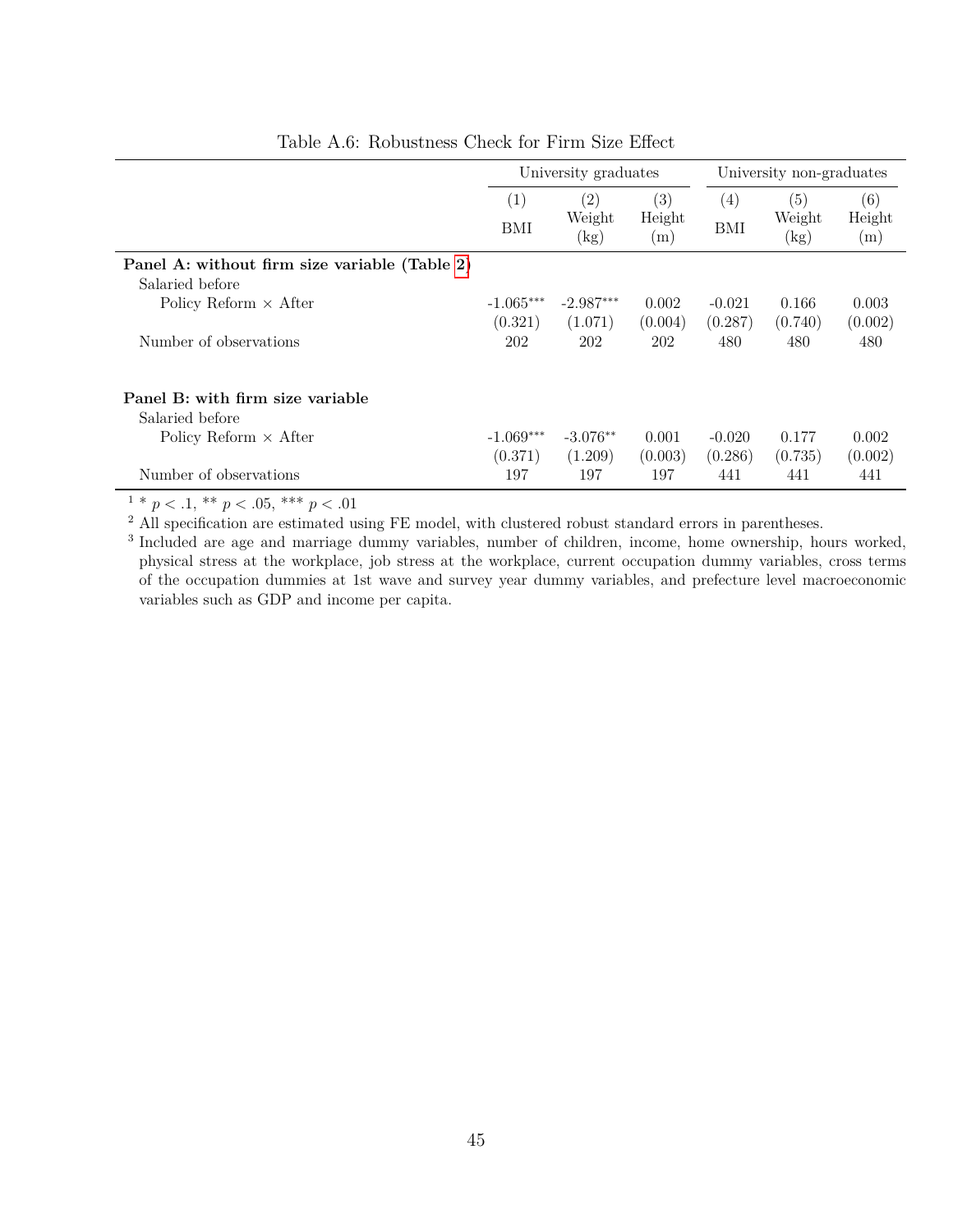| Ĥ                                                                             |                                | able A.7: Decomposition (Health Behaviors)                      |                                 |                                                                       |                         |                         |                                    |                                                     |                            |
|-------------------------------------------------------------------------------|--------------------------------|-----------------------------------------------------------------|---------------------------------|-----------------------------------------------------------------------|-------------------------|-------------------------|------------------------------------|-----------------------------------------------------|----------------------------|
|                                                                               |                                |                                                                 |                                 |                                                                       |                         |                         | Eating Habits                      |                                                     |                            |
|                                                                               | $\bigoplus$                    | $\widehat{\odot}$                                               | $\odot$                         | $\bigoplus$                                                           | $\widetilde{\Theta}$    | $\circledcirc$          | $\widetilde{\Xi}$                  | $\circledast$                                       | $\circledcirc$             |
|                                                                               | exercise(HD)<br>Walking<br>and | actual intake<br>$\rm Distance~bw$ energy<br>requirement<br>and | drinking<br>alcohol<br>$= 1$ if | $\begin{array}{l}{\rm Staple}\\ {\rm food}\\ ({\rm g/d}) \end{array}$ | Main<br>dishes<br>(g/d) | Meat<br>dishes<br>(g/d) | Fish<br>dishes<br>(g/d)            | Vegetables<br>$\left( \mathrm{g}/\mathrm{d}\right)$ | Ratio of<br>dishes<br>fish |
| Policy Reform $\times$ After<br>Salaried before                               | (0.176)<br>$-0.340*$           | (188.711)<br>346.338*                                           | (0.220)<br>0.020                | $-44.387$<br>(78.714)                                                 | $-75.148$<br>(48.747)   | (39.540)<br>$-30.572$   | $-44.575$<br>(27.194)              | (52.078)<br>$-29.831$                               | $-0.008$<br>(0.055)        |
| $\times$ Univ. $=1$                                                           | $0.605***$<br>(0.154)          | 264.963<br>(193.351)                                            | $-0.317*$<br>(0.187)            | 146.842<br>(99.745)                                                   | $-30.906$<br>(57.599)   | $-69.306*$<br>(41.343)  | (30.539)<br>38.399                 | (68.767)<br>15.749                                  | $0.099***$<br>(0.049)      |
| $\times$ Serial7 score $\geq$ 3rd quartile                                    | (0.168)<br>0.255               | $-141.547$<br>(189.680)                                         | $(0.066$<br>$(0.195)$           | (96.858)<br>76.138                                                    | (52.975)<br>4.984       | (40.322)<br>$-28.140$   | (28.954)<br>33.124                 | $50.198$<br>( $52.395$ )                            | $(0.049)$<br>$(0.054)$     |
| $\times$ Word Recall score $\geq$ 3rd quartile                                | $-0.097$<br>(0.155)            | (182.529)<br>$-258.668$                                         | $-0.003$<br>$(0.201)$           | $-121.411$<br>(83.779)                                                | (55.855)<br>70.490      | 41.652)<br>57.308       | (27.354)<br>13.183                 | (53.702)<br>2.566                                   | (0.046)<br>$-0.036$        |
| $\times$ Discount Rate $\geq$ 3rd quartile                                    | (0.162)<br>$-0.050$            | (183.249)<br>$-172.280$                                         | (0.154)<br>$-0.045$             | 130.728<br>(94.972)                                                   | (63.571)<br>33.635      | 50.106<br>25.630        | (25.428)<br>$8.005\,$              | (58.985)<br>38.954                                  | (0.050)<br>$\rm 0.014$     |
| $\times$ Be not intrested in own health                                       | $-0.192$<br>(0.236)            | 762.919***<br>(258.496)                                         | $-0.440$<br>(0.305)             | 377.059**<br>157.371)                                                 | (130.020)<br>96.863     | (90.535)<br>66.764      | 30.099<br>(57.001)                 | (155.656)<br>55.124                                 | (0.086)<br>$0.020\,$       |
| $\times$ Do not have confidence in own health                                 | $-0.272$<br>(0.225)            | (232.663)<br>$-204.711$                                         | $(0.171)$<br>(0.171)            | 111.396)<br>$-83.045$                                                 | (71.347)<br>93.269      | (54.920)<br>58.127      | (34.478)<br>35.141                 | (72.632)<br>$-45.559$                               | $-0.063$<br>$(0.064)$      |
| uartile<br>$\times$ Self-rated probability of living at age 80 $\geq$ 3rd $q$ | $0.281*$<br>(0.150)            | (193.674)<br>165.991                                            | $-0.198$<br>(0.136)             | $-59.153$<br>(80.628)                                                 | (61.075)<br>28.946      | 47.926)<br>23.877       | 28.205<br>5.069                    | (53.612)<br>9.383                                   | $-0.032$<br>(0.052)        |
| Number of observations<br>Control variables                                   | Yes<br>515                     | $515$<br>Yes                                                    | ${\rm Yes}$<br>515              | Yes<br>515                                                            | ${\rm Yes}$<br>515      | 515<br>Yes              | $\ensuremath{\mathrm{Yes}}$<br>515 | 515<br>Yes                                          | 515<br>Yes                 |
| Mean before the reform<br>Individual FE                                       | Yes                            | Yes                                                             | Yes                             | Yes                                                                   | Yes                     | Yes                     | Yes                                | Yes                                                 | Yes                        |
| Self-employed<br>Salaried                                                     | 0.13<br>0.08                   | 502.43<br>533.76                                                | $67.0$<br>0.73                  | 531.42<br>488.21                                                      | $428.63$<br>$438.03$    | 260.24<br>276.55        | 168.40<br>161.48                   | 246.90<br>249.45                                    | 0.40<br>0.37               |
| $1 * p < 1, ** p < 0.5,*** p < 0.1$                                           |                                |                                                                 |                                 |                                                                       |                         |                         |                                    |                                                     |                            |

<sup>1</sup> \*  $p < 1$ , \*\*  $p < .05$ , \*\*\*  $p < .01$ <br><sup>2</sup> All specification are estimated u

ని బ  $^2$  All specification are estimated using FE model, with clustered robust standard errors in parentheses. Included are age and marriage dummy variables, number of children, income, home ownership, hours v <sup>3</sup> Included are age and marriage dummy variables, number of children, income, home ownership, hours worked, physical stress at the workplace, job stress at the workplace, current occupation dummy variables, and correctiv occupation dummy variables, cross terms of the occupation dummies at 1st wave and survey year dummy variables, and prefecture level macroeconomic variables such as GDP<br>and income per capita, as well as interaction terms be and income per capita, as well as interaction terms between the control variables and the university dummy variable.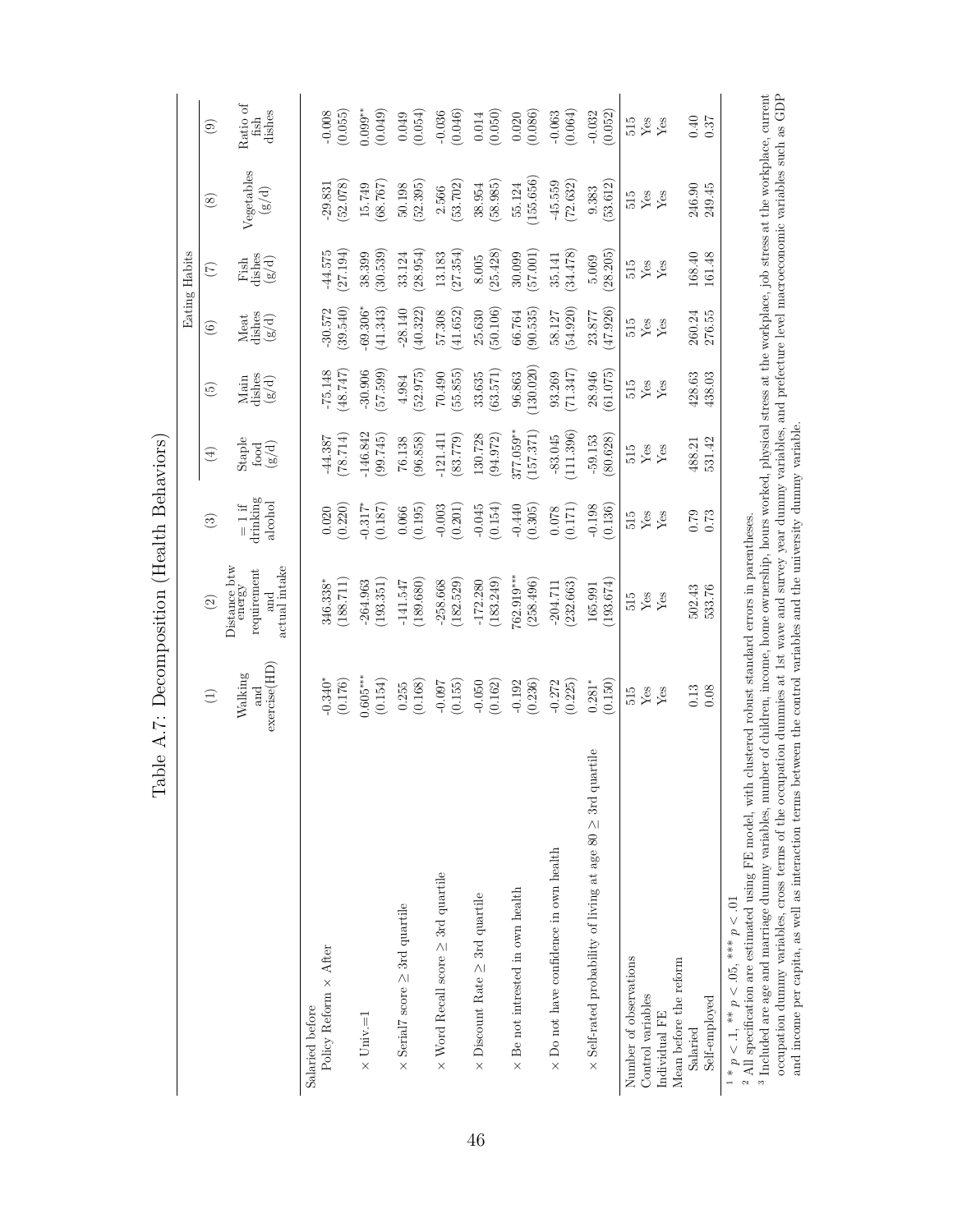## **References**

- <span id="page-47-3"></span>Aizer, A. and Stroud, L. (2010). Education, Knowledge and the Evolution of Disparities in Health. *NBER Working Paper Series*, 15840.
- <span id="page-47-6"></span>Bijwaard, G. E. and Van Kippersluis, H. (2016). Efficiency of Health Investment: Education or Intelligence? *Health Economics*, 25(9):1056–1072.
- <span id="page-47-5"></span>Bijwaard, G. E., van Kippersluis, H., and Veenman, J. (2015). Education and health: The role of cognitive ability. *Journal of Health Economics*, 42:29–43.
- <span id="page-47-7"></span>Case, A., Lubotsky, D., and Paxson, C. (2002). Economic status and health in childhood: The origin of the gradient. *American Economic Review*, 92(5):1308–1334.
- <span id="page-47-8"></span>Chetty, R., Stepner, M., Abraham, S., Lin, S., Scuderi, B., Turner, N., Bergeron, A., and Cutler, D. (2016). The association between income and life expectancy in the United States, 2001-2014. *JAMA - Journal of the American Medical Association*, 315(16):1750–1766.
- <span id="page-47-4"></span>Conti, G., Heckman, J., and Urzua, S. (2010). The Education-Health Gradient. *American Economic Review*, 100(2):234–238.
- <span id="page-47-1"></span>de Walque, D. (2007). How does the impact of an HIV/AIDS information campaign vary with educational attainment? Evidence from rural Uganda. *Journal of Development Economics*, 84(2):686–714.
- <span id="page-47-2"></span>de Walque, D. (2010). Education, Information, and Smoking Decisions. *Journal of Human Resources*, 45(3):682–717.
- <span id="page-47-0"></span>Eide, E. R. and Showalter, M. H. (2011). Estimating the relation between health and education: What do we know and what do we need to know? *Economics of Education Review*, 30(5):778–791.
- <span id="page-47-9"></span>Ganpule, A. A., Tanaka, S., Ishikawa-Takata, K., and Tabata, I. (2007). Interindividual variability in sleeping metabolic rate in Japanese subjects. *European Journal of Clinical*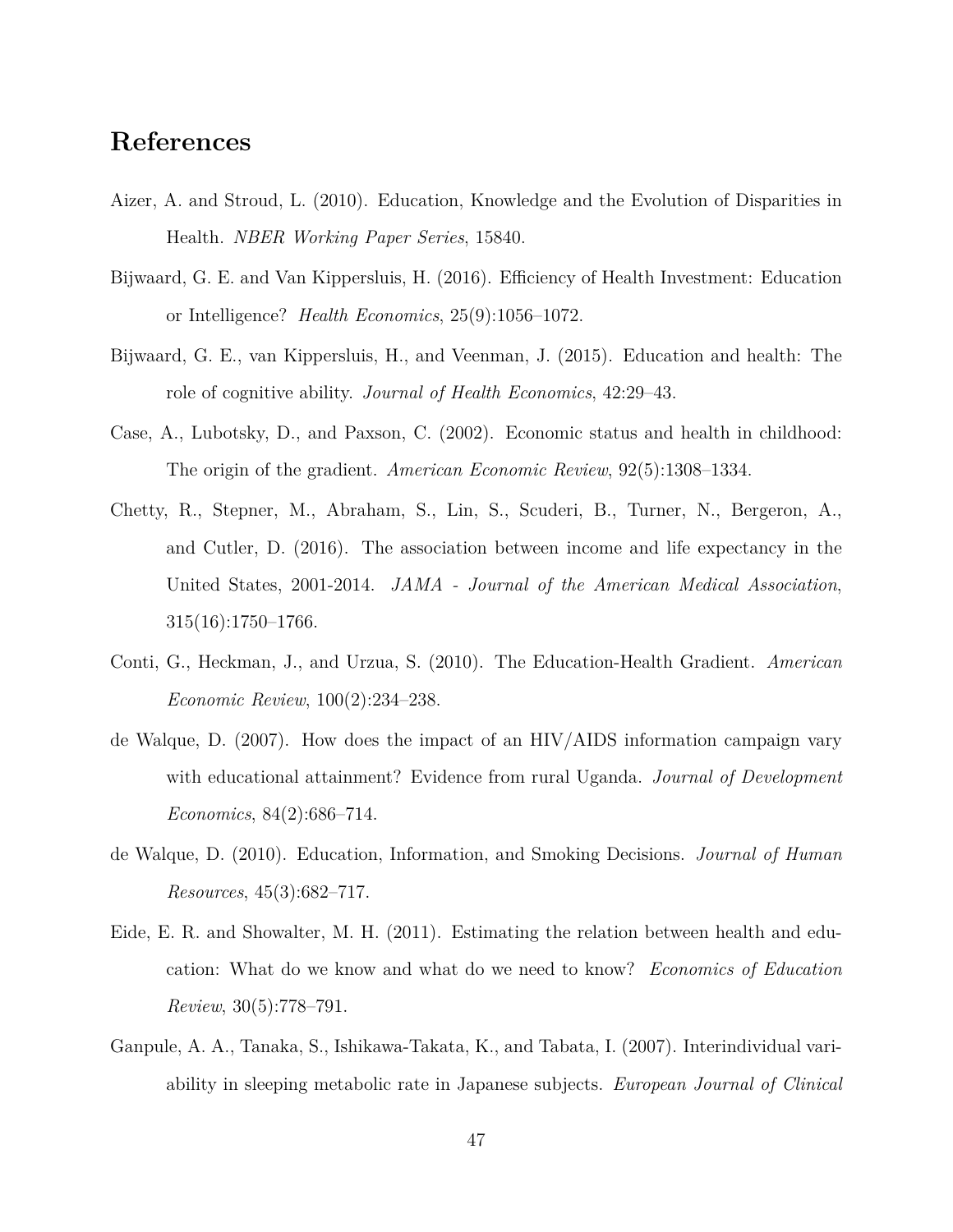*Nutrition*, 61(11):1256–1261.

- <span id="page-48-0"></span>Grossman, M. (1972). On the Concept of Health Capital and the Demand for Health. *Journal of Political Economy*, 80(2):223–255.
- <span id="page-48-1"></span>Grossman, M. (2006). Chapter 10 Education and Nonmarket Outcomes. *Handbook of the Economics of Education*, 1(06):577–633.
- <span id="page-48-2"></span>Grossman, M. (2015). The relationship between health and schooling : What ' s new ? *Nordic Journal of Health Economics*, 3(1):7–17.
- <span id="page-48-3"></span>Hackl, F., Halla, M., Hummer, M., and Pruckner, G. J. (2015). The Effectiveness of Health Screening. *Health Economics*, 24(8):913–935.
- <span id="page-48-9"></span>Ichimura, H., Hashimoto, H., and Shimizutani, S. (2009). JSTAR First Results 2009 Report: Japanese Study of Aging and Retirement. *REITI Discussion Paper Series*, (09-E-047).
- <span id="page-48-4"></span>Iizuka, T., Nishiyama, K., Chen, B., and Eggleston, K. (2017). Is Preventive Care Worth the Cost? Evidence from Mandatory Checkups in Japan. *NBER Working Paper Series*.
- <span id="page-48-5"></span>Inui, T., Ito, Y., Kawakami, A., MA, X. X., Nagashima, M., and Zhao, M. (2017). Empirical Study on the Utilization and Effects of Health Checkups in Japan. *RIETI Discussion Paper Series*, 17-E-082.
- <span id="page-48-10"></span>Kajitani, S. (2011). Working in old age and health outcomes in Japan. *Japan and the World Economy*, 23(3):153–162.
- <span id="page-48-8"></span>Kawamura, A., Noguchi, H., and Oikawa, M. (2019). Effects of Expansion of Health Service Expenses by Local Governments on Health : Evidence from Japanese Health Checkup Policy Revision. mimeo.
- <span id="page-48-6"></span>Kim, H. B., Lee, S. A., and Lim, W. (2019). Knowing is not half the battle: Impacts of information from the National Health Screening Program in Korea. *Journal of Health Economics*, 65:1–14.
- <span id="page-48-7"></span>Knowler, W. C., Barrett-Connor, E., Fowler, S. E., Hamman, R. F., Lachin, J. M., Walker,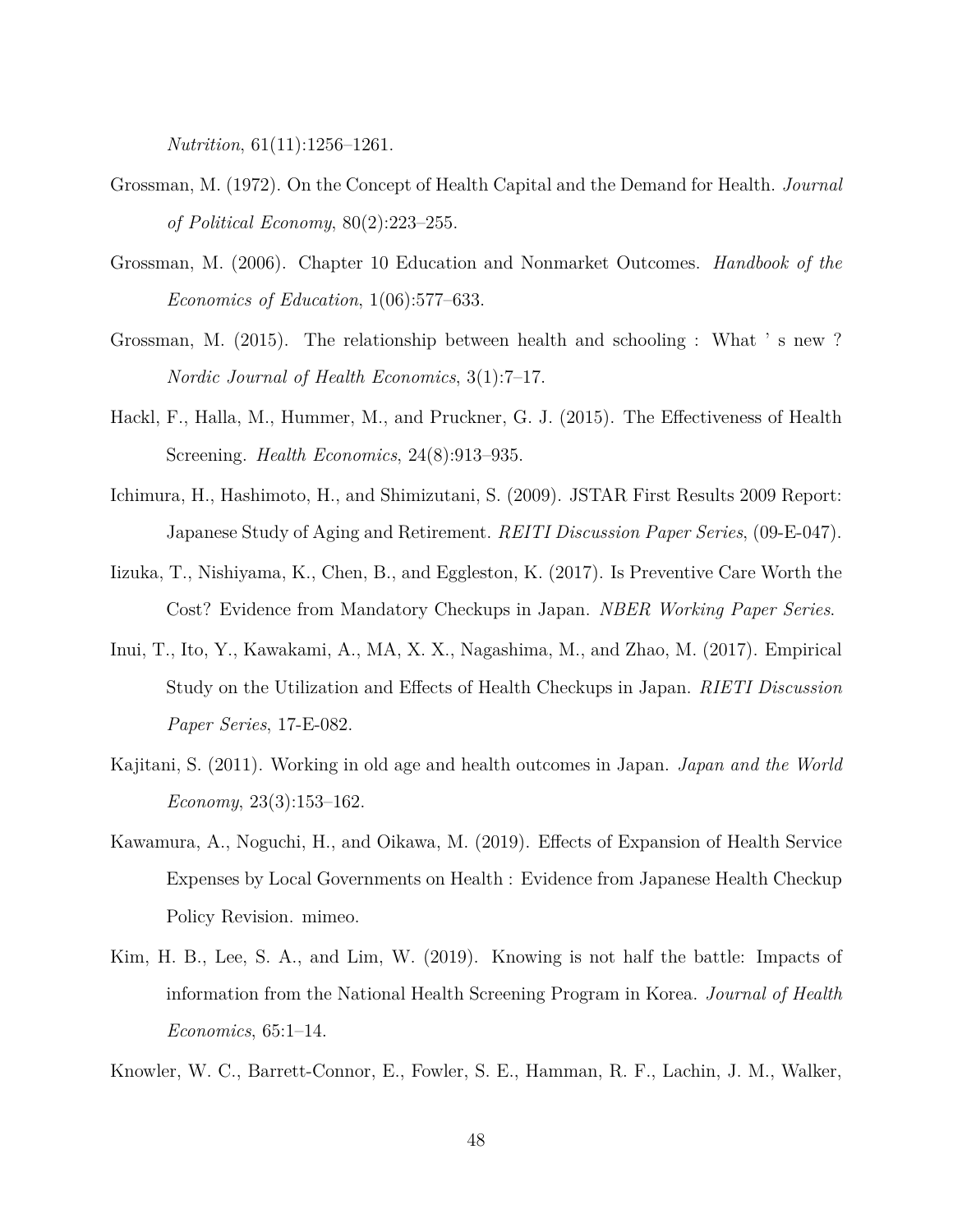E. A., and Nathan, D. M. (2002). Reduction in the incidence of type 2 diabetes with lifestyle intervention or metformin. *New England Journal of Medicine*, 346(6):393–403.

- <span id="page-49-0"></span>Lleras-Muney, A. and Lichtenberg, F. (2002). The Effect of Education on Medical Technology Adoption: Are the More Educated More Likely to Use New Drugs. *NBER Working Paper*, (9185).
- <span id="page-49-5"></span>Motegi, H., Nishimura, Y., and Oikawa, M. (2020). Retirement and Health Investment Behaviors: An International Comparison. *The Journal of the Economics of Ageing*, page 100239.
- <span id="page-49-4"></span>Motegi, H., Nishimura, Y., and Terada, K. (2016). Does Retirement Change Lifestyle Habits. *Japanese Economic Review*, 67(2):169–191.
- <span id="page-49-6"></span>Nishimura, Y., Oikawa, M., and Motegi, H. (2018). What Explains the Difference in the Effect of Retirement on Health? Evidence From Global Aging Data. *Journal of Economic Surveys*, 32(3):792–847.
- <span id="page-49-1"></span>Price, J. and Simon, K. (2009). Patient education and the impact of new medical research. *Journal of Health Economics*, 28(July 2001):1166–1174.
- <span id="page-49-8"></span>Sasaki, S. (2008). Dietary reference intakes (DRIs) in Japan. *Asia Pacific Journal of Clinical Nutrition*, 17(SUPPL. 2):420–444.
- <span id="page-49-2"></span>Schellenberg, E. S., Dryden, D. M., Vandermeer, B., Ha, C., and Korownyk, C. (2013). Lifestyle Interventions for Patients With and at Risk for Type 2 Diabetes. *Annals of Internal Medicine*, 159(8):543.
- <span id="page-49-3"></span>Semyonov, M., Lewin-Epstein, N., and Maskileyson, D. (2013). Where wealth matters more for health: The wealth-health gradient in 16 countries. *Social Science and Medicine*, 81:10–17.
- <span id="page-49-7"></span>Tsugane, S., Sasaki, S., and Tsubono, Y. (2002). Under- and overweight impact on mortality among middle-aged Japanese men and women: a 10-y follow-up of JPHC study cohort